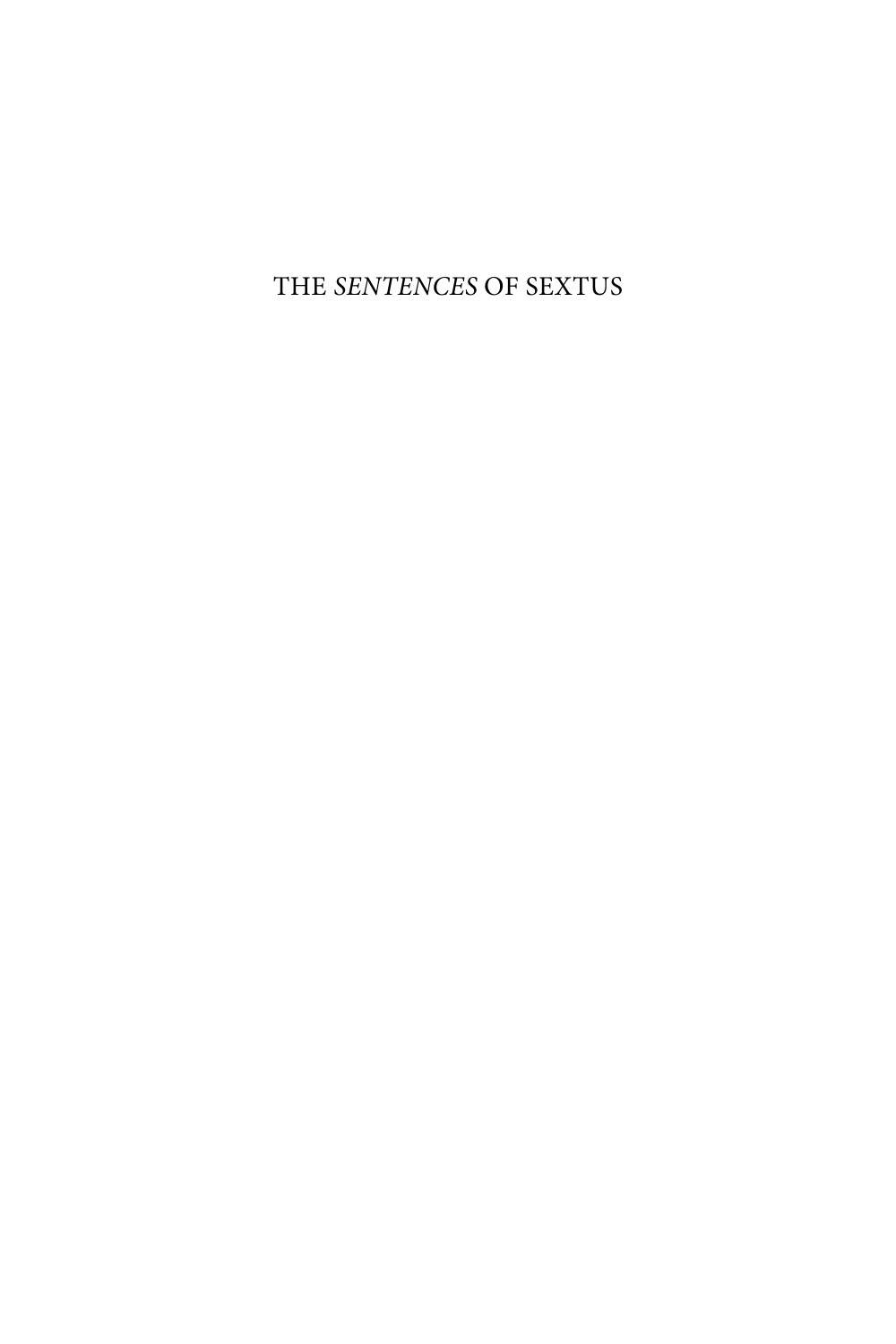SBL

# Society of Biblical Literature



## Wisdom Literature from the Ancient World

Leo G. Perdue, General Editor Reinhard Gregor Kratz, Associate Editor

Area Editors

Bendt Alster Pancratius C. Beentjes Katharine Dell Edward L. Greenstein Victor Hurowitz John Kloppenborg Michael Kolarcik Manfred Oeming Bernd U. Schipper Günter Stemberger Loren T. Stuckenbruck

Number 1

THE SENTENCES OF SEXTUS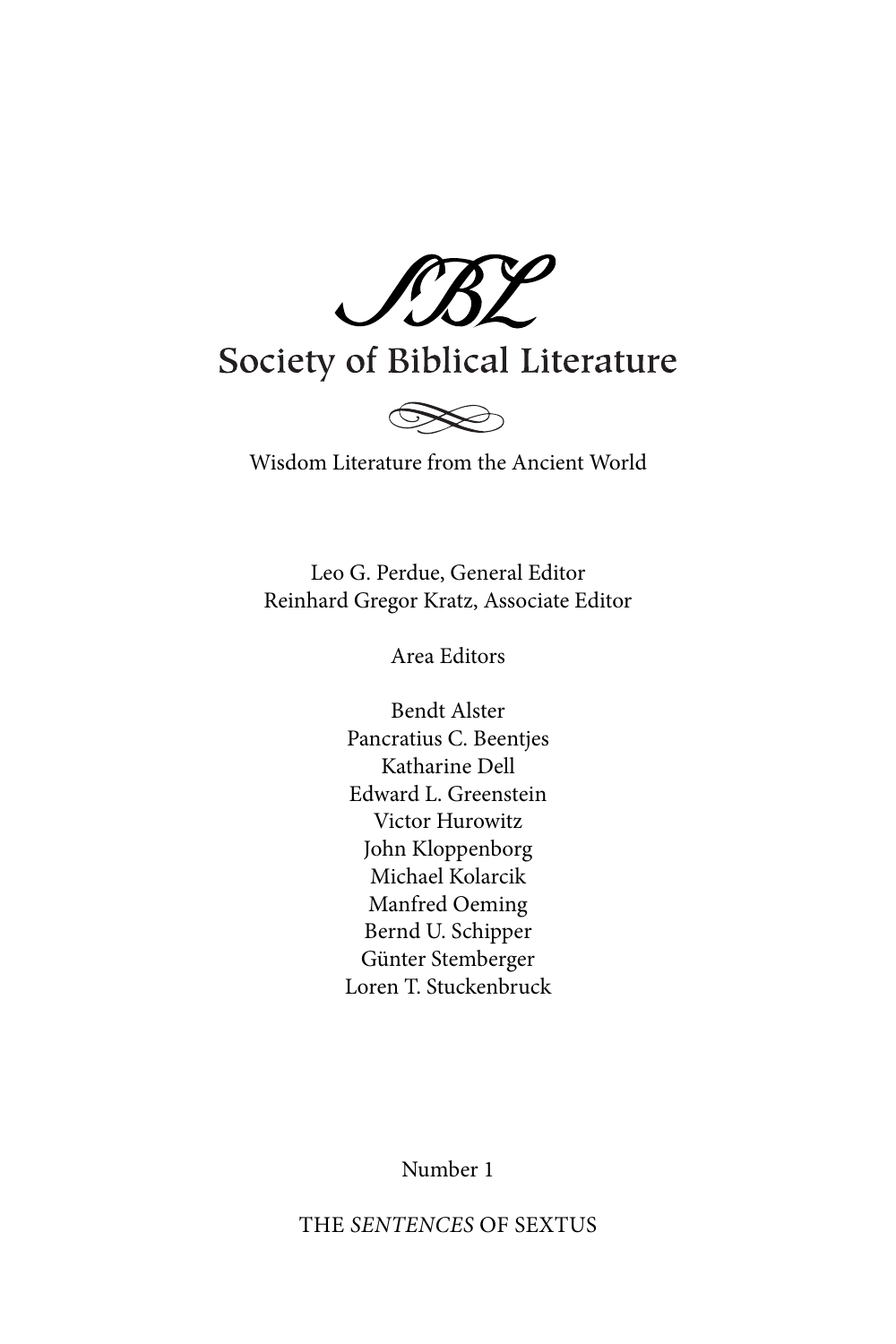## THE SENTENCES OF SEXTUS

 $By$ 

Walter T. Wilson

Society of Biblical Literature Atlanta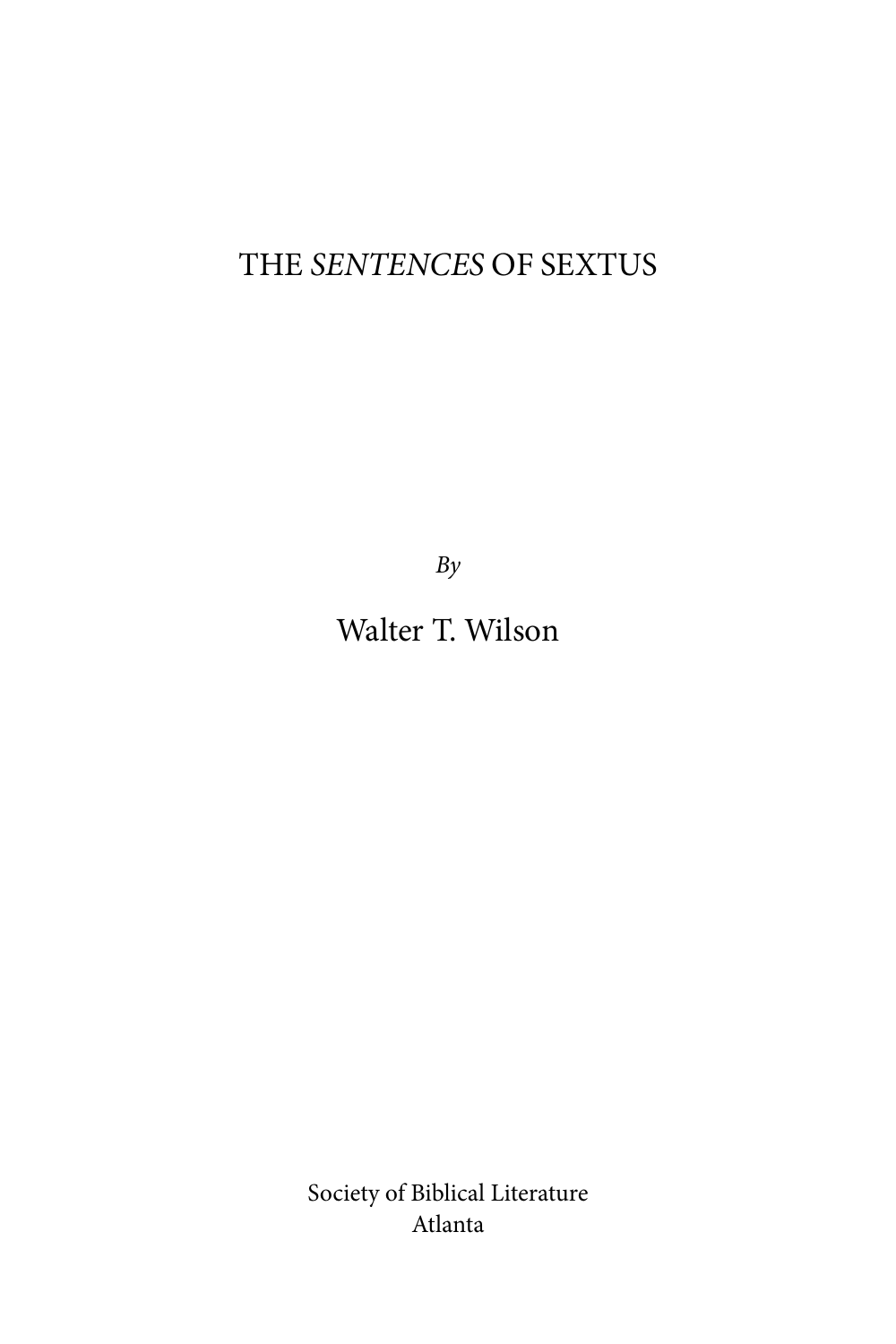#### THE SENTENCES OF SEXTUS

#### Copyright © 2012 by the Society of Biblical Literature

All rights reserved. No part of this work may be reproduced or transmitted in any form or by any means, electronic or mechanical, including photocopying and recording, or by means of any information storage or retrieval system, except as may be expressly permitted by the 1976 Copyright Act or in writing from the publisher. Requests for permission should be addressed in writing to the Rights and Permissions Office, Society of Biblical Literature, 825 Houston Mill Road, Atlanta, GA 30329 USA.

Library of Congress Cataloging-in-Publication Data

Sentences of Sextus.

The sentences of Sextus / Walter T. Wilson. p. cm. — (Wisdom literature from the ancient world ; number 1) ISBN 978-1-58983-719-5 (paper binding : alk. paper) — ISBN 978-1-58983-720-1 (electronic format) — ISBN 978-1-58983-727-0 (hardcover binding : alk. paper) 1. Christian life—Early works to 1800. 2. Sentences of Sextus. I. Sextus, Pythagoreus. II. Wilson, Walter T. III. Sentences of Sextus. English. 2012. IV. Sentences of Sextus. Greek. 2012. V. Title. VI. Series: Wisdom literature from the ancient world ; no. 1. BV4500.S4913 2012 248.4—dc23 2012041820

> Printed on acid-free, recycled paper conforming to ANSI/NISO Z39.48-1992 (R1997) and ISO 9706:1994 standards for paper permanence.

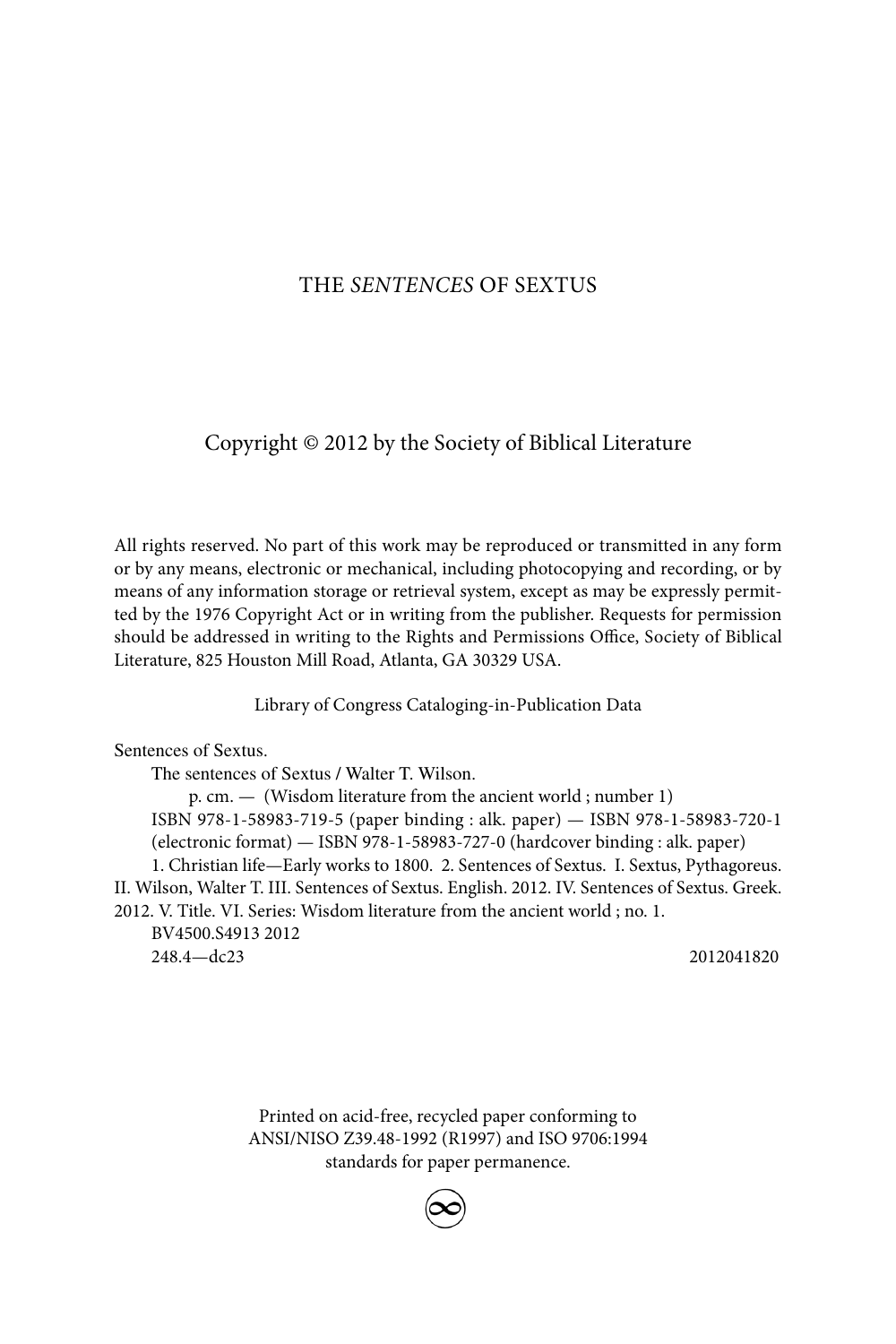## **CONTENTS**

| Approaching the Text    | 1   |
|-------------------------|-----|
| Versions                | 4   |
| Situating the Text      | 7   |
| Sources                 | 11  |
| Morphology              | 29  |
| Orientation and Outlook | 32  |
|                         |     |
| Sentences 1-5           | 41  |
| Sentences 6-14          | 46  |
| Sentences 15-21         | 54  |
| Sentences 22–30         | 61  |
| Sentences 31-36         | 69  |
| Sentences 37-40         | 74  |
| Sentences 41-50         | 77  |
| Sentences 51-62         | 88  |
| Sentences 63–66         | 99  |
| Sentences 67–75b        | 103 |
| Sentences 76–82d        | 112 |
| Sentences 82e-88        | 120 |
| Sentences 89-92         | 126 |
| Sentences 93-97         | 130 |
| Sentences 98-103        | 134 |
| Sentences 104-107       | 139 |
| Sentences 108a-111      | 143 |
| Sentences 112-121b      | 150 |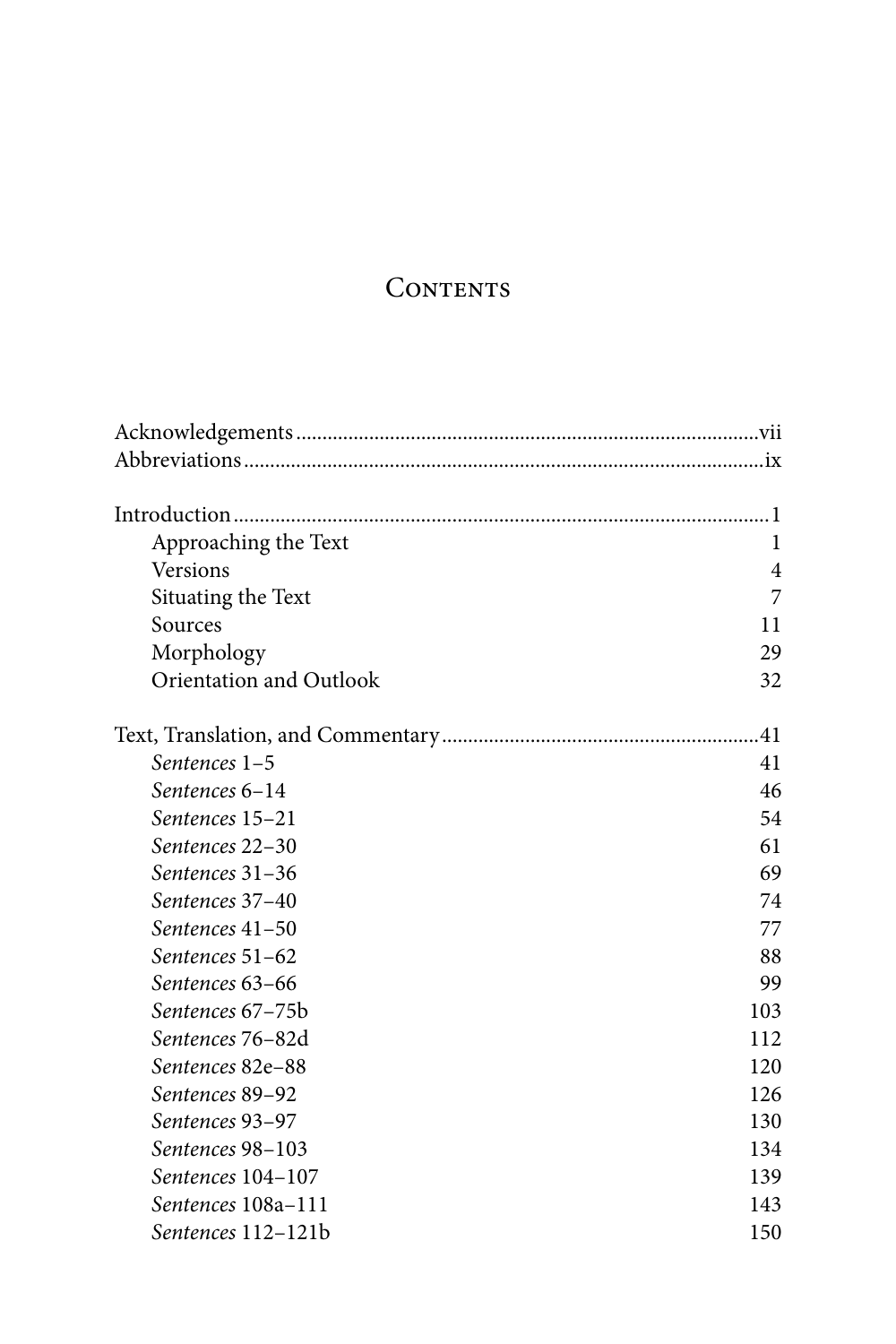| Sentences 122-128  | 159 |
|--------------------|-----|
| Sentences 129-135  | 163 |
| Sentences 136-148  | 167 |
| Sentences 149-165g | 176 |
| Sentences 166-177  | 193 |
| Sentences 178-187  | 202 |
| Sentences 188-203  | 209 |
| Sentences 204-209  | 220 |
| Sentences 210a-214 | 226 |
| Sentences 215-229  | 230 |
| Sentences 230a-240 | 240 |
| Sentences 241-253b | 250 |
| Sentences 254-257  | 261 |
| Sentences 258-264b | 264 |
| Sentences 265-270  | 270 |
| Sentences 271-277  | 276 |
| Sentences 278-282  | 284 |
| Sentences 283-292  | 287 |
| Sentences 293-302  | 296 |
| Sentences 303-311  | 305 |
| Sentences 312-319  | 312 |
| Sentences 320-324  | 319 |
| Sentences 325-338  | 324 |
| Sentences 339-349  | 336 |
| Sentences 350-368  | 345 |
| Sentences 369-376b | 360 |
| Sentences 377-382  | 367 |
| Sentences 383-392  | 373 |
| Sentences 393-399  | 381 |
| Sentences 400-410  | 387 |
| Sentences 411-425  | 394 |
| Sentences 426-434  | 405 |
| Sentences 435–440  | 412 |
| Sentences 441-451  | 416 |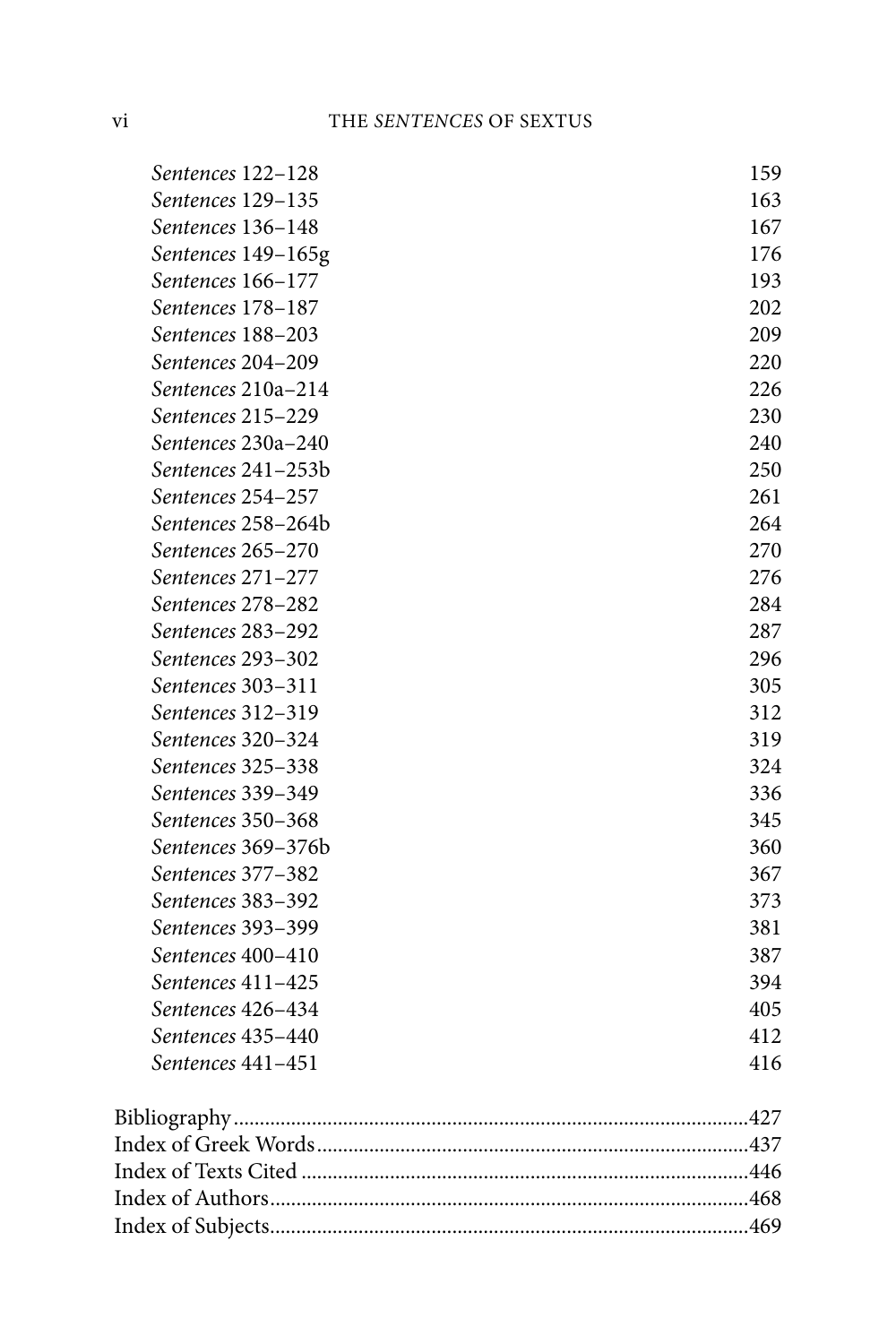### **ACKNOWLEDGEMENTS**

It is a pleasure to thank those who have helped with this project, especially my student research assistants, Ryan Bonfiglio, Edward Dixon, Meredyth Fleisher, Will Johnson, and Ryan Woods. I also owe a special debt of gratitude to the volume editor, John Kloppenborg (University of Toronto), the series editor, Leo Perdue (Brite Divinity School), and the Society of Biblical Literature's Editorial Director, Bob Buller, for their sage counsel.

On July 5, 2011, I presented a paper on Sextus at the Society of Biblical Literature International Meeting in London for the "Biblical Interpretation in Early Christianity" program unit. My thanks to Timothy Manor (University of Edinburgh) and the other participants for their feedback. On November 19, 2011, a session of the "Hellenistic Moral Philosophy and Early Christianity" program unit at the Society of Biblical Literature Annual Meeting was devoted to a discussion of my Sextus commentary. I especially want to thank Johan Thom (University of Stellenbosch), Daniele Pevarello (University of Cambridge), Pamela Gordon (University of Kansas), Teresa Morgan (University of Oxford), and David Konstan (New York University) for their feedback.

Research for this project was supported in part by the University Research Committee of Emory University.

In keeping with the format of the Wisdom Literature from the Ancient World series, in the commentary itself references to secondary literature have been kept to a minimum. Readers interested in learning more about Sextus and his world are encouraged to consult the items listed in the bibliography.

Walter T. Wilson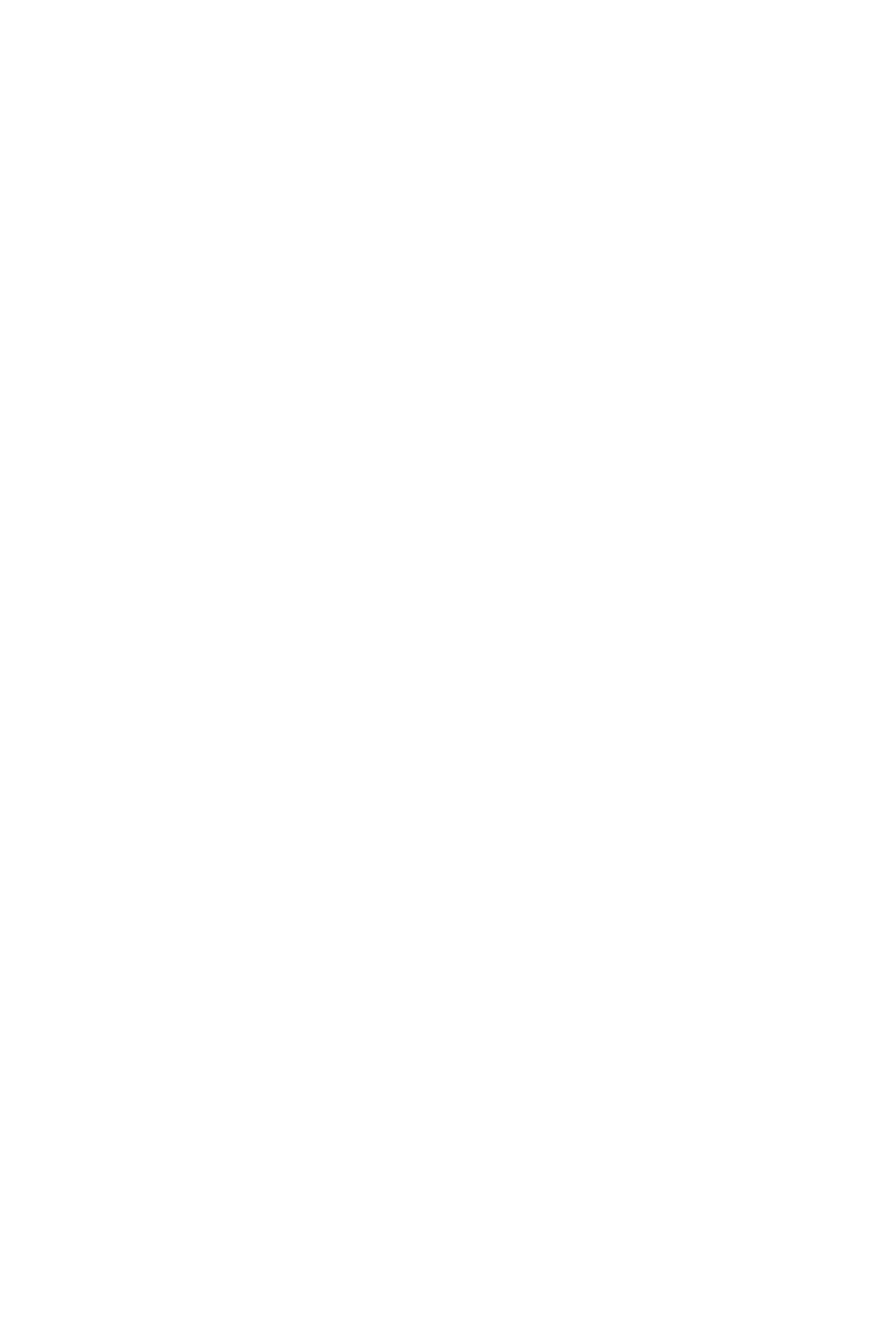## **ABBREVIATIONS**

Where available, abbreviations for Greek and Latin works are taken from David L. Petersen et al., eds., The SBL Handbook of Style (Peabody, Mass.: Hendrickson, 1999). Note also the following:

| Act. Joan.                   | Acta Joannis                                 |
|------------------------------|----------------------------------------------|
| Act. Just. Sept. Sod.        | Acta Justini et Septem Sodalium              |
| Act. mart. Apoll.            | Acta et martyrium Apollonii                  |
| Act. Phil.                   | Acta Philippi                                |
| Act. Thom.                   | Acta Thomae                                  |
| Aesop                        |                                              |
| Fab.                         | Fabulae                                      |
| Prov.                        | Proverbia                                    |
| Sent.                        | Sententiae                                   |
| Alexander of Aphrodisias     |                                              |
| Anim. mant.                  | De anima libri mantissa                      |
| Ps.-Alexander of Aphrodisias |                                              |
| Prob.                        | Problemata                                   |
| Alexander Filius Numenii     |                                              |
| Fig.                         | De figuris                                   |
| Ps.-Andronicus Rhodius       |                                              |
| Pass.                        | De passionibus                               |
| Anec. Gr.                    | Anecdota Graeca                              |
| Anth. Gr.                    | Anthologia Graeca                            |
| Antoninus Liberalis          |                                              |
| Metam. syn.                  | Metamorphoseon synagoge                      |
| Apoc. apocr. Joan.           | Apocalypsis apocrypha Joannis                |
| Apoc. Petr. graec.           | Apocalypsis Petri graeca                     |
| Apophth. patr. [al.]         | Apophthegmata patrum [collectio alphabetica] |
| Apophth. patr. [an.]         | Apophthegmata patrum [collectio anonyma]     |
| Apophth. patr. [sy.]         | Apophthegmata patrum [collectio systematica] |
|                              |                                              |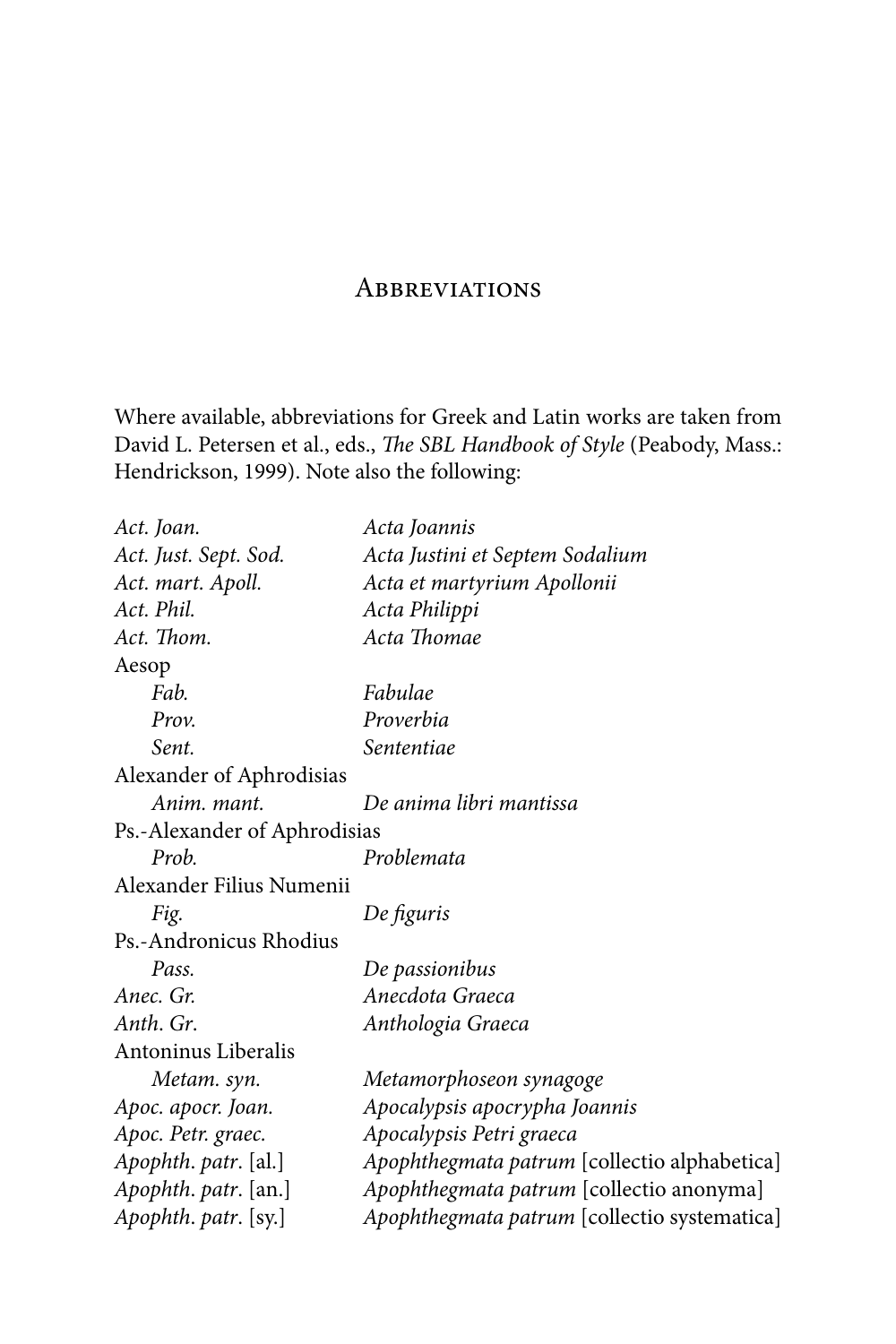#### x THE SENTENCES OF SEXTUS

Arius Didymus Lib. phil. sect. Liber de philosophorum sectis Arsenius Apophth. Apophthegmata Aspasius Eth. nic. comm. In ethica nichomachea commentaria Asterius Comm. Ps. Commentarii in Psalmos Athanasius Exp. Ps. Expositiones in Psalmos Ps.-Athanasius Ep. Cast. Epistulae ad Castorem Babrius Fab. Fabulae Basil of Caesarea Ascet. magn. Asceticon magnum sive quaestiones Reg. mor. Regulae morales Ps.-Basil of Caesarea Const. ascet. Constitutiones asceticae Carm. aur. Carmen aureum Cat. ep. 2 Cor. Catena in epistulam ii ad Corinthios Ps.-Cato Dist. Collectio distichorum Mon. Collectio monostichorum Chion. ep. Chionis epistulae Ps.-Clement Ep. virg. Epistulae de virginitate Hom. Homiliae Rec. Recognitiones Cyprian Quir. Ad Quirinum Diogenianus Paroem. Paroemiae Dioscorides Pedanius Mat. med. De materia medica Dorotheus Sent. Sententiae. Ep. Apost. Epistula Apostolorum Ep. Barn. Barnabae epistula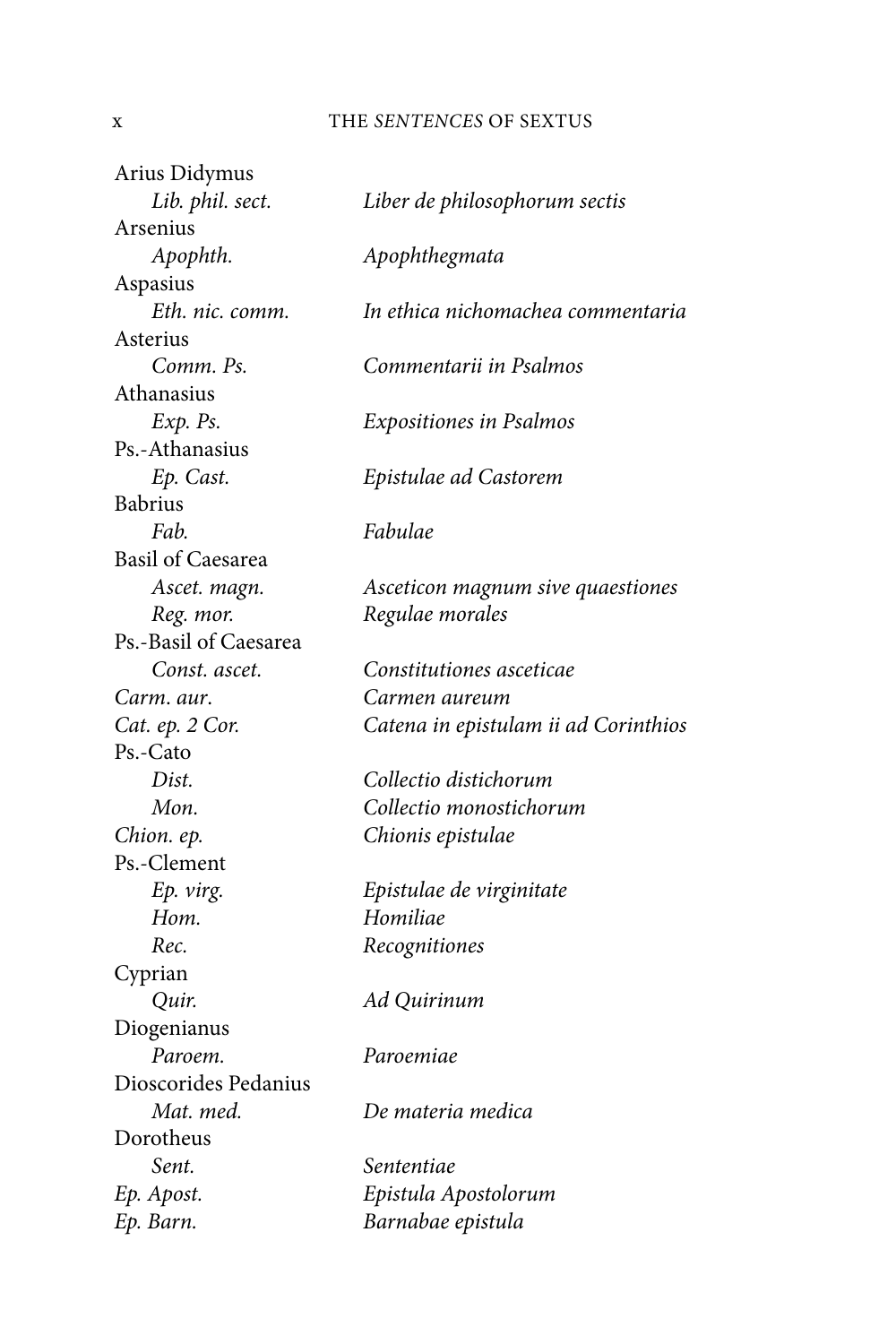## ABBREVIATIONS xi

| Ep. Diogn.               | Epistula ad Diognetum                            |
|--------------------------|--------------------------------------------------|
| Ephraem Syrus            |                                                  |
| Apol. frat. quen.        | Apologia ad fratrem quendam                      |
| Corr. vit. viv.          | Ad correctionem eorum qui vitiose vivunt et      |
|                          | honores appetunt                                 |
| Hom. meretr.             | Homilia in meretricem                            |
| Imit. prov.              | Ad imitationem proverbiorum                      |
| Inst. mon.               | Institutio ad monachos                           |
| Iud. comp.               | De iudicio et compunctione                       |
| Paen.                    | De paenitentia                                   |
| Serm. adv. haer.         | Sermo adversus haereticos                        |
| Serm. al. comp.          | Sermo alius compunctorius                        |
| Serm. comm. res.         | Sermo de communi resurrectione                   |
| Serm. comp.              | Sermo compunctorius                              |
| Serm. paraen. mon.       | Sermones paraenetici ad monachos Aegypti         |
| Serm. virt. vit.         | Sermo de virtutibus et vitiis                    |
| Virt.                    | De virtute                                       |
| Epicurus                 |                                                  |
| Ep. frag.                | Epistularum fragmenta                            |
| Ep. Men.                 | Epistula ad Menoeceum                            |
| <b>Evagrius Ponticus</b> |                                                  |
| Al. sent.                | Aliae sententiae                                 |
| Cap. paraen.             | Capita paraenetica                               |
| Oct. spirit. malit.      | De octo spiritibus malitiae                      |
| Orat.                    | De oratione                                      |
| Pract.                   | Practicus                                        |
| Sent. mon.               | Sententiae ad monachos                           |
| Sent. virg.              | Sententiae ad virginem                           |
| Serm. virt. vit.         | Sermo de virtutibus et vitiis                    |
| Spirit. sent.            | Spirituales sententiae per alphabetum dispositae |
| Evang. Bart.             | Evangelium Bartholomaei                          |
| Galen                    |                                                  |
| Prop. an.                | De propriorum animi cuiuslibet affectuum         |
|                          | dignotione et curatione                          |
| Reb. bon. mal.           | De rebus boni malique suci                       |
| Gnom. Democr.            | Gnomologium Democrateum                          |
| Gnom. Vat.               | Gnomologium Vaticanum                            |
| Gregory of Nyssa         |                                                  |
| Diem lum.                | In diem luminum                                  |
|                          |                                                  |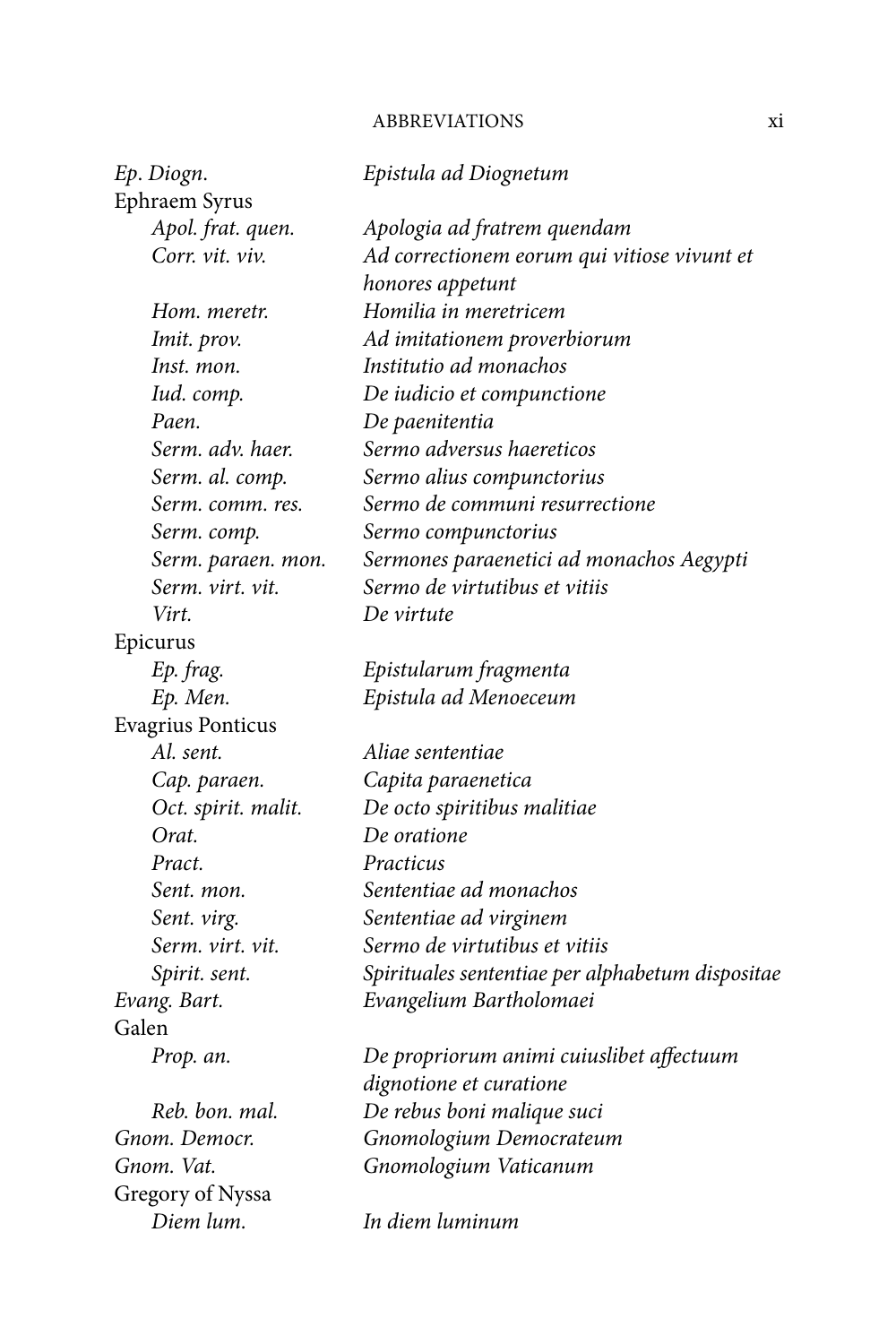## xii THE SENTENCES OF SEXTUS

| Eunom.                      | Contra Eunomium                           |
|-----------------------------|-------------------------------------------|
| Inst. Christ.               | De instituto Christiano                   |
| Virg.                       | De virginitate                            |
| Ps.-Gregogry of Nyssa       |                                           |
| Imag. dei sim.              | Ad imaginem dei et ad similitudinem       |
| <b>Gregory Thaumaturgus</b> |                                           |
| Met. Eccl. Sal.             | Metaphrasis in Ecclesiasten Salamonis     |
| Hierax                      |                                           |
| Just.                       | De justitia                               |
| Hierocles                   |                                           |
| In aur. carm.               | In aureum carmen                          |
| Iamblichus                  |                                           |
| Comm. math. scien.          | De communi mathematica scientia           |
| Protr.                      | Protrepticus                              |
| Vit. Pythag.                | De vita Pythagorica                       |
| Ps.-Ignatius                |                                           |
| Ep. interp.                 | Epistulae interpolatae                    |
| Instr. Ankh.                | Instruction of Ankhsheshongy              |
| Isidore of Seville          |                                           |
| Vir. illust.                | De viris illustribus                      |
| John Chrysostom             |                                           |
| In Ps. 118                  | In Psalmum 118                            |
| Ps.-John Damascene          |                                           |
| Sacr. par.                  | Sacra parallela                           |
| Ps.-Justin Martyr           |                                           |
| Exp. rect. fid.             | Expositio rectae fidei                    |
| Mon.                        | De monarchia                              |
| Quaest. Christ. gent.       | Quaestiones Christianorum ad gentiles     |
| Quaest. resp. orth.         | Quaestiones et responsiones ad orthodoxos |
| Lib. Pont.                  | Liber Pontificalis                        |
| Lucian                      |                                           |
| Pod.                        | Podagra                                   |
| Lycurgus                    |                                           |
| Leocr.                      | Oratio in Leocratem                       |
| Ps.-Lysias                  |                                           |
| Andoc.                      | In Andocidem                              |
| Ps.-Macarius                |                                           |
| Serm.                       | Sermones                                  |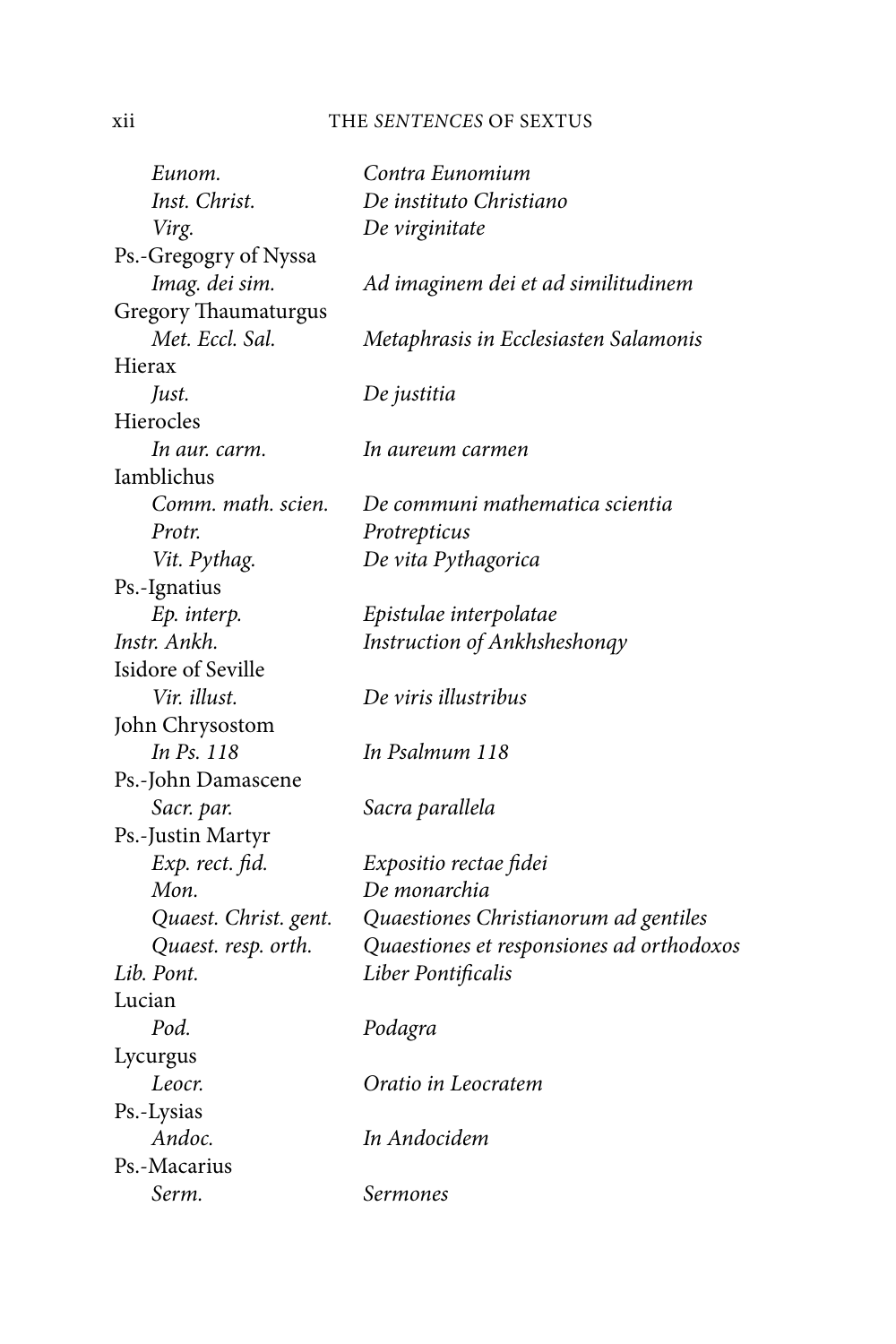## ABBREVIATIONS xiii

| Macrobius               |                                                                  |
|-------------------------|------------------------------------------------------------------|
| Somn. Scip.             | Somnium Scipionis                                                |
| Manetho                 |                                                                  |
| Apotel.                 | Apotelesmatica                                                   |
| Mant. prov.             | Mantissa proverbiorum                                            |
| Mart. Ptol. Luc.        | Martyrium Ptolemaei et Lucii                                     |
| Maximus Confessor       |                                                                  |
| Loc. comm.              | Loci communes                                                    |
|                         | Schol. libr. myst. theol. Scholia in librum De mystica theologia |
| Maximus of Tyre         |                                                                  |
| Dial.                   | Dialexeis                                                        |
| Methodius               |                                                                  |
| Symp.                   | Symposium sive Convivium decum virginum                          |
| Nicolaus Catascepenus   |                                                                  |
| Vit. Cyr. Phil.         | Vita sancti Cyrilli Phileotae                                    |
| Nicomachus              |                                                                  |
| Theol. arith.           | Theologoumena arithmeticae                                       |
| Oribasius               |                                                                  |
| Coll. medic.            | Collectiones medicae                                             |
| Origen                  |                                                                  |
| Frag. cat. 1 Cor.       | Fragmenta e catenis in Epistulam primam ad                       |
|                         | Corinthios                                                       |
| Hom. Jer.               | Homiliae in Jeremiam                                             |
| Hom. Jer. II            | Homiliae in Jeremiam II (latine Hieronymo                        |
|                         | interprete)                                                      |
| Palladius               |                                                                  |
| Dial. vit. Joan. Chrys. | Dialogus de vita Joannis Chrysostomi                             |
| Pass. Pol.              | Passio Polycarpi                                                 |
| Phal. ep.               | Phalaridis epistulae                                             |
| Philodemus              |                                                                  |
| Adul.                   | De adulatione                                                    |
| Philostratus            |                                                                  |
| Ep. et dial.            | Epistulae et dialexeis                                           |
| P. Iand.                | Papyri Iandanae                                                  |
| P. Ins.                 | Papyrus Insinger                                                 |
| Pist. Soph.             | Pistis Sophia                                                    |
| Proclus Diadochus       |                                                                  |
| Plat. rem publ. comm.   | In Platonis rem publicam commentarii                             |
| Schol. Aesch. Eum.      | Scholia in Aeschylum Eumenides                                   |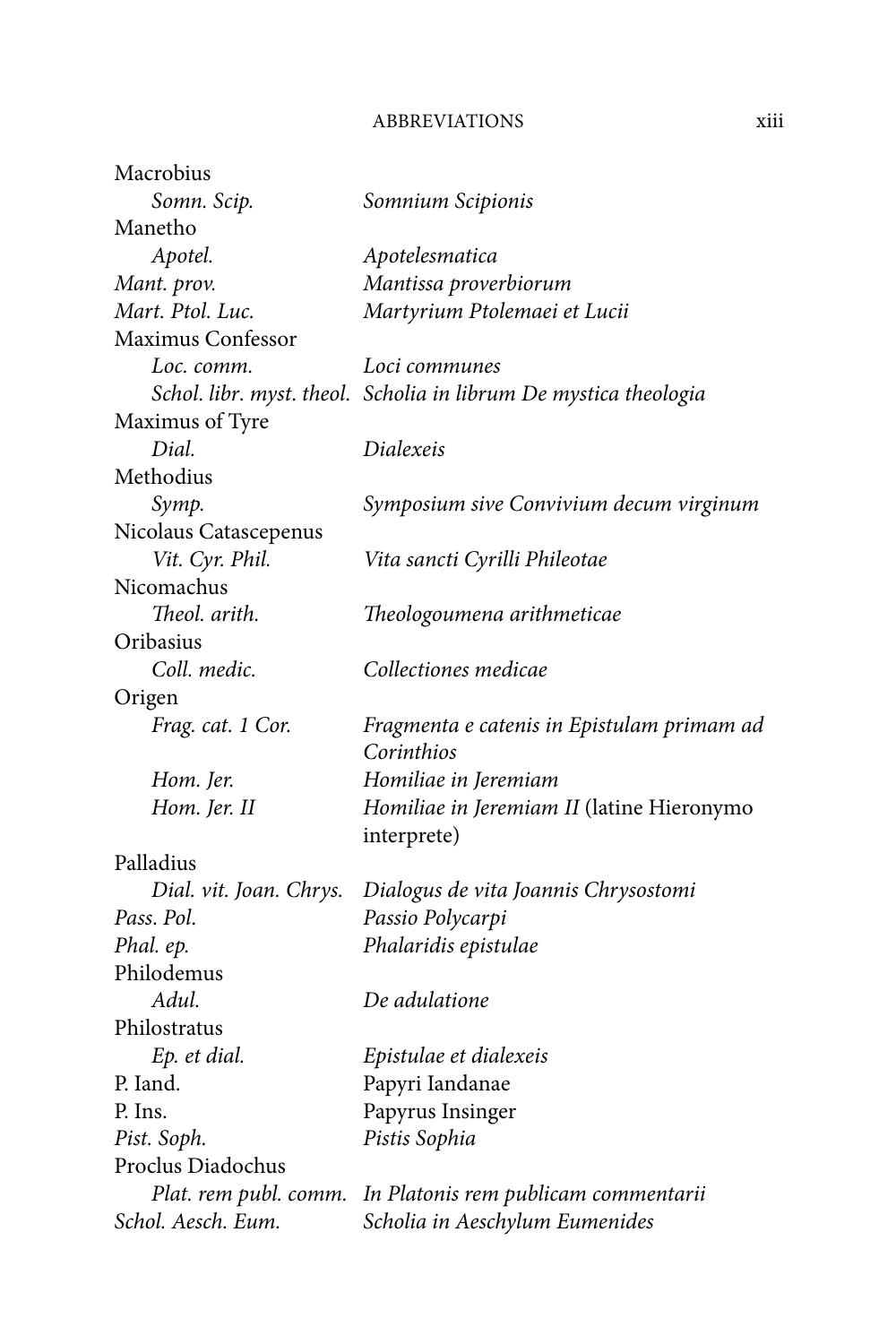#### xiv THE SENTENCES OF SEXTUS

Secundus Sent. Sententiae Sent. Pythag. Sententiae Pythagoreorum Sent. Pythag. Dem. Sententiae Pythagoreorum (fort. auctore vel collectore Demophilo) Septem Sapientes Apophth. Apophthegmata Praec. Praecepta Sent. Sententiae Severian of Gabala Incarn. dom. In incarnationem domini Sext. Sextus, Sentences Socrat. ep. Socraticorum epistulae Tatian Orat. Graec. Oratio ad Graecos Themistius Protr. Nic. Γροτρεπτικὸς Νικομηδεῦσιν Theodora Palaeologina Typ. mon. Lips Typicon monasterii Lips Aelius Theon Progym. Progymnasmata Theon Smyrnaeus Util. math. De utilitate mathematicae Vit. Aesop. Vitae Aesopi Vit. Pach. Vita Pachomii Vit. Sec. Vita Secundi Zenobius Paroem. Paroemiae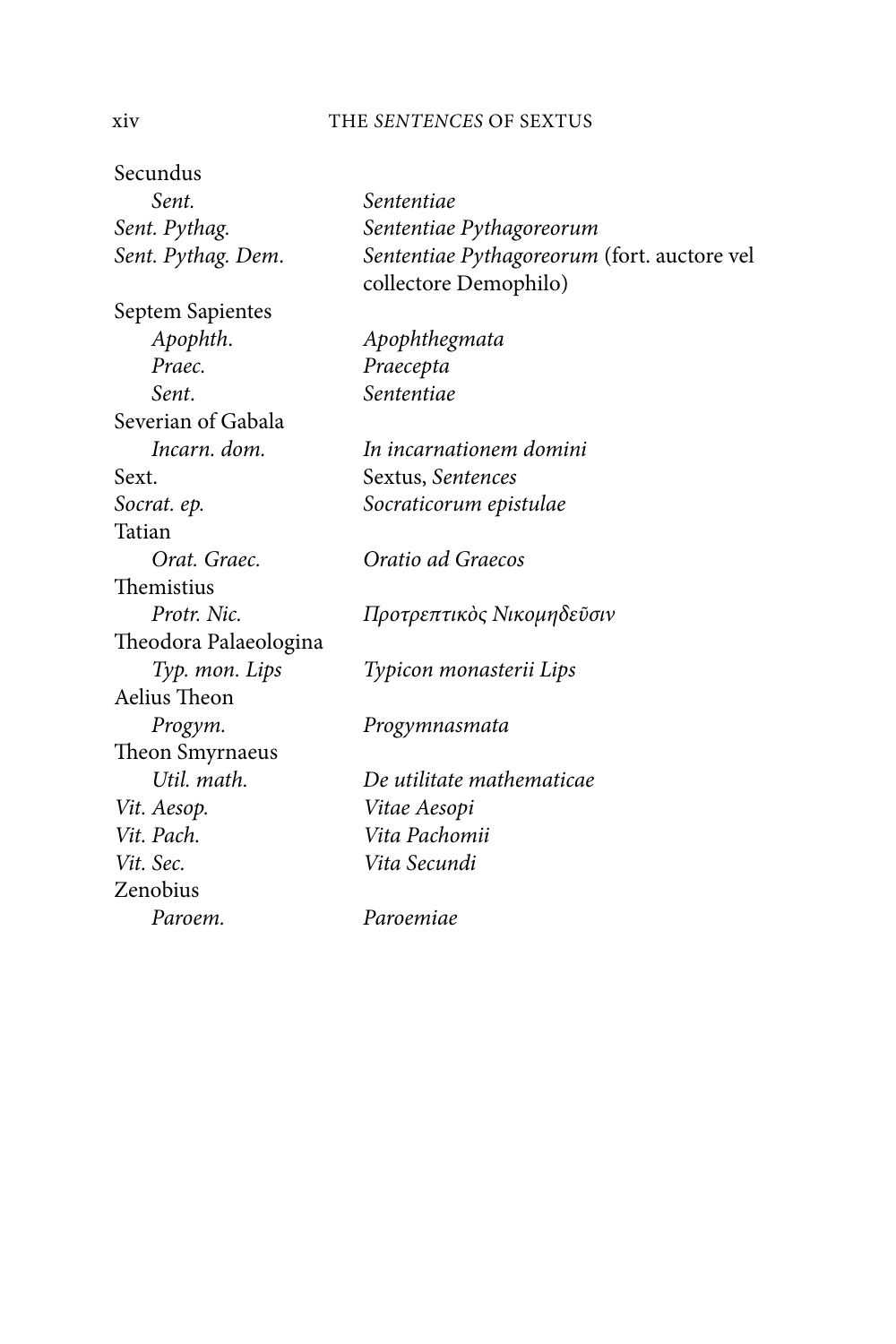### **INTRODUCTION**

#### 1. Approaching the Text

Described by Origen as a writing that "even the multitude of Christians read"1 and by Jerome as a writing whose author was "a man without Christ,"2 the Sentences of Sextus presents the student of antiquity not only with an intriguing interpretive history but also with distinctive insights relevant to at least three broad areas of scholarly inquiry.

First, originating in the late second or early third century C.E. and consisting of nearly five hundred Greek aphorisms,<sup>3</sup> the Sentences represents one of our earliest and longest examples of Christian Wisdom literature. In keeping with the conventions of such literature, the text addresses a range of stock moral topics (speech, moderation, education, marriage, wealth, death, etc.), utilizes a time-honored literary format (gnomic precepts and observations arranged anthologically), and draws on sapiential traditions familiar from a wide variety of sources, including Jewish (e.g., Ben Sira), Christian (e.g., the letter of James), Egyptian (e.g., the Instruction of Papyrus Insinger), Greek (e.g., the Carmen aureum, or "Golden Verses"), and Latin (e.g., the Sentences of Publilius Syrus) sources, not to mention more "popular" sources of wisdom such as the so-called schoolbook papyri.4 Situated within such a comparative ambit, the study of Sextus's sayings can help us better understand how and why the ancient church developed its

4. Among such papyri, gnomic texts (sometimes referred to as gnomic "primers" or "copybooks") survive in greater quantities than any other kind of literature, apparently figuring in every stage of the curriculum, from elementary lessons in orthography to more advanced rhetorical exercises. See Cribiore 1996 and Morgan 1998.

<sup>1.</sup> Cels. 8.30.

<sup>2.</sup> Ep. 133.3.

<sup>3.</sup> Of the text's 451 numbered verses, 31 have been subdivided into a, b, c, etc., bringing the total to 490 sayings. The appendices (see below) add an additional 159 sayings.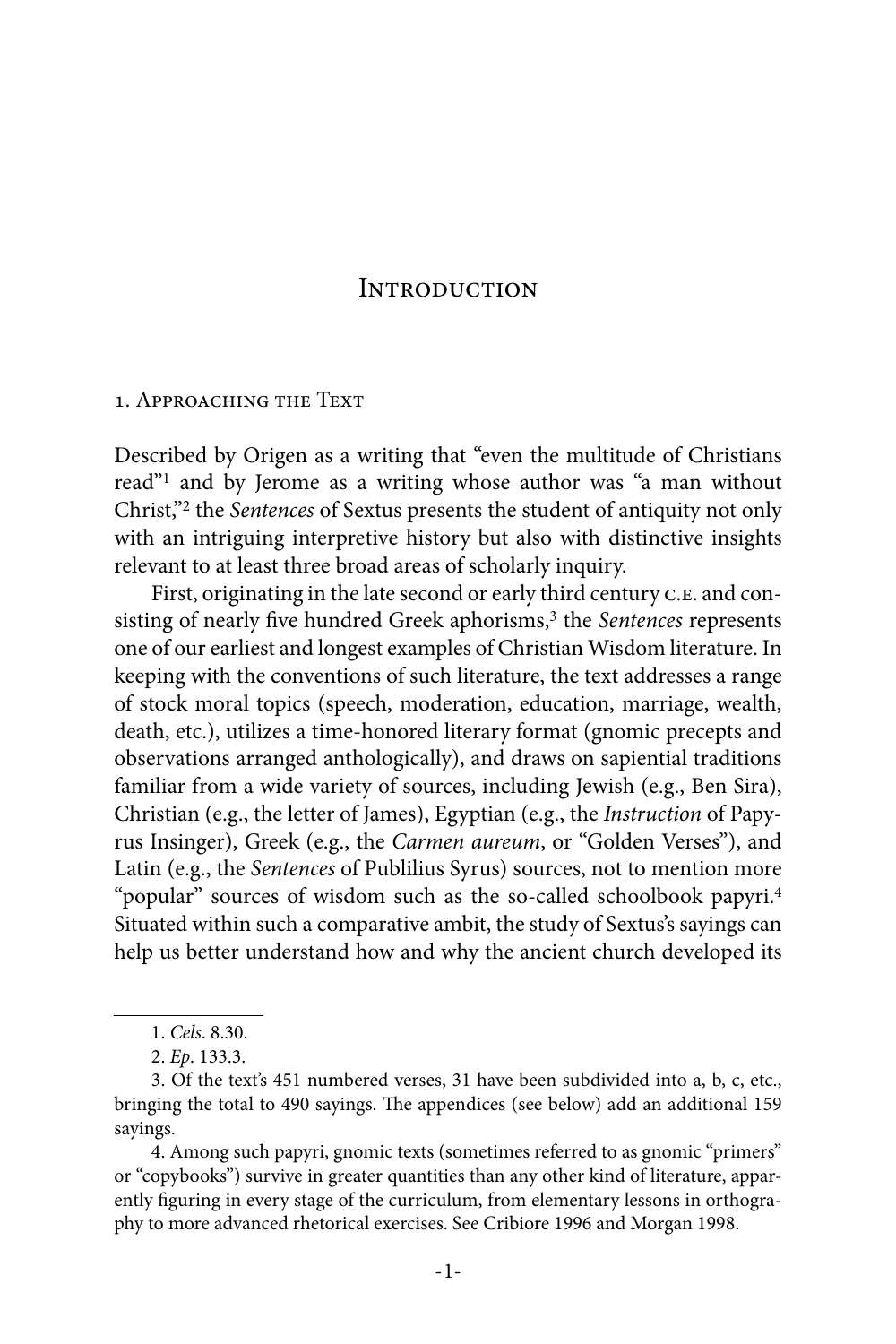own wisdom traditions, appropriating and adopting existing traditions to suit the distinctive needs of early Christian communities.<sup>5</sup> An appreciation for the dynamics informing such developments is of particular relevance for those interested in explicating the actual "life" of the ancient church insofar as the rhetorical posture of a gnomic text such as the Sentences is as fully practical as it is expressly instructional, the author's aim being to foster among his readers both habits of moral reasoning and capacities for moral action.

Second, even as the Sentences exemplifies a "traditional" mode of communication, there is something decidedly nontraditional about its basic social outlook and moral orientation, both of which are often described as ascetical.6 As James Francis has observed, the starting point for most surveys of asceticism is the fourth century C.E., the time of the flowering of monasticism among Christians and of Neoplatonism among non-Christians. Consideration for the work of an author like Sextus provides an opportunity to study the character of this phenomenon at a more formative stage, at a time when the nature, rationale, and limits of ascetical practice were still under negotiation. Generally speaking, the activity of early ascetics, many of whom were non-Christian, was viewed with skepticism, the mistrust aimed at them being fueled in part by the perception that they were "advocating norms and values antithetical to the accepted social and political order, and claiming a personal authority independent of the traditional controls of their society."7 In the case of the Sentences, the focal point for the establishment of such alternative authority—the "imaged final product of ascetical performance"<sup>8</sup>—is the sage, who in the author's imagining does not so much reject such roles as priest (e.g., vv. 46a–b), prophet (e.g., v. 441), patron (e.g., v. 176), and parent (e.g., v. 244) as usurp and combine the social functions with which such roles would have been associated, including their function as traditional (i.e., socially mandated) bearers of wisdom. In so doing, our author projects a social world wherein the readers' configuration of meaningful relationships and commitments has been not only significantly restructured, but also significantly restricted. Considered from this vantage point, the study of the

<sup>5.</sup> Cf. Küchler 1979, 553–92; Meeks 1993, 71–73.

<sup>6.</sup> E.g., Chadwick 1959, 161; Dodds 1965, 32; Edwards and Wild 1981, 1–2; Wisse 1988, 503; Meeks 1993, 147–49; Valantasis 2001, 187–88.

<sup>7.</sup> Francis 1995, xiii–xiv.

<sup>8.</sup> Valantasis 1995, 810.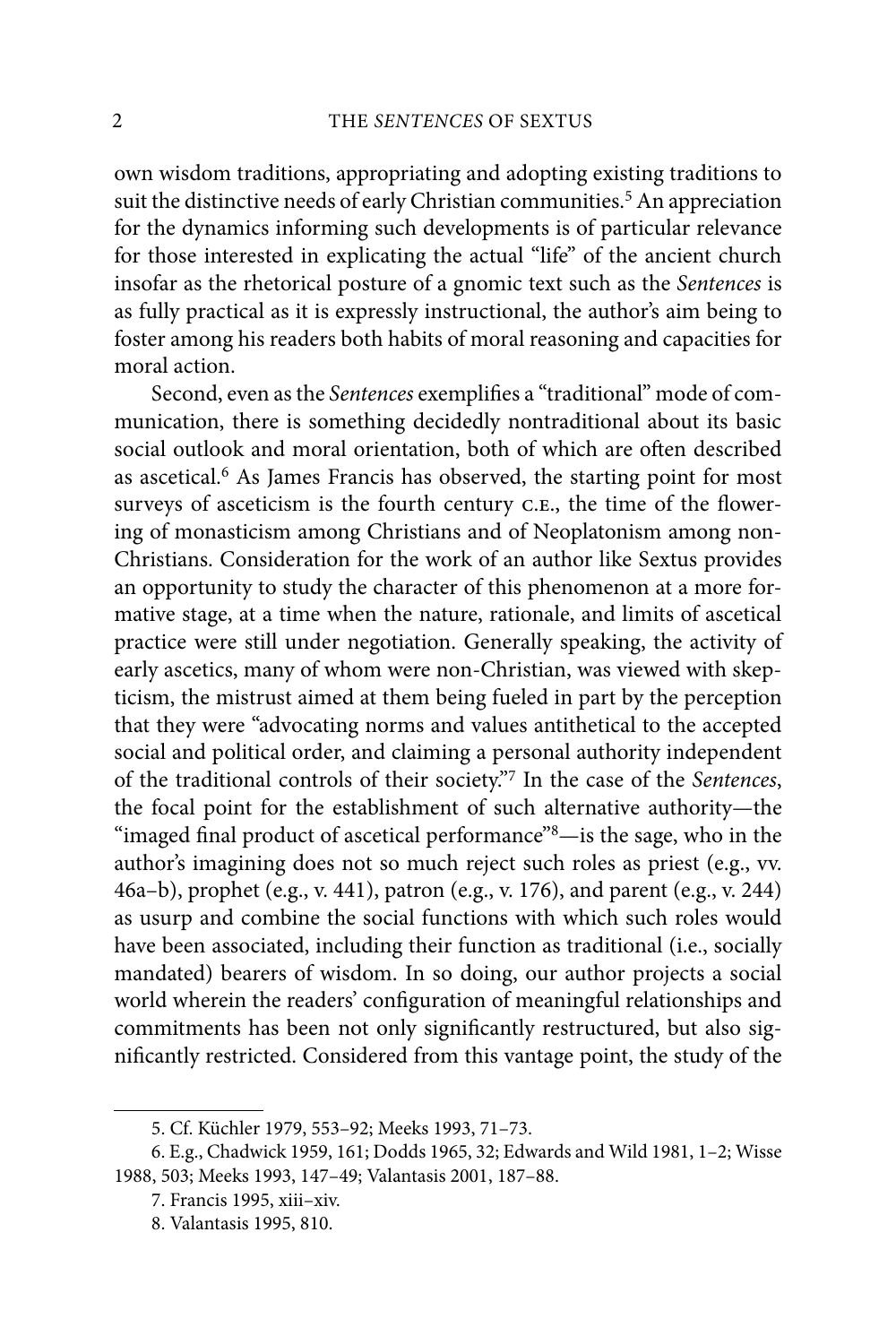#### INTRODUCTION 3

Sentences can help to illumine both an underappreciated chapter in the history of asceticism as well as some of the factors associated with the emergence of ascetical sensibilities and identities in the early church.

Third, while it is apparent that the Sentences projects an eclectic intellectual profile,<sup>9</sup> what makes this writing most distinctive from an ideational standpoint is its author's reliance on two generically similar collections of Pythagorean sayings, documents that in turn are representative of a revival of Pythagoreanism that began in the first century B.C.E. Accordingly, the readers of the Sentences encounter a significant number of concepts and motifs consistent with the teaching of that movement. They are, for example, instructed:

- to practice silence (v. 427), brevity of speech (v. 156), and wariness in the dissemination of divine truths (vv. 350–352);
- to shun public discussions (v. 112) and the love of reputation (v. 188);
- to adopt a serious demeanor and avoid laughter (vv. 280a– 282);
- to learn before acting (v. 290);
- to believe that insolence begets ruin (v. 203);
- to deem no material possessions their "own" (v. 227), but to have them in common with others (v. 228);
- to exercise discipline in sleep, so as to be "thrifty" with time  $(vv. 252 + 253b);$
- in matters of diet, to prefer vegetarianism (v. 109) and avoid intoxication (v. 269);
- to keep "pure" not only the body (v. 346) but also the soul (v. 24) and the intellect (v. 57b);
- to understand that souls failing to observe this standard will be "claimed" by demons (v. 348);
- to cultivate friendships with others (v. 226), especially with the divine (v. 86b);
- to "follow" God (v. 421);

<sup>9.</sup> For examples of Platonic influence, see the commentary on vv. 44–45, 48, 103, 148, 165d–e, 168–170, 199, 391, 435. For examples of Stoic influence, see the commentary on vv. 31, 257, 272, 297, 323, 363a–364, 387–388. For examples of scriptural influence, see part 4 below.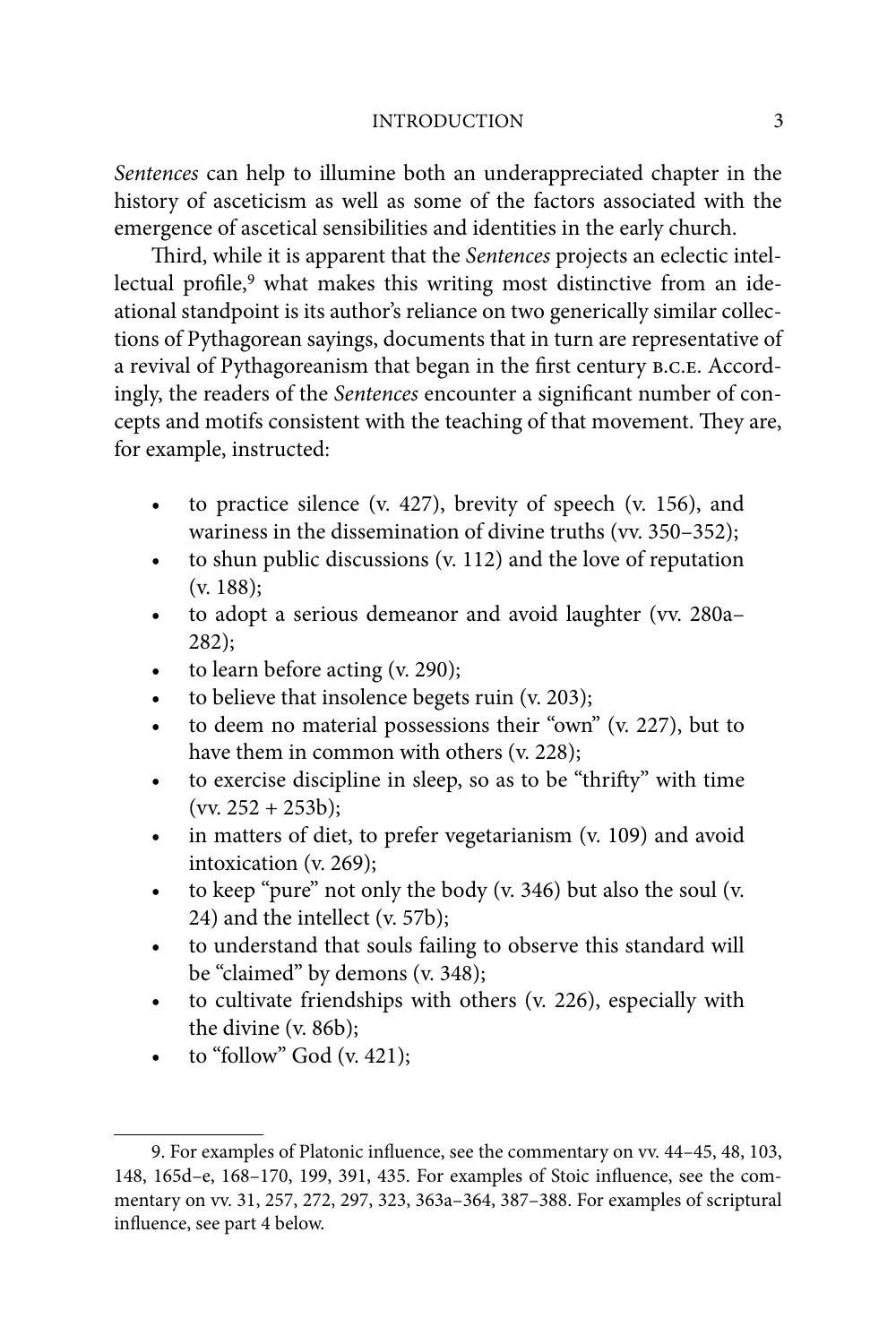- to consider that the best way to honor God is by making one's intellect like God (v. 44);
- to honor and emulate the sage as well (v. 376a), since he actually "images" God to humanity (v. 190).

Although Sextus would not have been the first or only Christian to demonstrate an acquaintance with Pythagoreanism, $10$  the nature and extent of his interaction with this philosophical tradition make the Sentences a particularly fascinating test case for understanding how such appropriations would have been negotiated, especially at the practical level. While it would not be incorrect to see the Sentences as a conduit through which Pythagoreanism influenced the development of moral thought and practice in the early church, it is also the case, as we shall see, that Sextus does not simply replicate his source material but creatively adapts it to a new setting. Not coincidentally, the evaluation of such adaptations can contribute also to our knowledge of an underappreciated chapter in the history of philosophy.<sup>11</sup>

#### 2. Versions

The Greek text of the Sentences is preserved in two manuscripts, Patmiensis 263 (MS  $\Pi$ ), from the tenth century C.E., and Vaticanus Graecus 742 (MS ) from the fourteenth century c.e. 12 Together they witness to over 600 Sextine sayings, though neither document comes close to preserving them all. Besides the title, ms  $\Upsilon$  lacks vv. 59–60, 104, 157, 164b, 183, 208a, 211, 228, 310–311, 313, 341–342, 388, 410, 412, 414–415a, 416, 427–428, 434, 437, 440, 446, 448, 451–453, 455–456, 463–466, 470–471, 474–475, 478, 480–485, 491, 509–511, 516, 518, 530, 532, 535, 538–539, 552, and 555, while absent from MS  $\Pi$  are vv. 7a, 98, 107, 125, 127, 163b, 164b, 165b–g, 247, 279, 297b, 370, 398, 431–443, 458, 496, 556–568, 570–577, 580–582, 584, 587–590, 592, and 595–609.13 A comparison of the two lists indicates

<sup>10.</sup> Cf. Justin Martyr, Dial. 2.4-5; Theophilus, Autol. 3.7; Clement, Strom. 5.5.27.1–5.5.31.5; Origen, Cels. 1.3; 5.49.

<sup>11.</sup> The evidence for Neopythagoreanism in the Hellenistic and early imperial periods has been little studied, though see Dörrie 1963 and van der Waerden 1979, 269–93.

<sup>12.</sup> For additional information, see Elter 1892, 3–4 and Chadwick 1959, 3–4.

<sup>13.</sup> In some cases, omissions in the Greek manuscripts (as well as in the transla-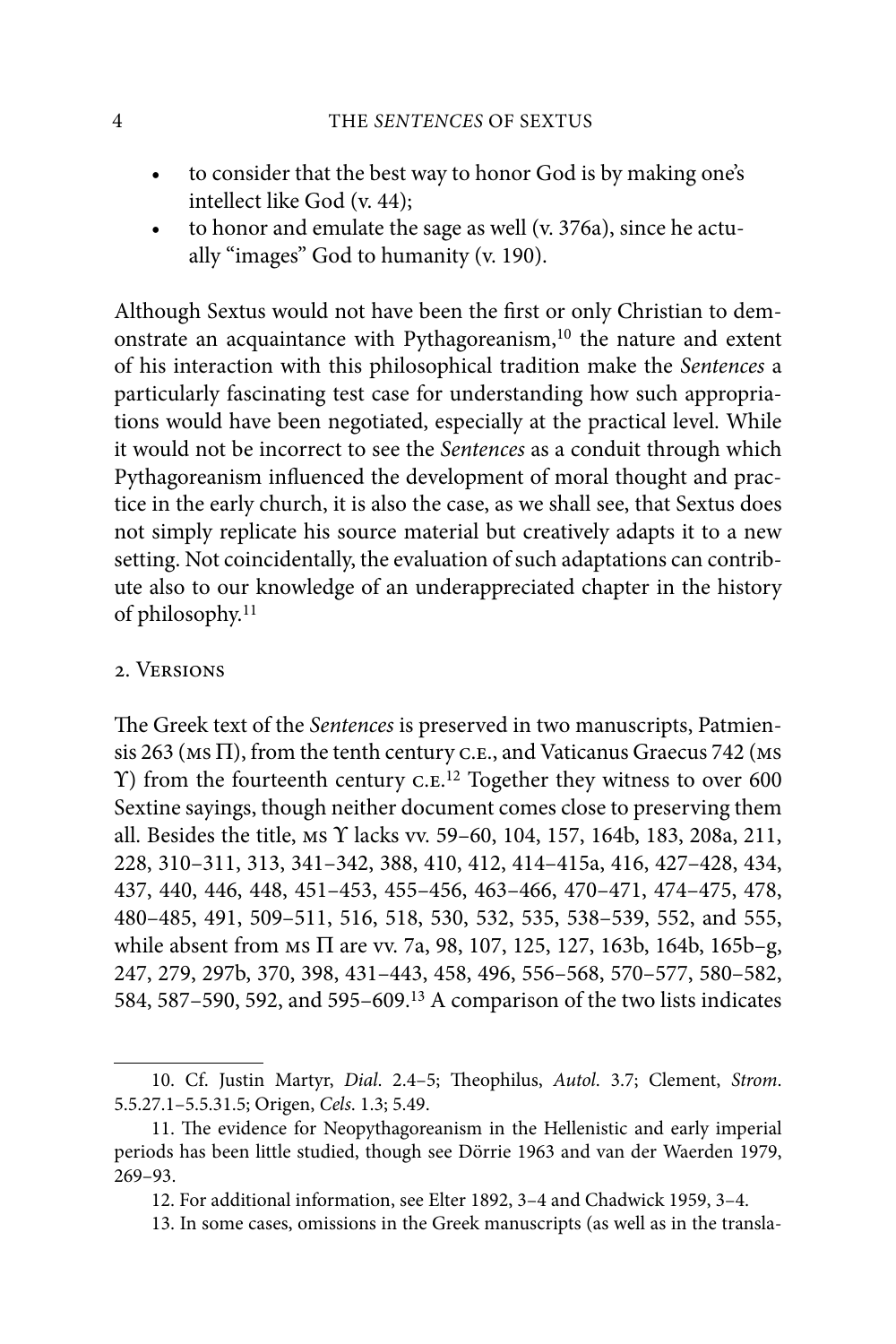that several sayings are missing from both manuscripts, their information being obtained either from the Latin translation of the Sentences (vv. 434, 437, and 444) or from a comparative source (v. 164b). Besides differences in length and content, the two manuscripts also differ as to the arrangement of material. The order of sayings in  $\overline{MS}$  is usually supported by that of the Latin, Coptic, Syriac, and Armenian translations, and so can safely be judged to better represent the order of the original text. Manuscript  $\Pi$ , on the other hand, organizes its sentences as follows: vv.  $1-235$ , the first half of v. 262, the end of v. 379, vv. 380–405, 236–261, 428–430, 444–450, 569, 579, 578, 583, 585–586, 591, 593–594, 610, 452–454, 406–427, 455– 488, the second half of v. 262, vv. 263–379, 489–555. In cases of textual variants within individual sayings, there is a tendency for the reading in Ms  $\Pi$  to be supported by the Latin translation (e.g., vv. 13, 42, 154, 156, 166, 188, 191, 320, 326, 344) and for the reading preserved in MS Y to be supported by the Syriac translation (e.g., vv. 10, 109, 155, 169, 173, 180, 207, 210a, 211, 228, 230b, 253a, 286, 342, 355, 414), though inversed configurations are also evident (e.g., vv. 32, 99, 130, 146, 169, 185, 271, 285, 344, 451).

The Latin version of the Sentences, prepared by Rufinus of Aquileia in the late fourth century c.e. (see part 3 below), is preserved in at least fifteen manuscripts, the earliest and most important of which is Salmasianus (Parisinus gr. 10318) from the seventh or eighth century C.E.<sup>14</sup> This version runs to 451 sayings and supports the arrangement of material in  $\overline{m}$  ms  $\Upsilon$  over that of  $\overline{m}$  supplying crucial evidence for both the extent and the ordering of the original text. Besides missing vv. 452–610, the Latin lacks vv. 7a, 82d–e, 91b, 163b, 164b, 165b–g, 171b, 210b, and 376b, while the text of vv. 265-266 and 389b-390 is deficient. Rufinus's translation overall is fairly literal, though there are places where it alters (e.g., v. 32), expands (e.g., v. 117), combines (e.g., vv. 82b–c), or misconstrues (e.g., v. 439) sayings in the Greek.

Approximately one quarter of Sextus's maxims, specifically vv. 157– 180 (minus v. 162a) and vv. 307–397, is preserved in a fourth-century c.e. Coptic manuscript found at Nag Hammadi (NHC XII,1).<sup>15</sup> This transla-

tions) have the effect of eliminating duplications or near duplications of material; see part 5 below. Cf. Chadwick 1959, 153–54.

<sup>14.</sup> Gildemeister 1873; Chadwick 1959, 4–6; Silvestre 1963; Bogaert 1972; Bouffartigue 1979.

<sup>15.</sup> Wisse 1975; Poirier 1983; Wisse 1988.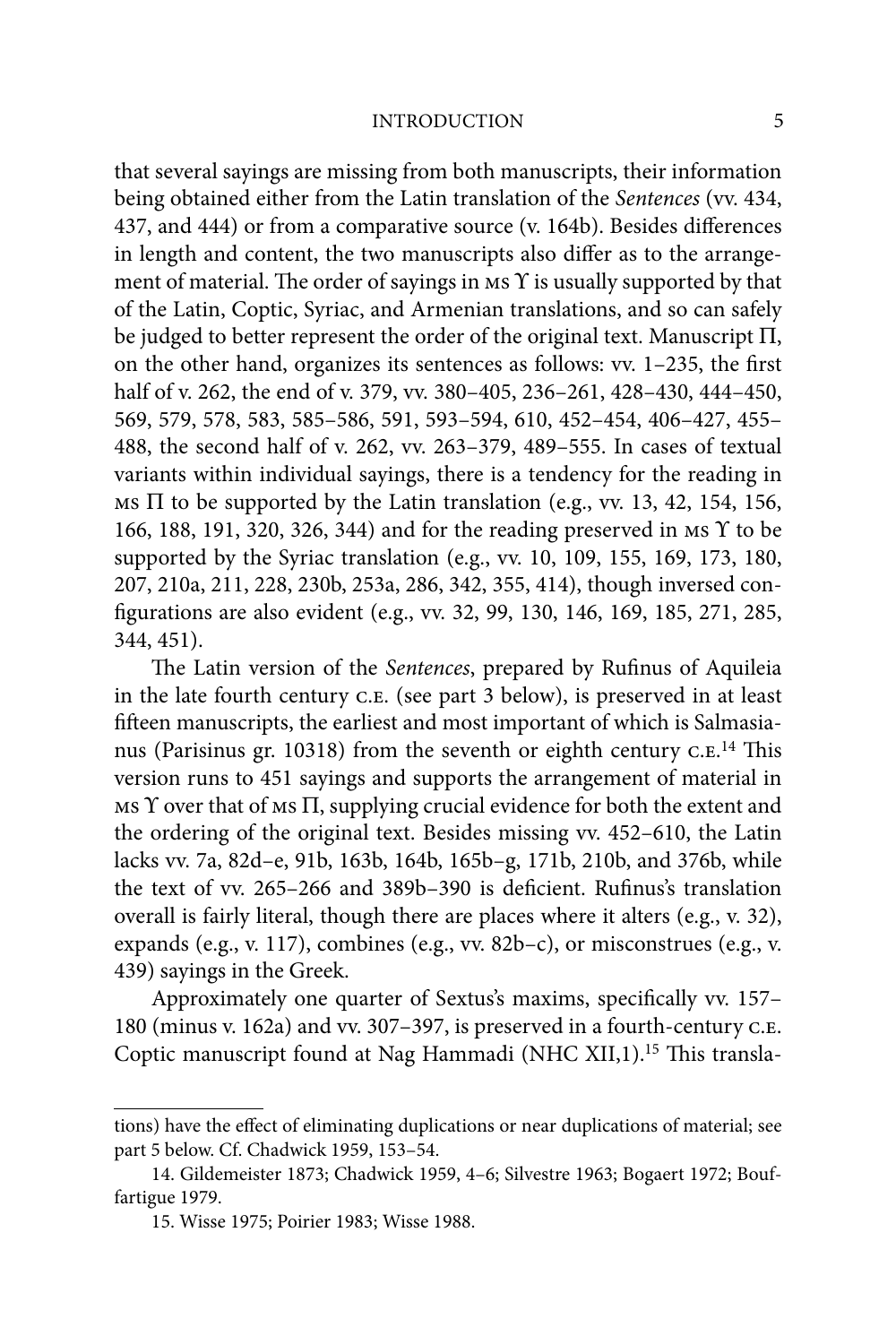tion is also fairly literal, departing significantly from the Greek on only a handful of occasions (e.g., vv. 325, 380, 392). In cases of textual variants within individual sayings, the Coptic version tends to agree slightly more often with ms  $\Upsilon$  and the Syriac version than with ms  $\Pi$  and the Latin version, and almost never agrees with  $\overline{M}$  against the other witnesses (cf. v. 354). As with the other translations, it generally supports the order of sayings as presented in  $MS \Upsilon$ .

Two different Syriac translations of the Sentences are preserved together in some eighteen manuscripts, the oldest of which dates from the sixth century c. E.<sup>16</sup> The shorter of these  $(sy<sup>1</sup>)$  is an epitome containing only 131 sayings, arranged in generally the same order as  $ms \Upsilon$ , and ranging as far as v. 555. The longer translation  $(sy^2)$ , by contrast, includes all of the sayings in vv. 1–587 except vv. 22, 36–77, 133, 170, 179, 202, 207, 211, 228, 235–239, 253b, 257, 288, 299, 324–325, 342, 350–354, 357–358, 360–363b, 367–369, 380–381, 405, 407, 414, 415b, 422–424, 447, 451, 456–460, 462, 466, 486–532, 535, and 544. Again, these sentences usually occur in the same order as in Ms  $\Upsilon$ , though the sayings in two sections (vv. 231–258) and vv. 350–412) evidence significant differences in content and arrangement, the latter even incorporating material of a non-Sextine origin. By and large, the Syriac translation retains the core of the Greek sayings upon which it is based, thus making it useful for text-critical purposes, though it also demonstrates a tendency to expand individual sayings with explanatory material of a Christian character.<sup>17</sup>

Finally, included among a collection of sayings attributed to Evagrius Ponticus are about 130 Sextine sayings translated into Armenian, arranged in basically the same order as in Ms  $\Upsilon$ .<sup>18</sup> Although this translation appears to have been based not on the Syriac but directly on the Greek, it has been but little studied and its evidence does not figure in critical editions of the text.19

<sup>16.</sup> Lagarde 1858; Ryssel 1895–1897; Baumstark 1922, 170.

<sup>17.</sup> Verse 36 ("To one who is faithful God gives authority befitting God; the authority he gives is therefore pure and sinless"), for instance, is rendered: "Now indeed power is given to him, the faithful person, as the power of God; to the person who has a clear conscience, being sinless, all power is given to him from God" (cf. 1 Tim 1:5, 19; 3:9; 2 Tim 1:3).

<sup>18.</sup> Conybeare 1910; Muyldermans 1929; Hermann 1938.

<sup>19.</sup> A number of Sextine sayings are also preserved in Georgian and Ethiopic translations; for the former, see Garitte 1959; Outtier 1978; for the latter, Poirier 1983, 17.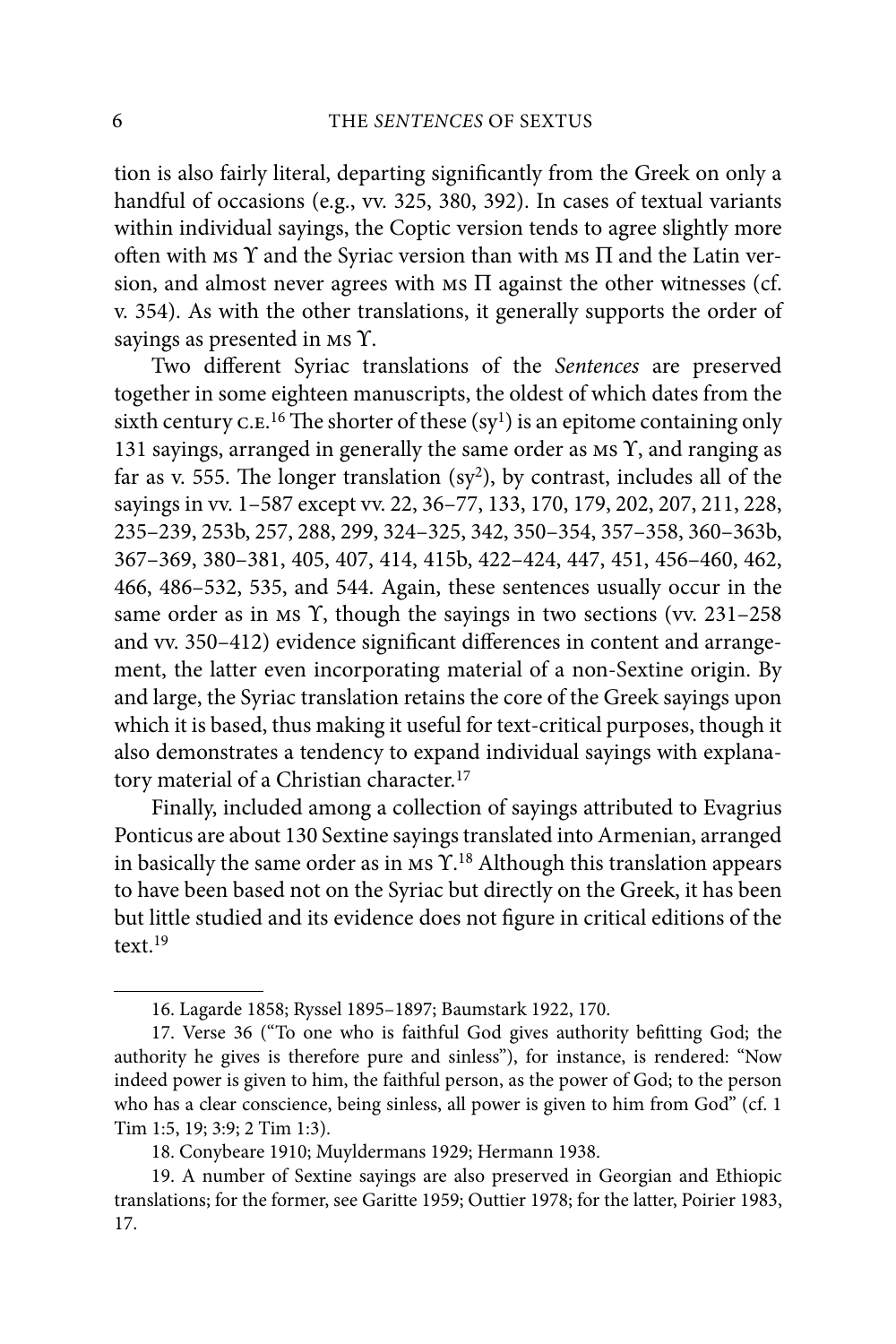#### INTRODUCTION 7

To conclude, the cumulative evidence furnished by the versions indicates that the Sentences consisted originally of 451 sayings, a finding that, as we will see, is corroborated by internal considerations (see especially n. 85 below). It is this collection, then, that constitutes the main focus of the commentary that follows. Sometime after the late fourth century c.e. (that is, sometime after Rufinus made his translation) but before the sixth century C.E. (that is, sometime before the Syriac translations were made) additional material (the so-called appendices) was added, eventually bringing the total to 610 sayings. This appended material can be further subdivided into appendix 1 (vv. 452–555), which is preserved by both Greek manuscripts and both Syriac translations, appendix 2 (vv. 556–587), which is preserved by  $MS \Upsilon$  and sy<sup>2</sup>, but only sporadically by  $MS \Pi$  and not at all by sy<sup>1</sup>, and appendix 3 (vv. 588–610), which is preserved by  $\text{ms } \Upsilon$ , but only sporadically by  $\overline{M}$  and not at all by the Syriac.<sup>20</sup>

#### 3. Situating the Text

The earliest surviving references to our text are from the writings of Origen (c. 185–254 c.e.), references that furnish evidence regarding not only the identity of its author but also its date, provenance, and reputation, as well as some of the different uses to which its contents could be put.

The Alexandrian twice refers to the author and his work by name. In Comm. Matt. 15.3, he draws on vv. 13 and 273—material he says derives from "a book accepted by many as sound"—for evidence that certain Christians, inspired by a literal interpretation of Matt 19:12, endorse the practice of self-castration, a practice to which Origen explains he himself objects. In Cels. 8.30, meanwhile, he cites "a very graceful maxim" (i.e., v. 109)—one obtained from a writing that "even the multitude of Christians read"—in defense of the dietary mandates stipulated in Acts 15:29. On both occasions, Origen refers to the author of the book in question simply as Sextus ( $\Sigma$ έξτος) and to the book itself as his maxims (γνῶμαι), designations that correspond with the title of the document preserved in  $MS \Pi$ (Σέξτου γνῶμαι).<sup>21</sup>

The Sentences is also cited three times in Origen's extant corpus without attribution.22 In Hom. Ezech. 1.11, he cites the saying (i.e., v. 352) of

<sup>20.</sup> Chadwick 1959, 8. He prints the text of the appendices on pp. 64–72.

<sup>21.</sup> Ms  $\Upsilon$  lacks a title. Ms  $\Pi$  repeats its title after v. 190 and again after v. 276.

<sup>22.</sup> See also the commentary on v. 152.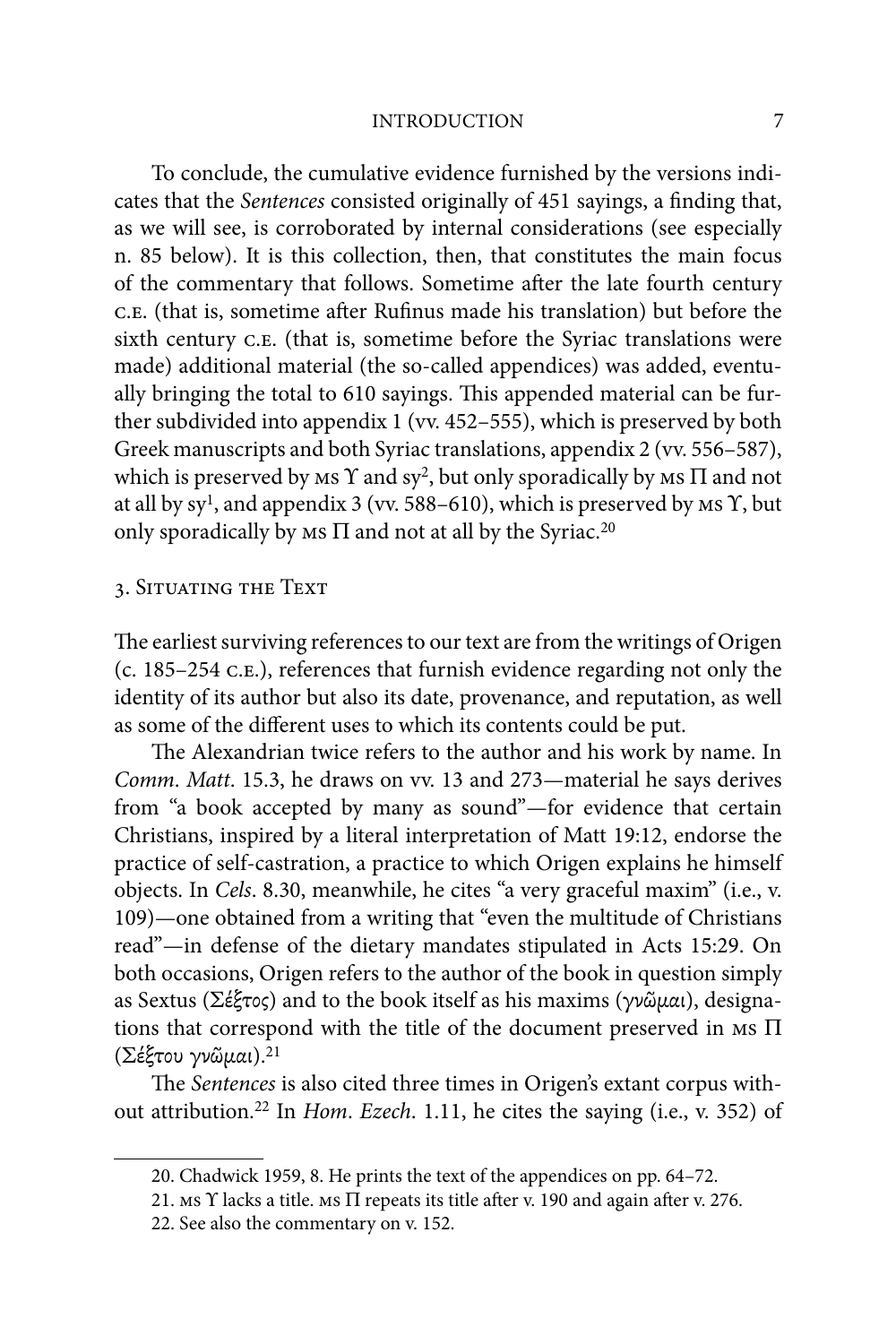"a wise and believing man" (sapiens et fidelis vir), indeed, the saying of "a man I often quote," in support of his practice of deliberately withholding certain theological truths from those unworthy to hear them. The same verse is cited in support of the same practice in Comm. Joan. 20.6 and, together with v. 22, in the preface to Origen's commentary on the first psalm (Sel. Ps. 12.1080a [= Epiphanius, Pan. 2.416]).

We hear little of the Sentences until the end of the fourth century c.e.,<sup>23</sup> when, in response to a request from "the gracious and aristocratic Roman lady Avita," Rufinus of Aquileia (345–410 c.e.) translated the work into Latin.24 In a preface to the text addressed to Avita's husband Apronianus, Rufinus expresses the hope that it will address her need for a theological treatise whose understanding "should not require any great effort." Indeed, the "very open and plain style" of the work that he has selected is, Rufinus believes, ideally suited to meet her needs, especially insofar as its entire contents are "expressed with such brevity that a vast meaning is unfolded in each verse, with such power that a sentence only a line long would suffice for a whole life's training." The collection, then, can be likened not only to "a necklace of the word and of wisdom" but also to a ring, one whose "seeds of instruction" can be kept "constantly at hand," the little book being aptly called in Greek the Enchiridion or in Latin the Ring  $(anulus).^{25}$  As for the book's author, Rufinus refers to "Xystus, who is said to be the same man who at Rome is called Sixtus, and who gained the glory of being both bishop and martyr,"26 a reference either to Pope Xystus I

<sup>23.</sup> Although he does not refer to it by name, the influence of the Greek version of our text was felt perhaps most profoundly by Evagrius Ponticus (345–399 c.e.), for whom the Sentences apparently served as both a source and a model. See the commentary on vv. 71a, 75a, 81, 88, 123, 125–26, 138, 141, 152, 189, 194, 204, 277, 305, 377, 393, 394, 413. Cf. Sinkewicz 2003, 228–32.

<sup>24.</sup> Chadwick 1959, 117. Murphy (1945, 119–23) dates the translation to 398– 400 c.e. Even though certain sayings in the text (e.g., v. 238) assume a male readership, Rufinus provides evidence that its contents could be deemed appropriate for a female audience as well. Note that Porphyry's Ad Marcellam, a gnomic letter exhibiting numerous parallels with our Sentences (see part 4 below), is also addressed to a woman.

<sup>25.</sup> On Rufinus's prologue, see Bogaert 1972.

<sup>26.</sup> Rufinus's manner of reporting the ascription suggests that he is transmitting a tradition of some kind, though it is one that must have developed sometime after the first half of the third century C.E., since Origen betrays no knowledge of it.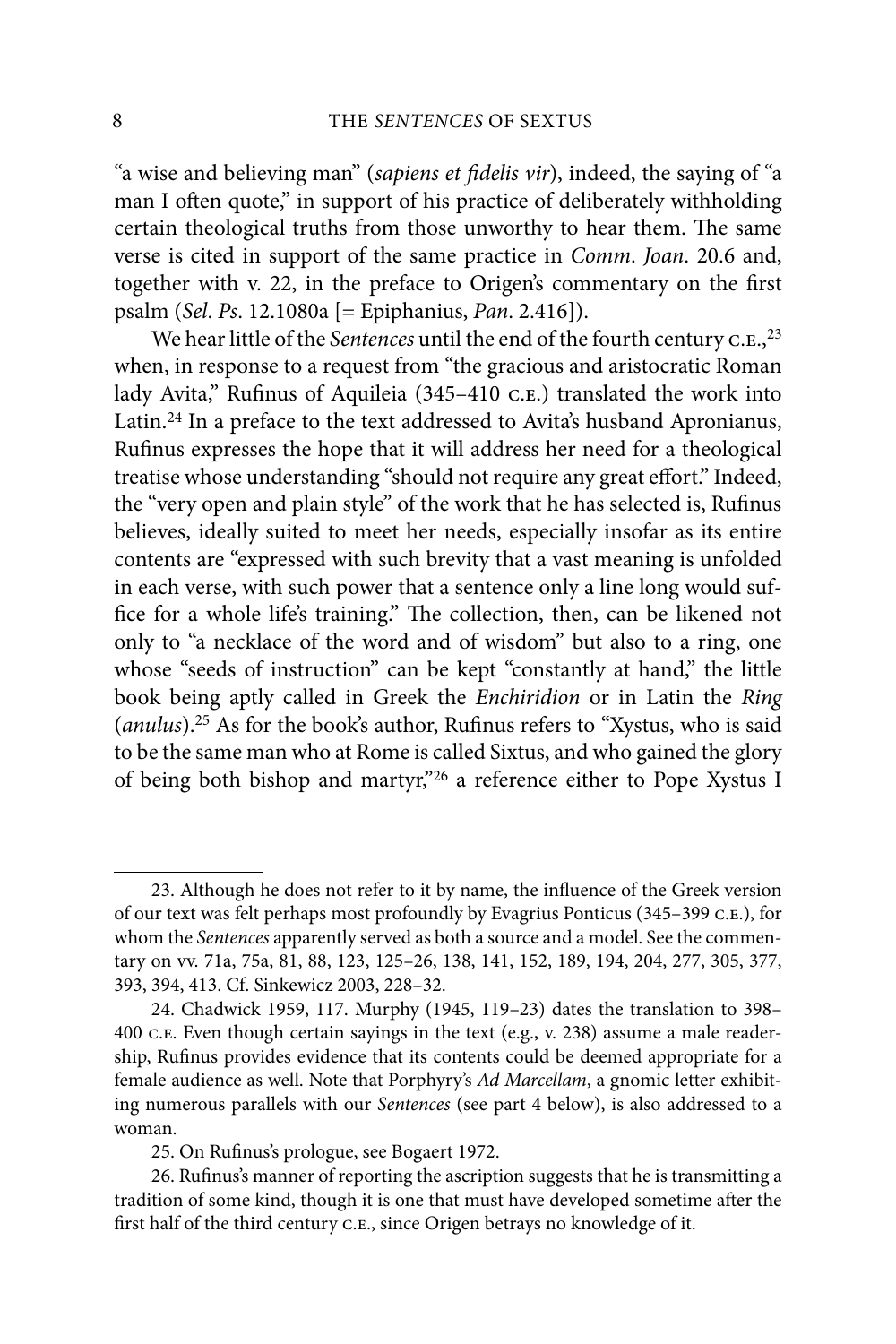#### INTRODUCTION 9

(r. 117/119–126/128 c.e.)27 or—more likely—to Pope Xystus II (r. 257–58 c.e.), who was martyred during the Valerian persecution.<sup>28</sup> Rufinus concludes the preface by explaining that he has appended to the received text some additional sayings, a reference not to the so-called appendices (see part 2 above), but to material from an unknown source that has not survived in the manuscript tradition.

It is worth noting that Rufinus was not the first or only person to render Sextine sayings into Latin. In 393 c.e., for example, Jerome had cited a certain saying of "Xystus" (i.e., v. 231) with approval.29 Some twenty years later, he cited the same gnome (again, with approval), though now with the additional remark that its author's book had been "translated into Latin by a certain person who has tried to father it on the martyr Xystus, not observing that in the entire volume, which he purposelessly divided into two parts, the name of Christ and of the apostles is not mentioned."30 Jerome's denigration of Rufinus becomes even more expansive in  $Ep$ . 133.3:31

Who could adequately describe the rashness or rather the crack-headedness of a fellow who ascribed the book of Sextus the Pythagorean (a man without Christ and a heathen!) to Xystus the martyr-bishop of the Roman church? In this book much is said of perfection in accordance with the doctrine of the Pythagoreans, who make man equal to God and maintain that he is of God's substance. The result is that those who are ignorant that the volume is by a philosopher, supposing themselves to be reading the work of a martyr, drink from the golden cup of Babylon (cf. Jer 51:7). Furthermore, in that volume there is no mention of the prophets, of the patriarchs, of the apostles, or of Christ, so that he tries to make out that there was a bishop and a martyr who did not believe in Christ.

<sup>27.</sup> The fact that practically nothing is known about this figure (see Lib. Pont. 8; Irenaeus, Haer. 3.3.3) does not prevent Conybeare (1910, 123–24) from postulating him as the author of our Sentences.

<sup>28.</sup> For information on Xystus II, see Lib. Pont. 25; Cyprian, Ep. 80; Damasus, Epigr. 13.

<sup>29.</sup> Jov. 1.49.

<sup>30.</sup> Comm. Ezech. 6 (translation from Chadwick 1959, 119). Jerome's translations of v. 231 differ from one another as well as from the version offered by Rufinus. The "two parts" to which he alludes are presumably the original set of Sextine sayings and the now-lost material added by Rufinus.

<sup>31.</sup> Translation from Chadwick 1959, 120.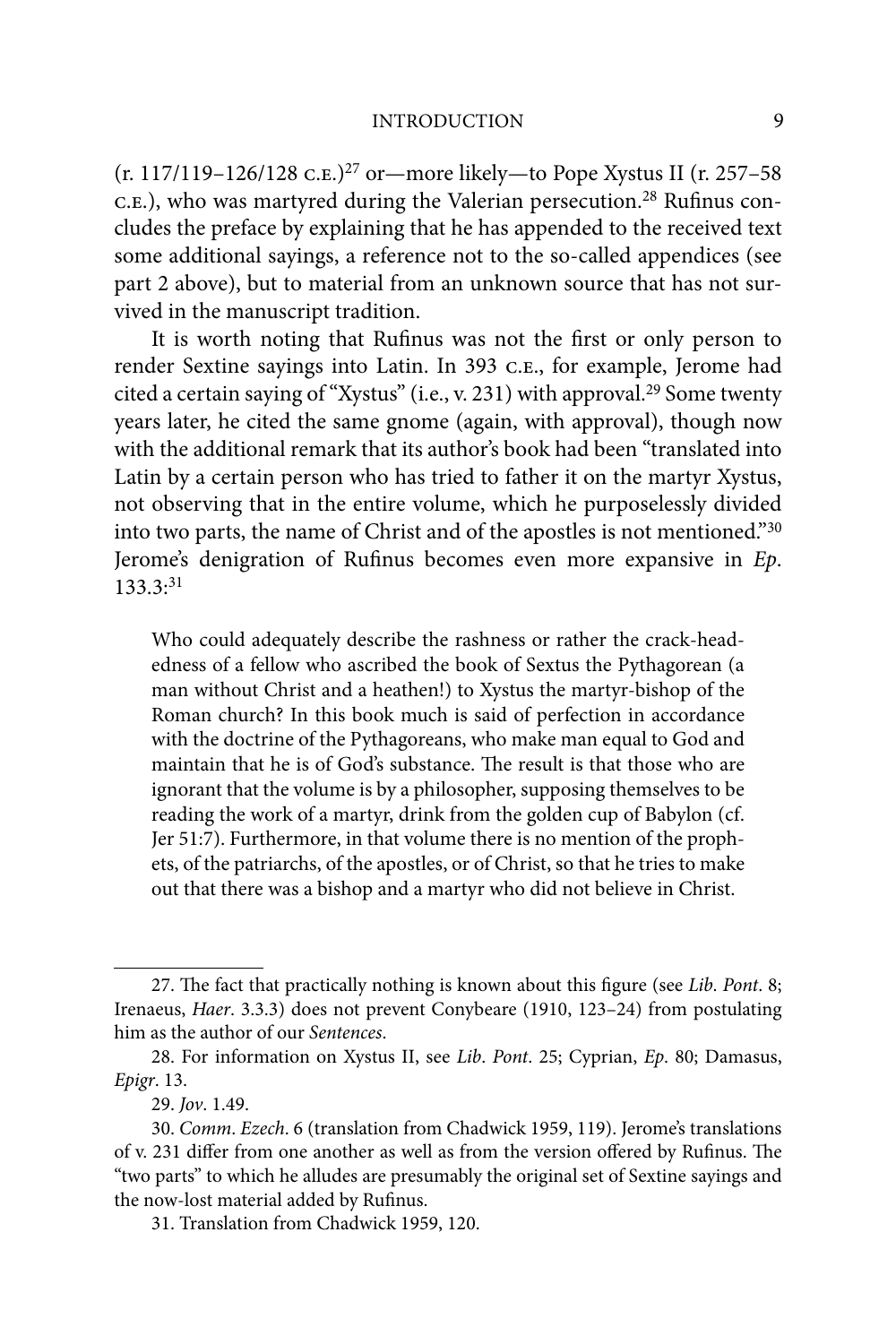The man behind the Sentences, then, is not Xystus the Christian pope but Sextus the pagan philosopher, a reference perhaps to Quintus Sextius (3. ca. 50 b.c.e.), a Stoic philosopher with Pythagorean leanings whose teaching greatly impressed Seneca.32 Such ignorance regarding the work's authorship is particularly deplorable since, as Jerome complains elsewhere, this "ring" is being "widely read in many provinces, and especially by those who preach freedom from passion and sinless perfection."33 For all its vitriol, Jerome's critique of the text's perfectionist associations was not entirely gratuitous, since, if the testimony of Augustine is to be trusted, Pelagius cited three of Xystus's precepts (vv. 36, 46a–b, and 60) in support of his doctrines.<sup>34</sup> Any heretical taint the collection may have thereby acquired<sup>35</sup> did not prevent Latin scribes responsible for copying the Sentences from attributing the text to Pope Xystus.36 Nor did it prevent the work from becoming popular in monastic circles, where it is quoted, for example, in the Rule of the Master, the Rule of Saint Columban, and the Rule of Saint Benedict.37

While the debate between Rufinus and Jerome attests to the expanding popularity (or notoriety) of our text, their testimony (which is of a late and not altogether disinterested nature) is of little value in the task of identifying its author and his circumstances.<sup>38</sup> The evidence of Origen renders the former's (apparent) ascription to Pope Xystus II highly improbable,<sup>39</sup>

35. Cf. Isidore of Seville, Vir. illust. 1; Chadwick 1959, 120–21.

36. Most of the extant Latin manuscripts attribute the work to Pope Xystus (Gildemeister 1873, xiv–xxiii; Chadwick 1959, 5, 123–24), while the material in the Syriac version is organized under the title "Select Sayings of Saint Xystus bishop of Rome" (Lagarde 1858, iv; Gildemeister 1873, xxxi; Chadwick 1959, 6, 130).

37. See Vogüé 1973 and the commentary on vv. 145, 152, and 184. For citations of the Sentences in medieval literature, see Bogaert 1982; Evans 1983; Vogüé 1986.

38. As Chadwick (1959, 112–14, 135) discusses, indecision regarding Sextus's status as a Christian author has continued into modern times. Internal evidence led Chadwick himself to conclude that the compiler was Christian (1959, 137–40), though it is interesting that even among his own students the text is sometimes simply referred to as "a collection of Neopythagorean maxims" (Russell 2004, 118, cf. p. vii).

39. Chadwick (1959, 133–34) speculates that Xystus died an old man and there-

<sup>32.</sup> Seneca, Ep. 59.7–8; 64.2–5; 73.12–15; 98.13; 108.17–18. See also the commentary on Sext. 109.

<sup>33.</sup> Comm. Jer. 4.41 (translation from Chadwick 1959, 121).

<sup>34.</sup> Nat. grat. 64.77. Augustine here acknowledges the work as an authentic composition of the martyred bishop, though later (after exposure to Jerome's views) he will reverse himself (Retract. 2.68).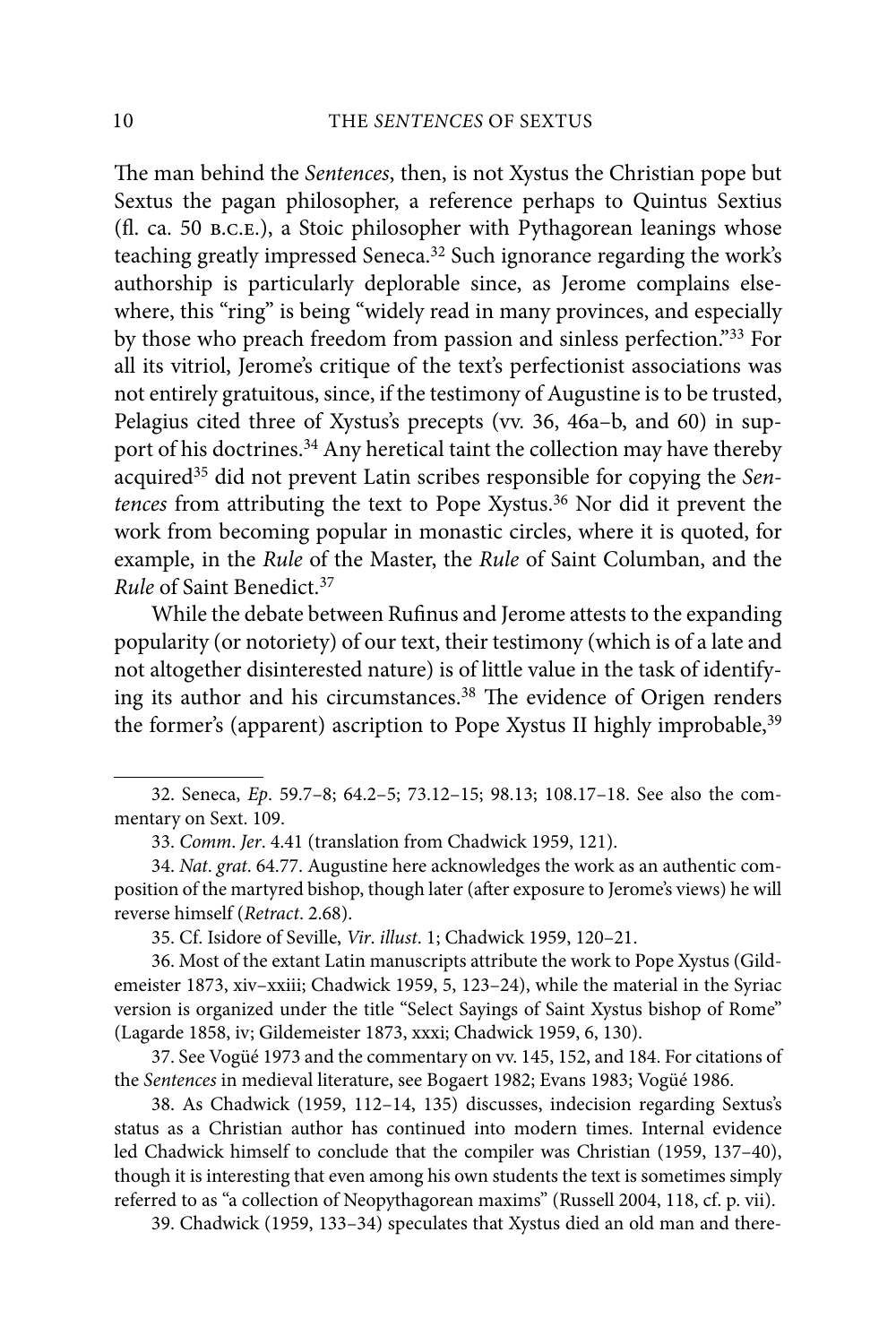#### INTRODUCTION 11

while internal evidence (see part IV below) renders an ascription to a non-Christian figure (or to any figure living before the second century c.E.) virtually impossible. It is best to conclude, then, that our author was simply, as Origen put it, "a wise and believing man,"40 otherwise unknown, by the name of Sextus, writing sometime in the late second or early third century c. E.<sup>41</sup> The fact that Origen is the first author to demonstrate an acquaintance with the text raises the possibility that its originating provenance was Egyptian, a possibility that perhaps becomes a probability when we take into account the very large number of parallels between the Sentences and the writings of Clement of Alexandria (ca. 150–ca. 215 c.e.).<sup>42</sup>

#### 4. Sources

The Sentences is familiar to modern readers especially from the work of Henry Chadwick, who, drawing on the contributions of Johann Gildemeister, Anton Elter, and others, published a critical edition of the Greek and Latin versions of the text in 1959, accompanied by a series of interpretive essays and explanatory notes. One of Chadwick's major contributions was to explicate Sextus's dependence on two generically similar collections of Pythagorean sayings, the Sententiae Pythagoreorum and the Clitarchi sententiae.<sup>43</sup> The former survives principally in three witnesses, the most important of which is a manuscript from the fifteenth century c.e., Vienna

fore could have published the Sentences early enough in the third century for the work to become popular by Origen's time.

<sup>40.</sup> Hom. Ezech. 1.11. Maximus Confessor (Schol. libr. myst. theol. 4.429) similarly refers to him as "Sextus the ecclesiastical philosopher" (see the commentary on vv. 27–29).

<sup>41.</sup> Among possible unattested ascriptions, mention may be made of the Sextus named by Eusebius (Hist. eccl. 5.27) as a Christian author active during the reign of Septimius Severus. While a date of 193-211 c.E. would tally with the evidence proffered by Origen, none of this figure's compositions (including a treatise on the resurrection—a topic, as we shall see, of no interest to our author) has survived, leaving us with no basis of comparison with the Sentences and therefore no basis for identifying him as its author.

<sup>42.</sup> Remember, too, that a copy was found at Nag Hammadi (see part 2 above), a document which Rubenson identifies as one of "the few texts that can be used as a bridge between late Egyptian wisdom literature and the early Egyptian monastic exhortations" (2004, 529).

<sup>43.</sup> Chadwick 1959 provides a critical edition of these texts on pp. 73–94.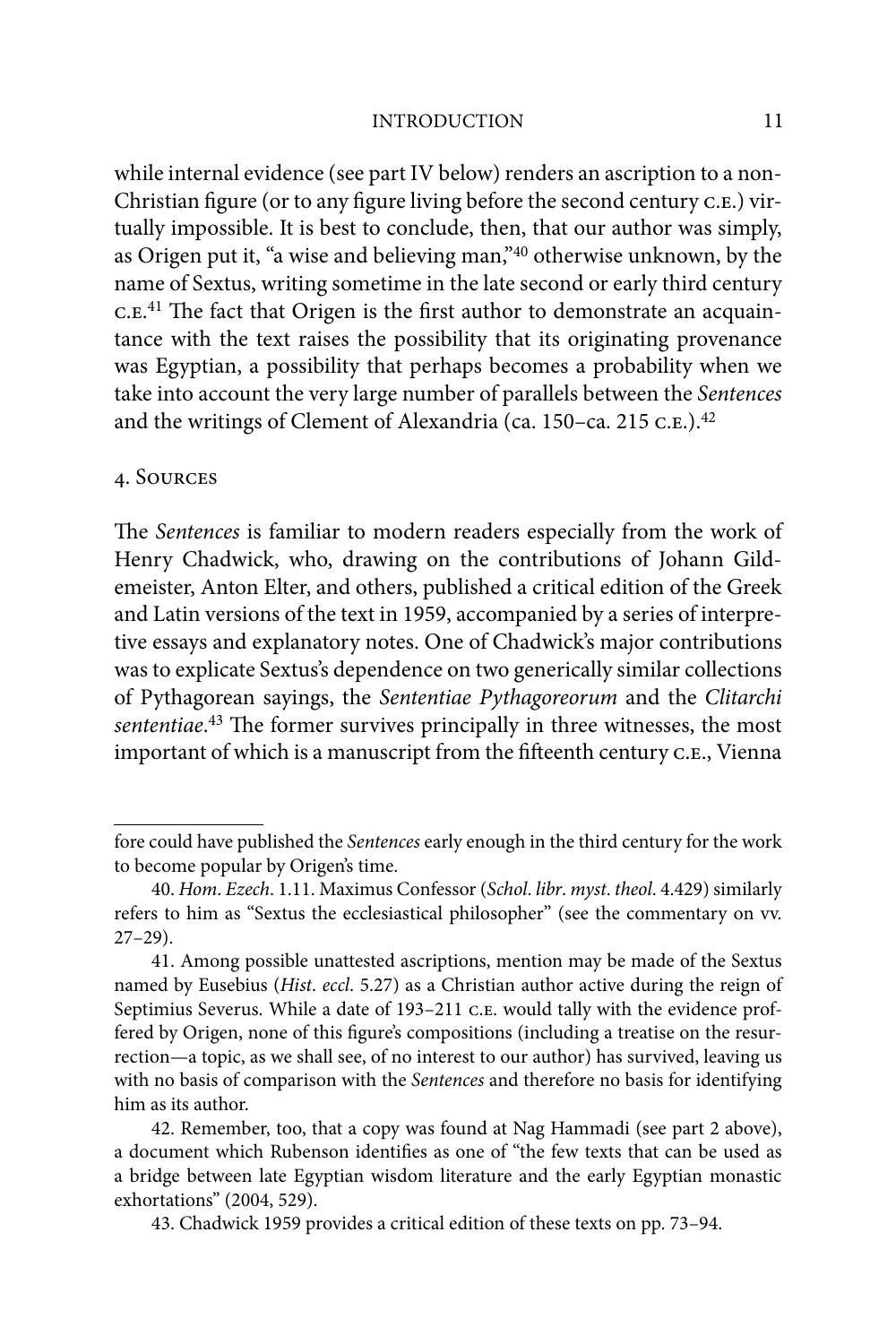cod. 225 (ms D), which contains 119 sayings organized alphabetically under the title αἱ γνῶμαι τῶν Πυθαγορείων.<sup>44</sup> Ninety-four of these sayings, plus another four sayings, are included also in Patmos cod. 263 (Ms  $\Pi$ ), a manuscript of the tenth century c.e. In addition, a Syriac version of the sixth or seventh century C.E. preserves ninety-eight aphorisms attributed to Pythagoras, ninety-four of which are also found (in the same order) in ms D.<sup>45</sup> The Sentences of Clitarchus, meanwhile, is present in four witnesses, the most substantial of which is Parisinus gr. 1630 ( $\text{MS} \Phi$ ), <sup>46</sup> a manuscript of the fourteenth century c.e., which has a collection of ninety-three unattributed aphorisms, twenty-two of which are also found in Vaticanus gr. 1144 ( $MS \Lambda$ ), a manuscript from the fifteenth century c.e., which contains fifty-nine maxims under the title έκ τῶν Κλειτάρχου πραγματικῶν χρειῶν συναγωγή. In addition, there is Bodleianus Auct. F. 6.26 (MS  $\Sigma$ ), also from the fifteenth century C.E., which has thirty-eight sayings under the heading  $\pi \alpha \rho \alpha \nu \epsilon \tau$  ix  $\dot{\alpha}$ , all of which are also found in Ms  $\Phi$ , and Parisinus gr. 1168 ( $MS \Theta$ ) from the thirteenth century c.e., which has twenty-three sayings under the title K $\lambda$ ειτάρχου, seven of which are also found in MS  $\Phi$  and/or Ms  $\Lambda$ . While Mss  $\Phi$ ,  $\Lambda$ , and  $\Sigma$  generally agree as to the order of the sayings that they have in common,  $ms \Theta$  presents a different, and presumably secondary, arrangement.<sup>47</sup> As Chadwick also observed, there is one final writing whose study is relevant to explicating the source-critical history of Sextus's Sentences, namely, Porphyry's Ad Marcellam, a gnomic letter written around 300 c.E. in part to provide the Neoplatonic philosopher's wife spiritual guidance in his absence. This text is preserved in a single manuscript, Ambrosianus Q. 13, from the late fifteenth century c.E.<sup>48</sup>

<sup>44.</sup> See Schenkl 1886.

<sup>45.</sup> Printed by Lagarde 1858, 195–201. Cf. Gildemeister 1870. Many of the Greek gnomes are preserved also by Stobaeus, including especially a collection of fifteen alphabetically organized sayings in Anth. 3.1.30–44 introduced with the heading Πυθαγόρου γνῶμαι. Forty-five sayings (again, alphabetically organized) from the Vienna collection are also found in a manuscript from the sixteenth century c.e. (Vaticanus gr. 743), though these are ascribed by editors to Demophilus (Mullach 1860– 1881, 1.497–99).

<sup>46.</sup> Printed in Boissonade 1833, 1.127–34.

<sup>47.</sup> Elter 1892, 37–43; Chadwick 1959, 73–74. In analyzing this text, then, it is important to bear in mind that many of its sayings are preserved by only one witness. It appears that each copyist created an epitome of sayings from a now-lost source.

<sup>48.</sup> Rocca-Serra 1971; Wicker 1987.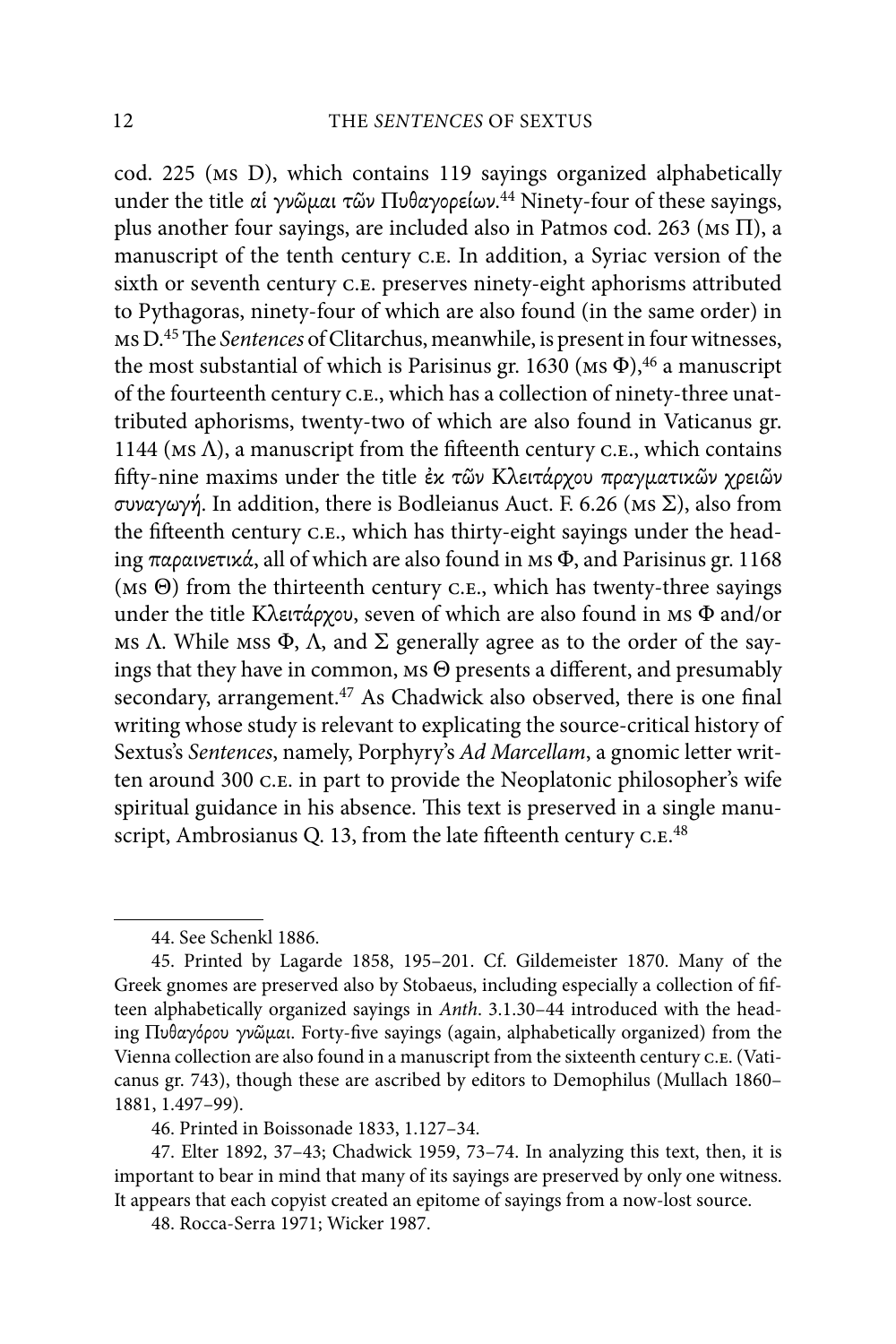Viewed synoptically, the literary parallels that the Sentences manifests with these three comparative texts are seen to be not only numerous but also pervasive:49

| <b>Sextus</b>  | Clitarchus              | Sent. Pythag.      | Marc.    |
|----------------|-------------------------|--------------------|----------|
| $\overline{4}$ |                         | 40                 | (15)     |
| $10\,$         | 66                      |                    |          |
| 14             |                         | 6a                 |          |
| 17             |                         | 97                 |          |
| $18 - 19$      |                         | $(30^{a-b})$       |          |
| 22             |                         | (112)              | (15)     |
| 23             | (6)                     |                    |          |
| 24             | $17\,$                  |                    | (11)     |
| 35             |                         |                    | (11)     |
| 36             |                         |                    | $1\,1$   |
| 41             |                         | (79)               |          |
| 44             |                         |                    | (11)     |
| 46a            |                         | (66 <sup>a</sup> ) | (11, 19) |
| 49             | $\overline{\mathbf{4}}$ | 39 <sup>a</sup>    | 11       |
| 50             | 11                      |                    |          |
| 51             | 5                       |                    |          |
| 53             | 137                     |                    |          |
| 55             | $\overline{7}$          |                    |          |
| 57a            | 8                       |                    |          |
| $61 - 62$      |                         |                    | (21)     |
| 71b            | 10                      |                    |          |
| $74\,$         |                         |                    | 34       |
| 75a            | (86)                    | 21                 | 34       |
| 75b            | 85                      | $71\,$             | 34       |
| 76             |                         | 110 <sup>c</sup>   | (14)     |
| 86a            | 13                      |                    |          |

<sup>49.</sup> What follows is a corrected and expanded version of the catalogue provided by Chadwick 1959, 144–46.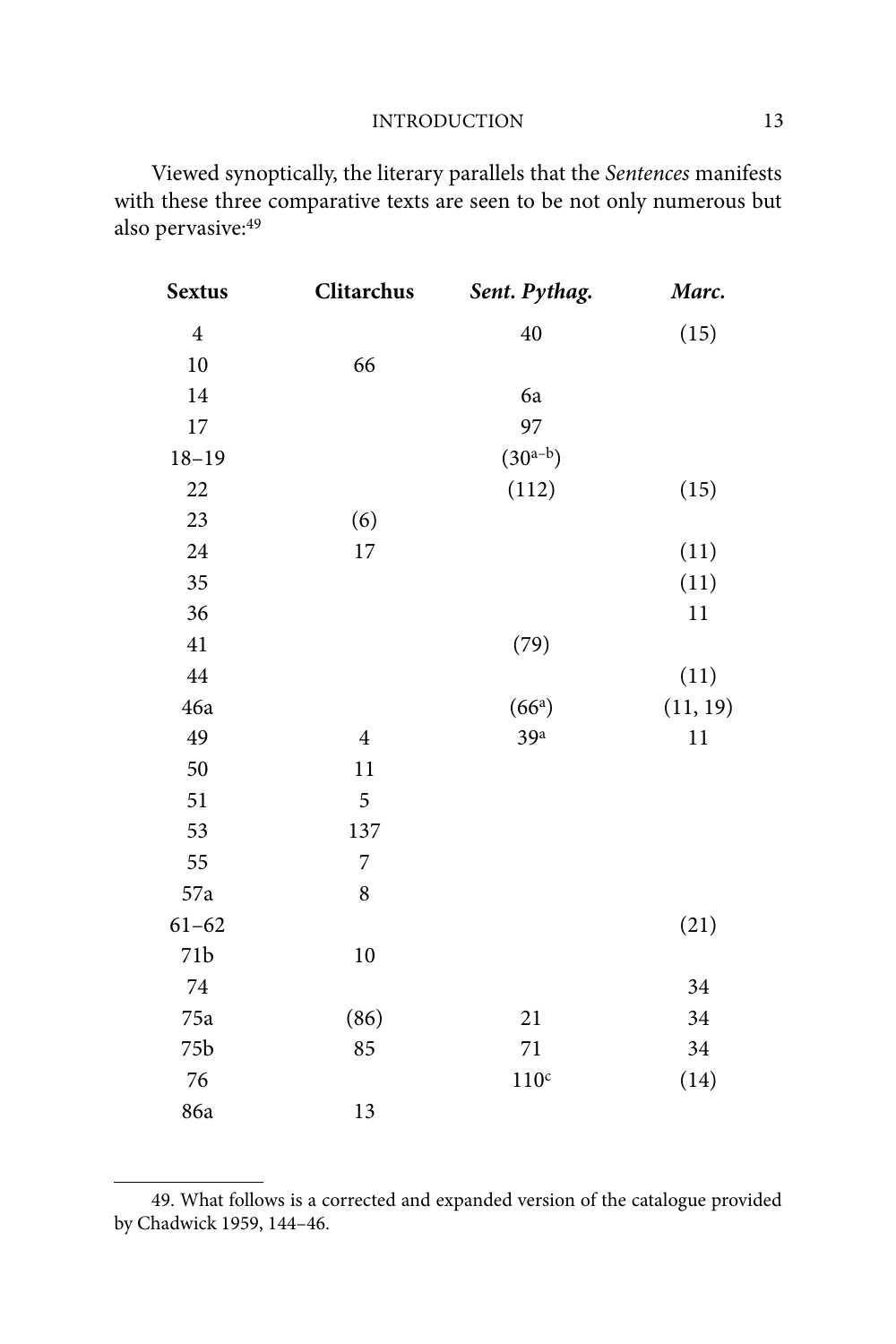| 88       | 14                   |                     |      |
|----------|----------------------|---------------------|------|
| 92       | 15                   | (3 <sup>b</sup> )   | (12) |
| 93       | 16                   |                     |      |
| 97       | 17                   |                     | 11   |
| 102      |                      |                     | (9)  |
| 113      | 18                   |                     | (12) |
| 114      | 19                   |                     | (12) |
| 120      | 20                   |                     |      |
| 122      |                      |                     | 12   |
| 124      |                      |                     | 12   |
| 125      | 21                   |                     | 12   |
| 126      |                      |                     | 12   |
| 127      |                      | 121 <sup>a</sup>    | 12   |
| 128      | 22                   | 3 <sup>a</sup>      | 12   |
| 134      |                      |                     | 13   |
| 136      |                      |                     | 13   |
| 137      | 23                   |                     |      |
| 138      | 24                   | (110 <sup>d</sup> ) |      |
| 140      | 143 <sup>a</sup>     |                     |      |
| 141      | 25, 143 <sup>b</sup> |                     |      |
| 142      | 143c                 |                     |      |
| 145      |                      | (92)                | 13   |
| 146      | 26                   |                     |      |
| 149      | 27                   |                     |      |
| 152      | 28                   | (7)                 | (14) |
| 153      | 29                   |                     |      |
| 154      | 30                   |                     |      |
| 156      | 31                   |                     |      |
| 157      | 32                   |                     |      |
| 159      | 34                   |                     |      |
| $162a-b$ | 36                   |                     |      |
| 163a     | 37                   |                     |      |
| 163b     | 35                   |                     |      |
| 164a     | 39 <sup>a</sup>      |                     |      |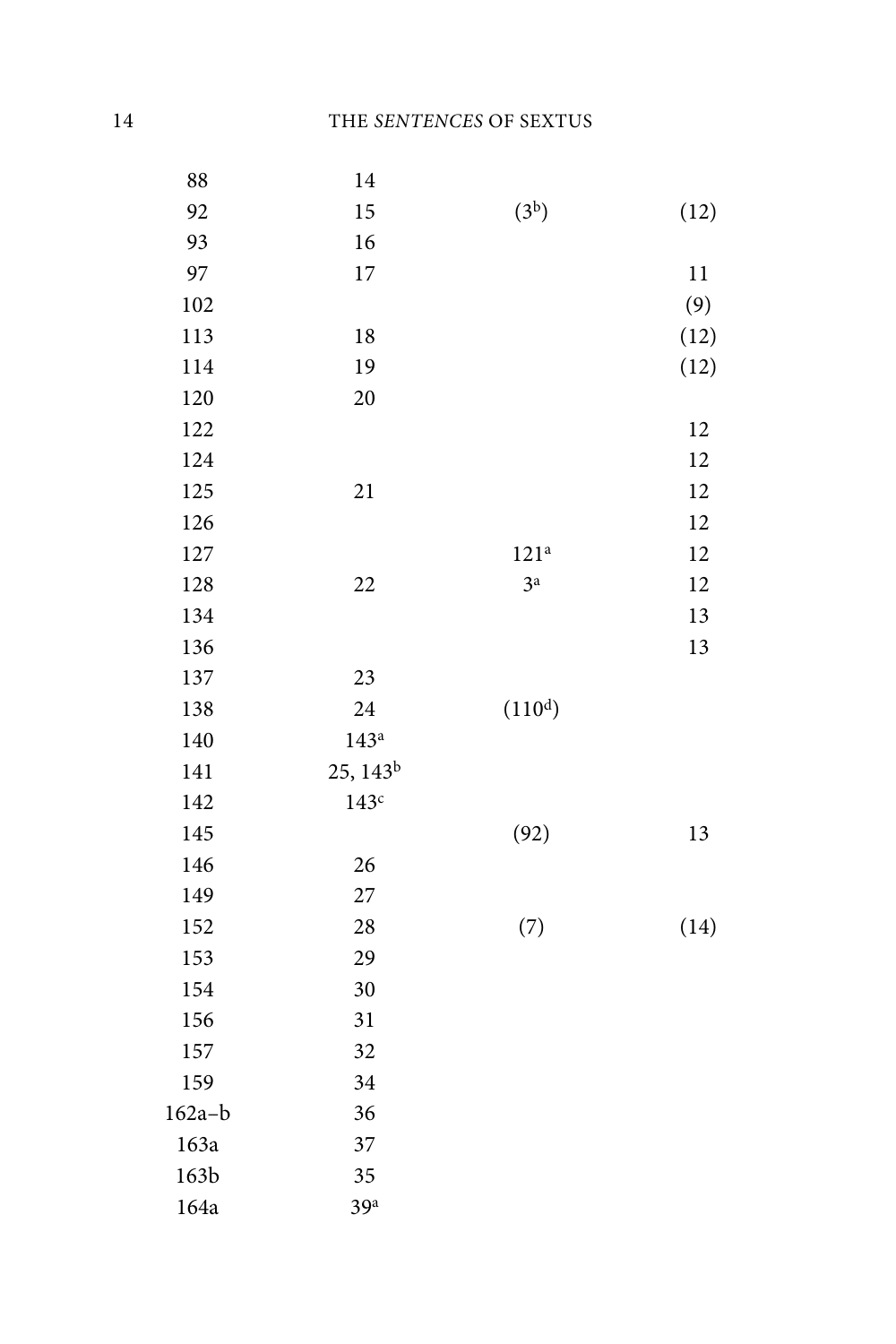| 164b         | 38        |                     |      |
|--------------|-----------|---------------------|------|
| $165a-c$     |           |                     | 14   |
| 165d         | 40        |                     |      |
| 165f         | 41        |                     |      |
| 165g         | 39b       |                     |      |
| 168          | 42        |                     |      |
| 169          | 43        |                     |      |
| 171a         | 44        |                     |      |
| 174          | 45        |                     |      |
| 176          | (63, 134) |                     |      |
| 177          | 48        |                     | (8)  |
| 178          |           | 6                   |      |
| 181          |           |                     | 9    |
| 182          |           | 13 <sup>c</sup>     |      |
| 186          | 53        |                     |      |
| 190          | 9         |                     |      |
| 191          |           | (17)                |      |
| 198          |           | 86                  |      |
| 202          |           |                     | (9)  |
| 204          |           |                     | (9)  |
| 205          |           | $2^b$ , (116)       | (9)  |
| $207 - 208a$ |           |                     | 9    |
| 209          |           | (2c)                | (9)  |
| 214          | 64        |                     |      |
| 227          |           | (62, 80)            |      |
| 231          | 71        |                     |      |
| 232          |           |                     | (35) |
| 236          | 69        |                     |      |
| 238          | 72        |                     |      |
| 240          | 73        |                     |      |
| 245          |           | (113 <sup>a</sup> ) |      |
| 253b         | (87)      |                     |      |
| 255          | 76        |                     |      |
| 265          | (94, 97)  |                     |      |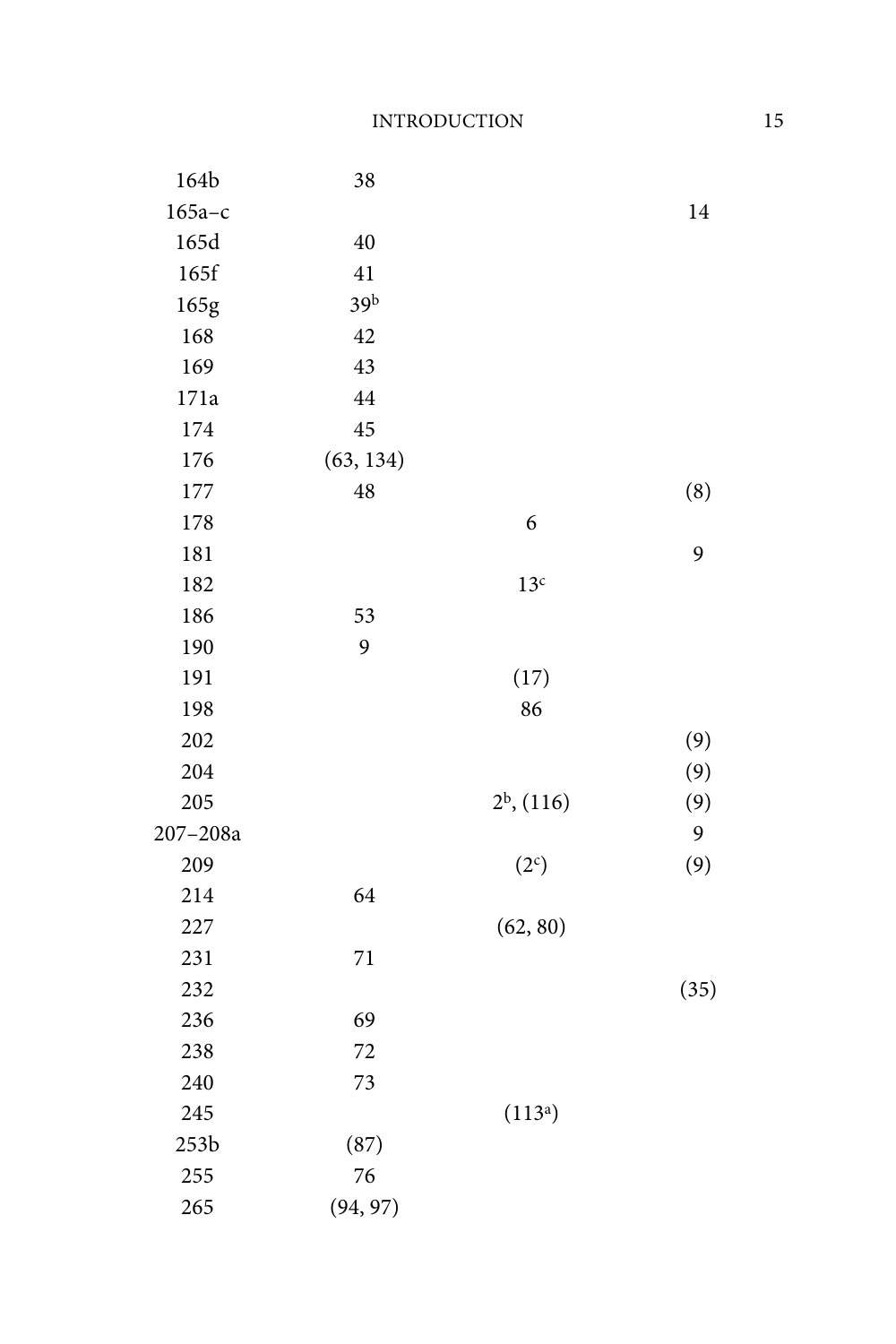| 270     | 95     |                  |      |
|---------|--------|------------------|------|
| 273     |        |                  | 34   |
| 274a    |        |                  | 34   |
| 274b    |        | 30 <sup>c</sup>  |      |
| 283     |        | 84               |      |
| 285     |        | 64               |      |
| 290     | (50)   |                  |      |
| 294     |        | (89)             |      |
| 295     | 105    | (32)             |      |
| 299     | (106)  | 111 <sup>b</sup> |      |
| 301     |        | 95               | (32) |
| 303     |        |                  | (12) |
| 304     |        |                  | 16   |
| 305     | (126b) | 49               | 16   |
| 312     |        |                  | 16   |
| 313     |        |                  | 16   |
| 314     |        |                  | (16) |
| 316     |        | (107)            |      |
| 319     | 134    | 105              |      |
| 325     | 132    | (47)             |      |
| 326a    |        | 11 <sup>c</sup>  |      |
| 327     |        | 11 <sup>a</sup>  |      |
| 328     |        | 104              |      |
| 333     | 109    |                  |      |
| 334-335 |        |                  | (35) |
| 343     | 110    |                  |      |
| 345     | 114    | (103)            | (35) |
| 350     |        |                  | 15   |
| 351     |        | 55 <sup>a</sup>  | 15   |
| 352     | (144)  | 55 <sup>b</sup>  | 15   |
| 356     |        |                  | 15   |
| 359     |        | 56               | 15   |
| 360     |        |                  | 15   |
| 362     |        | (7), 115         | 15   |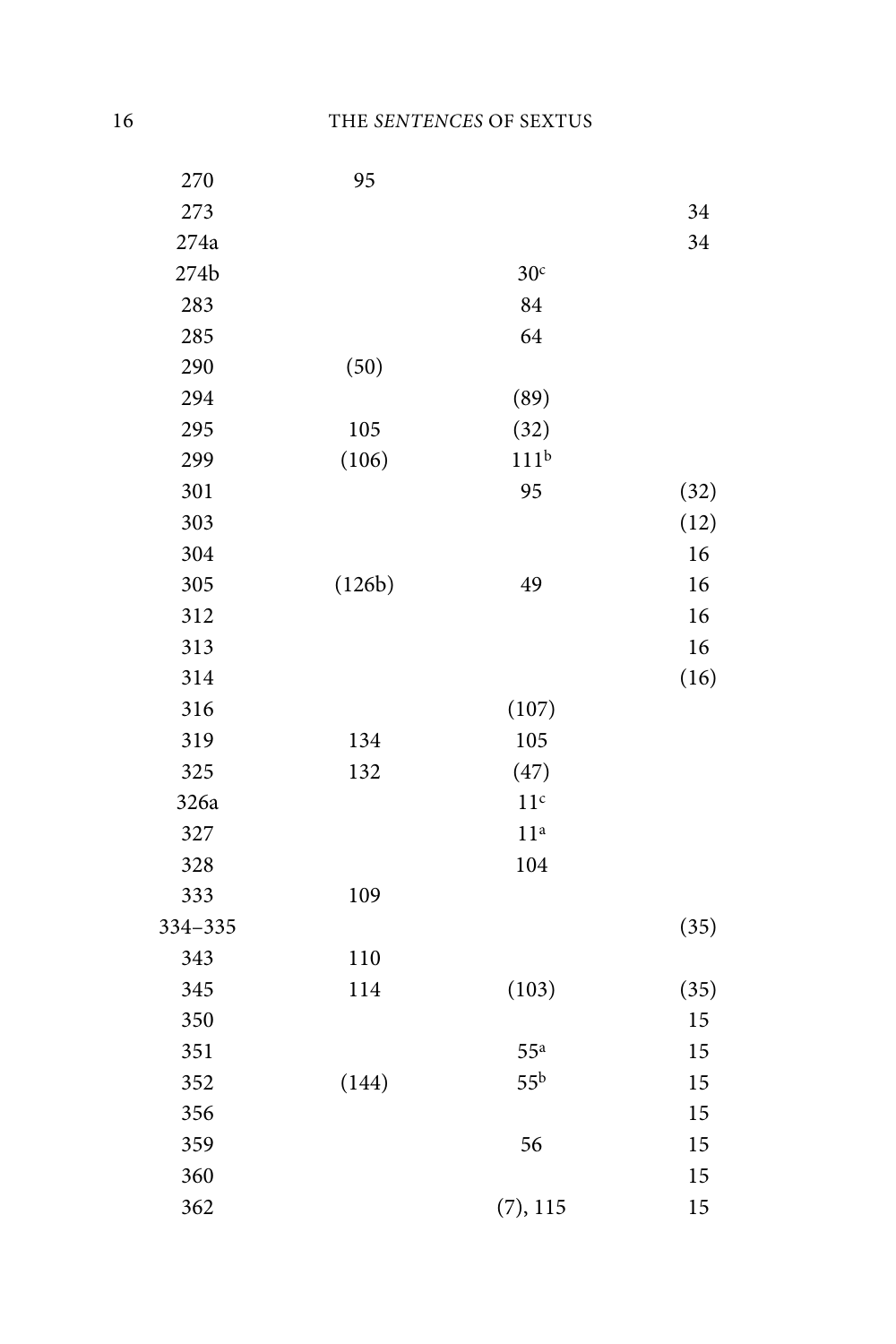| 366  |           |                  | (15) |
|------|-----------|------------------|------|
| 371  |           | 51               | 35   |
| 376a |           | $\overline{4}$   | 15   |
| 378  |           | 70 <sup>b</sup>  |      |
| 381  |           | 102 <sup>a</sup> | 16   |
| 382  |           | $70c-d$          |      |
| 385  | 120       |                  |      |
| 387  | 121       |                  |      |
| 399  | 123       |                  |      |
| 400  |           | 35               |      |
| 402  |           | (102c)           | (16) |
| 404  | 15, (122) |                  |      |
| 406  |           | (94)             | (17) |
| 408  |           | 83 <sup>a</sup>  |      |
| 409  | 126a      |                  |      |
| 416  |           |                  | 16   |
| 417  |           |                  | 16   |
| 418  |           |                  | 16   |
| 421  | (1)       |                  |      |
| 422  |           |                  | 16   |
| 423  |           |                  | 16   |
| 424  | (135)     |                  | 16   |
| 426  |           | 14 <sup>a</sup>  | 16   |
| 427  |           | 14 <sup>b</sup>  | 16   |
| 429  |           | 15 <sup>a</sup>  | 16   |
| 430  |           | $10^a$ , $(16)$  | 20   |
| 431  |           | 10 <sup>b</sup>  |      |
| 443  |           | (20c)            |      |

While the overall situation is obviously complex, comparative analysis yields the following general observations:

• Sextus has sixty-six sayings with parallels in the Sentences of Clitarchus. This represents 13 percent of all the sayings in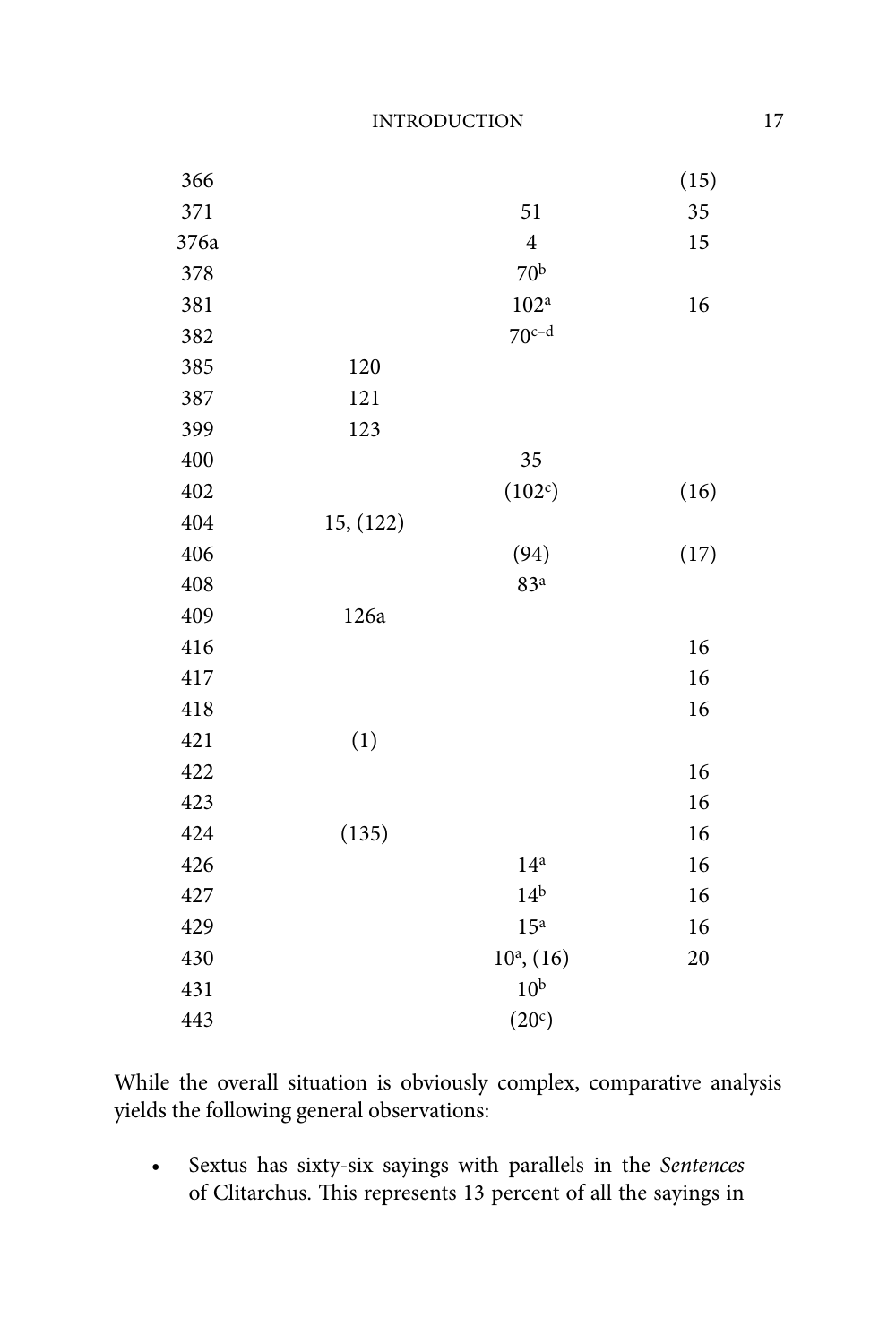Sextus and 46 percent of all the sayings in Clitarchus. Of these sixty-six sayings, four also have parallels in the Ad Marcellam.

- Sextus has thirty-nine sayings with parallels in the Sententiae Pythagoreorum.<sup>50</sup> This represents 8 percent of all the sayings in Sextus and 31 percent of all the sayings in the Pythagorean collection. Of these thirty-nine sayings, eighteen also have parallels in the Ad Marcellam.
- Apart from the parallels that they have in common with Clitarchus and/or the Sententiae Pythagoreorum, Sextus and the Ad Marcellam have twenty-five parallel sayings. This represents 5 percent of all the sayings in Sextus and less than 1 percent of all the sayings in the Ad Marcellam.<sup>51</sup> The Ad Marcellam also exhibits a number of parallels with Clitarchus and (especially) the Sententiae Pythagoreorum that are not found in Sextus.
- There are nine occasions when the parallels between Sextus and Clitarchus exhibit exact verbal agreement.<sup>52</sup> More often, the parallels exhibit minor differences in wording, word order, or both.
- There are two occasions when the parallels between Sextus and the Sententiae Pythagoreorum exhibit exact verbal agreement.<sup>53</sup> Everywhere else, the parallels exhibit minor differences in wording, word order, or both.
- The twenty-five parallels that Sextus and Porphyry have apart from the parallels that they also share with Clitarchus and/ or the Sententiae Pythagoreorum never exhibit exact verbal

<sup>50.</sup> Counted twice in this reckoning are four sayings that the Sententiae Pythagoreorum has in common with both Sextus and Clitarchus. See the commentary on Sext. 49, 75b, 128, and 319.

<sup>51.</sup> Thus of all the sayings in Sextus, 26 percent  $(13 + 8 + 5$  percent) have parallels in one or more of the comparative sources, meaning that nearly three-quarters of the Sextine sayings lack such parallels, a fact that renders Chadwick's favorite designation for our author (i.e., "the compiler," e.g., pp. 138–39, 152, 154, 157) somewhat misleading.

<sup>52.</sup> Sext.  $10 =$  Clitarchus, Sent. 66; Sext.  $114 =$  Clitarchus, Sent. 19; Sext. 128 = Clitarchus, Sent. 22; Sext. 137 = Clitarchus, Sent. 23; Sext. 140 = Clitarchus, Sent. 143a; Sext. 156 = Clitarchus, Sent. 31; Sext. 157 = Clitarchus, Sent. 32; Sext. 164a = Clitarchus, Sent.  $39<sup>a</sup>$ ; Sext.  $385$  = Clitarchus, Sent. 120.

<sup>53.</sup> Sext. 128 = Sent. Pythag.  $3^a$ ; Sext. 305 = Sent. Pythag. 49 (Ms  $\Pi$ ).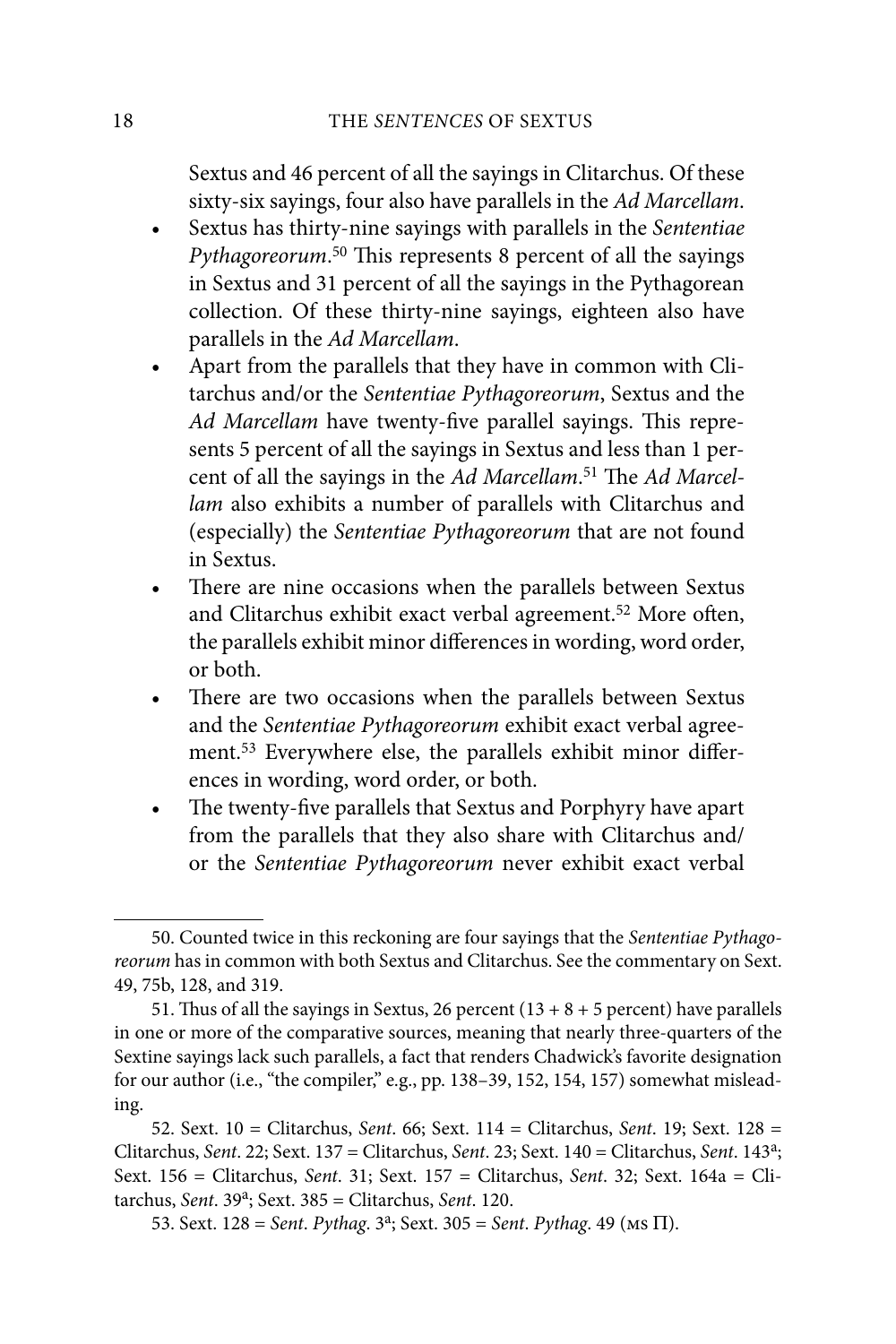#### INTRODUCTION 19

agreement. Overall, differences between Sextus and Porphyry in wording and word order tend to be more substantial than those between Sextus and Clitarchus or those between Sextus and the Sententiae Pythagoreorum.

- On those occasions when both Sextus and Porphyry have a parallel with the same saying in the Sententiae Pythagoreorum, it is more common for Porphyry and the Pythagorean collection to agree against Sextus in the saying's wording or word order than for Porphyry and Sextus to agree against the version of the saying in the Sententiae Pythagoreorum.<sup>54</sup> Similarly, on those (far fewer) occasions when both Sextus and Porphyry have a parallel with the same saying in Clitarchus, it is more common for Porphyry and Clitarchus to agree against Sextus in the saying's wording or word order than for Porphyry and Sextus to agree against the version of the saying in Clitarchus.55
- The correspondence in the arrangement of sayings is higher between Sextus and Clitarchus than it is between Sextus and the Ad Marcellam, and much higher between Sextus and Clitarchus than it is between Sextus and the Sententiae Pythagoreorum. In addition, while the parallels that Sextus exhibits with Clitarchus are strewn throughout the text, they tend to be concentrated in the first half of the Sentences, with fortyfour of the sixty-six sayings that Sextus has in common with Clitarchus occurring between Sext. 49 and Sext. 177. On the other hand, nineteen of the thirty-nine sayings that Sextus has in common with the Sententiae Pythagoreorum occur between Sext. 274b and Sext. 382. Most of the sayings that Sextus has in common with Porphyry, finally, are concentrated in clus-

<sup>54.</sup> See especially Sext.  $127 = Sent. Pythag. 121<sup>a</sup> = Marc. 12$ ; Sext.  $205 = Sent.$ Pythag.  $2^b$  = Marc. 9; Sext. 371 = Sent. Pythag. 51 = Marc. 35; Sext. 381 = Sent. Pythag.  $102^a$  = Marc. 16; Sext. 429 = Sent. Pythag. 15<sup>a</sup> = Marc. 16. More complicated scenarios are presented by Sext.  $4 = Sent$ . Pythag.  $40 = Marc$ . 15 and Sext. 352 = Sent. Pythag. 55<sup>b</sup>  $= Marc.$  15. Cf. also Sext. 22 = Sent. Pythag. 112 = Marc. 15; Sext. 402 = Sent. Pythag.  $102^c$  = Marc. 16; Sext. 406 = Sent. Pythag. 94 = Marc. 17.

<sup>55.</sup> See Sext. 49 = Clitarchus, Sent. 4 = Marc. 11; Sext. 97 = Clitarchus, Sent. 17 = Marc. 11.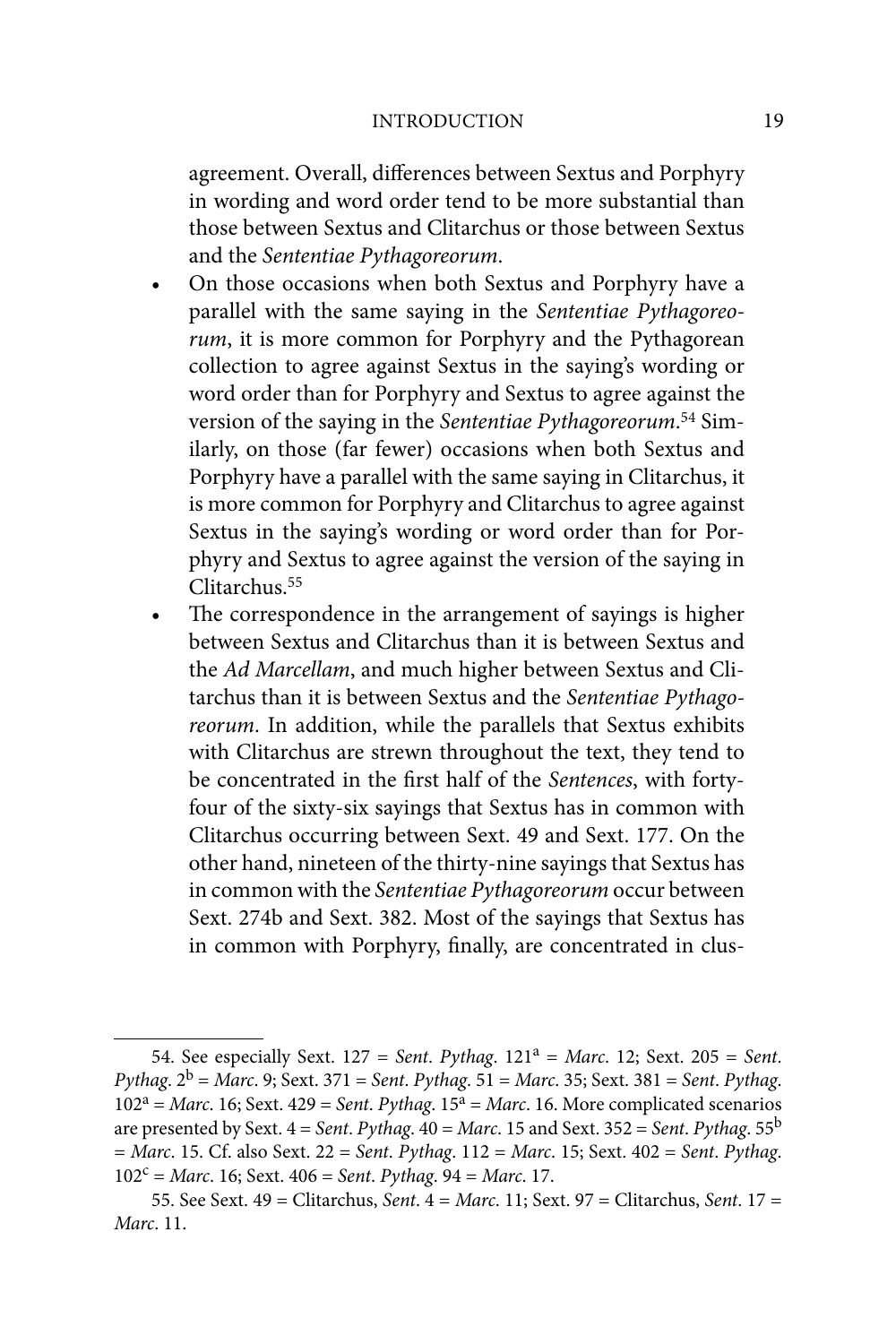ters (e.g., Sext. 122–136, 350–362, 416–429), wherein we sometimes find agreements in relative order.

- Even as Sextus often agrees with Clitarchus in the general order of shared material, there are occasions where Porphyry agrees with Clitarchus against Sextus in the arrangement of sayings.<sup>56</sup> There are also occasions where Porphyry agrees with the Sententiae Pythagoreorum against Sextus in the arrangement of sayings.57
- Besides the parallels discussed so far, Sextus also exhibits a fair number of partial parallels with the comparative texts (indicated in the chart above by the numbers in parentheses), places where verbatim agreement is limited to one or two words and/or short phrases. Sextus exhibits more partial parallels with the Ad Marcellam than with the Sententiae Pythagoreorum, and more partial parallels with the Sententiae Pythagoreorum than with Clitarchus. Obviously, a certain amount of subjectivity on the interpreter's part figures into the identification of such partial parallels. Nevertheless, their presence in any quantity, especially beside so many "full" parallels, raises the possibility of indirect as well as direct literary influence among the four texts.
- As we shall see, Sextus contains some twenty sayings of biblical origin or character. None of these sayings have parallels in Clitarchus, Porphyry, or the Sententiae Pythagoreorum.

Consideration of these factors led Chadwick to a conclusion regarding the literary relationship of these four texts—indeed, a conclusion he found "impossible to resist"—namely, that Sextus and Porphyry independently utilized the Clitarchi sententiae and the Sententiae Pythagoreorum

<sup>56.</sup> For example, the sayings in Clitarchus, Sent. 48 and 49 occur together and in the same order in Marc. 8, while Clitarchus, Sent. 48 has a parallel in Sext. 177, and Clitarchus, Sent. 49 has a parallel in Sext. 547.

<sup>57.</sup> For example, the three members of Sent. Pythag. 102 occur in the same order and (essentially) the same wording in Marc. 16, while Sent. Pythag. 102<sup>a</sup> has a parallel in Sext. 381 and Sent. Pythag. 102<sup>c</sup> has a partial parallel in Sext. 402. Similarly, the six members of Sent. Pythag. 110 occur in the same order and (essentially) the same wording in Marc. 14, while Sent. Pythag. 110<sup>c</sup> has a parallel in Sext. 76 and Sent. Pythag. 110d has a partial parallel in Sext. 138.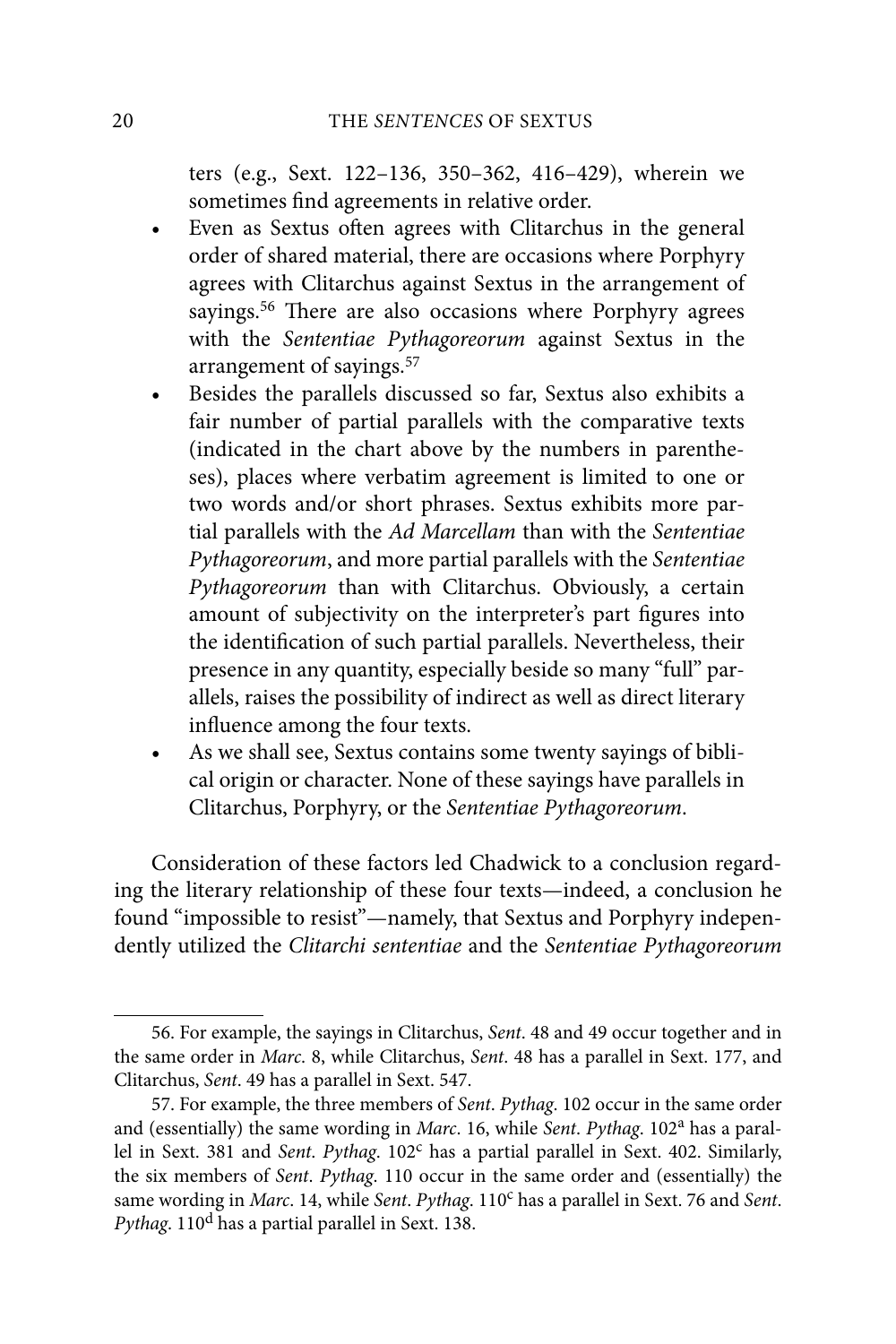#### INTRODUCTION 21

as sources for their compositions.<sup>58</sup> This would best account both for Porphyry's tendency to agree with the two Pythagorean collections against Sextus and for the absence in the Ad Marcellam of Sextus's distinctively Christian material. For his part, Sextus favored the Clitarchi sententiae over the Sententiae Pythagoreorum, drawing on the former more frequently, citing it without alteration more frequently, following its arrangement of sayings more closely, and using up a greater portion of its material (almost one-half, compared to less than one-third of the material in the Sententiae Pythagoreorum).59

As compelling as this explanation is, it leaves unaccounted the parallels (and partial parallels) that Sextus has with the Ad Marcellam apart from what the two have in common with Clitarchus and the Pythagorean collection. One possibility would be to posit a now-lost text, one that (like the Clitarchi sententiae and the Sententiae Pythagoreorum) Sextus and Porphyry accessed independently of one another. The number and nature of the parallels, however, make the reconstruction of such a source problematic, to say the least. An alternative explanation suggests itself when passages such as the following are considered:

Sent. Pythag. 49: κακῶν πράξεων κακὸς δαίμων ήγεμών έστιν. Sext. 304: δ θεός άνθρώπων βεβαιοΐ καλάς πράξεις. Sext. 305: κακῶν πράξεων κακὸς δαίμων ήγεμών έστιν. Marc. 16a: θεός δε άνθρωπον βεβαιοΐ πράσσοντα καλά. Marc. 16b: κακῶν δε πράξεων κακὸς δαίμων ήγεμών.

While the wording varies slightly, Sextus and Porphyry agree in presenting together and consecutively two gnomes, only one of which has an analogue in the Sententiae Pythagoreorum.

- Sent. Pythag. 55<sup>a</sup>: λόγον περί θεοῦ τοῖς ὑπὸ δόξης διεφθαρμένοις λέγειν οὐκ ἀσφαλές.
- Sent. Pythag. 55<sup>b</sup>: καὶ γὰρ τὰ ἀληθῆ λέγειν ἐπὶ τούτων καὶ τὰ ψευδῆ κίνδυνον Φέρει.
- Sext. 350: λόγου περί θεοῦ μή παντί κοινώνει.
- Sext. 351: οὐκ ἀσφαλὲς ἀκούειν περὶ θεοῦ τοῖς ὑπὸ δόξης διεφθαρμένοις.

<sup>58.</sup> Chadwick 1959, 148, cf. 158.

<sup>59.</sup> Chadwick's (1959, 144–59) presentation of the evidence obscures this fact.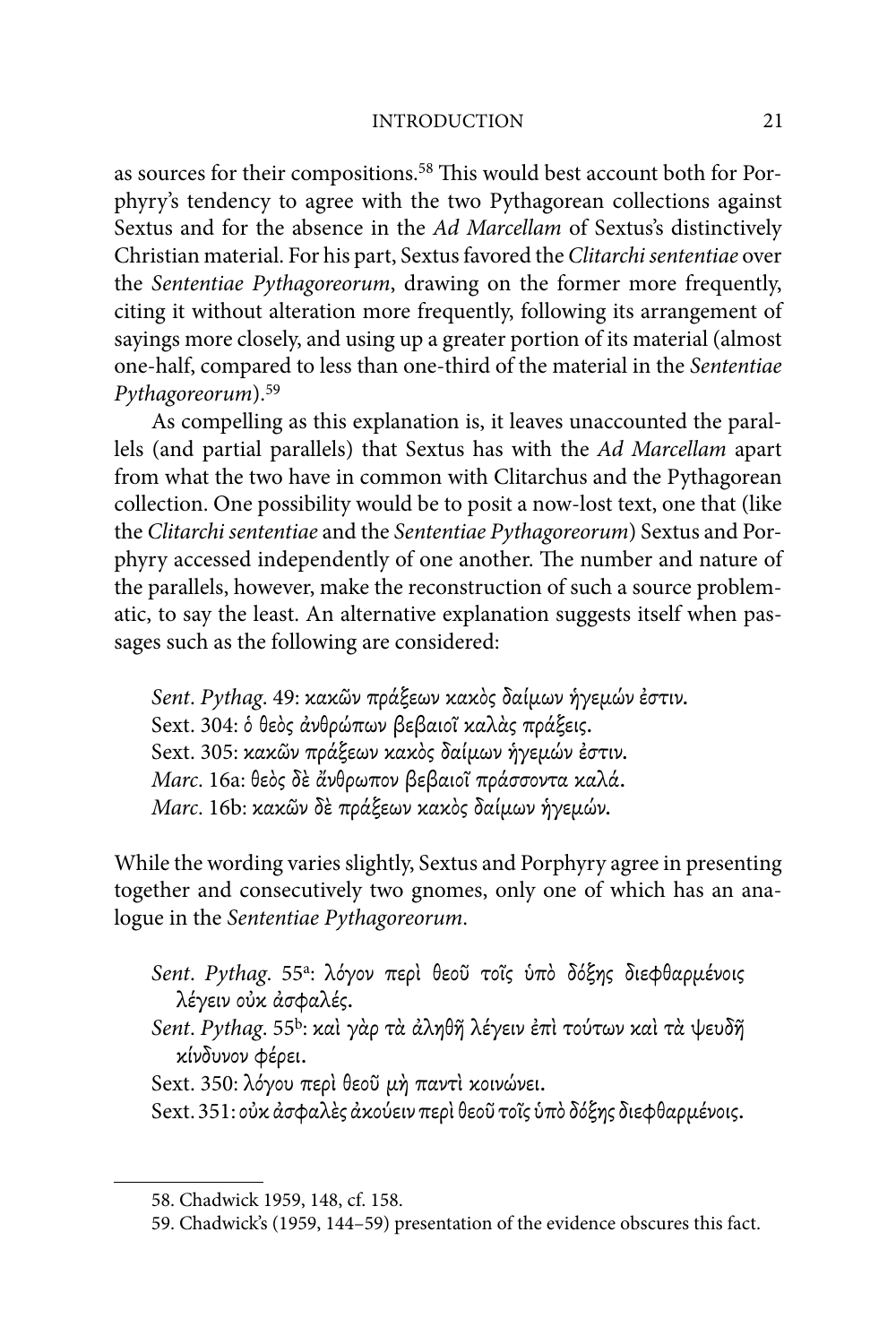Sext. 352: περί θεοῦ καὶ τἀληθῆ λέγειν κίνδυνος οὐ μικρός. Marc. 15a: μήτε βίου μήτε λόγου τοῦ περὶ θεοῦ κοινώνει. Marc. 15b: λόγον γάρ περί θεοῦ τοῖς υπό δόξης διεφθαρμένοις λέγειν ούκ άσφαλές.

Marc. 15c: και γάρ και τάληθη λέγειν έπι τούτων περι θεοῦ και τά ψευδῆ κίνδυνον ἴσον Φέρει.

Again, while the wording varies (sometimes significantly), Sextus and Porphyry agree in presenting together and consecutively three gnomes, only two of which (the second and the third) have analogues in their source material. In addition, Sextus and Porphyry agree against the Sententiae Pythagoreorum in adding  $\pi \epsilon \rho$  beo to the third saying (though they do so in different places).

Sent. Pythag. 56: λόγου τοῦ περὶ θεοῦ προηγείσθω τὰ θεοφιλῆ ἔργα. Sext. 359: τά έργα σου θεοφιλή προηγείσθω παντός λόγου περί θεοῦ. Sext. 360: έπι πλήθους λέγειν περι θεοῦ μη έπιτήδευε. Marc. 15d: προηγείσθω οὖν τοῦ περὶ θεοῦ λόγου τὰ θεοφιλῆ ἔργα. Marc. 15e: σιγάσθω ό περί αύτοῦ λόγος ἐπὶ πλήθους.

Again, while the wording varies, Sextus and Porphyry agree in presenting together and consecutively two gnomes, only one of which has an analogue in their source material. Note further that Sext.  $362 = Marc$ . 15 = Sent. Pythag. 115, so that Sextus and Porphyry further agree in bringing Sent. Pythag. 56 and Sent. Pythag. 115 into close proximity with one another.

Analysis of such examples,<sup>60</sup> then, raises the prospect that what we are dealing with is not a now-lost source, but a now-lost edition of the Sententiae Pythagoreorum, one that contained not only different versions of the sayings preserved in the extant manuscripts but also more sayings and that organized its contents differently.<sup>61</sup> Here it is important to bear in mind that aphoristic anthologies generally lend themselves to complex editorial

<sup>60.</sup> Sext. 127-128 and Marc. 12 agree in conjoining Sent. Pythag. 3<sup>a</sup> and Sent. Pythag. 121<sup>a</sup>. A more complicated scenario is presented by Sext. 75a-b = Marc. 34, where Sextus and Porphyry agree in conjoining Sent. Pythag. 21 and Sent. Pythag. 71, though they may be doing so under the influence of Clitarchus, Sent. 85-86. See the commentary on vv. 75a–b.

<sup>61.</sup> Cf. Chadwick 1959, 149–53.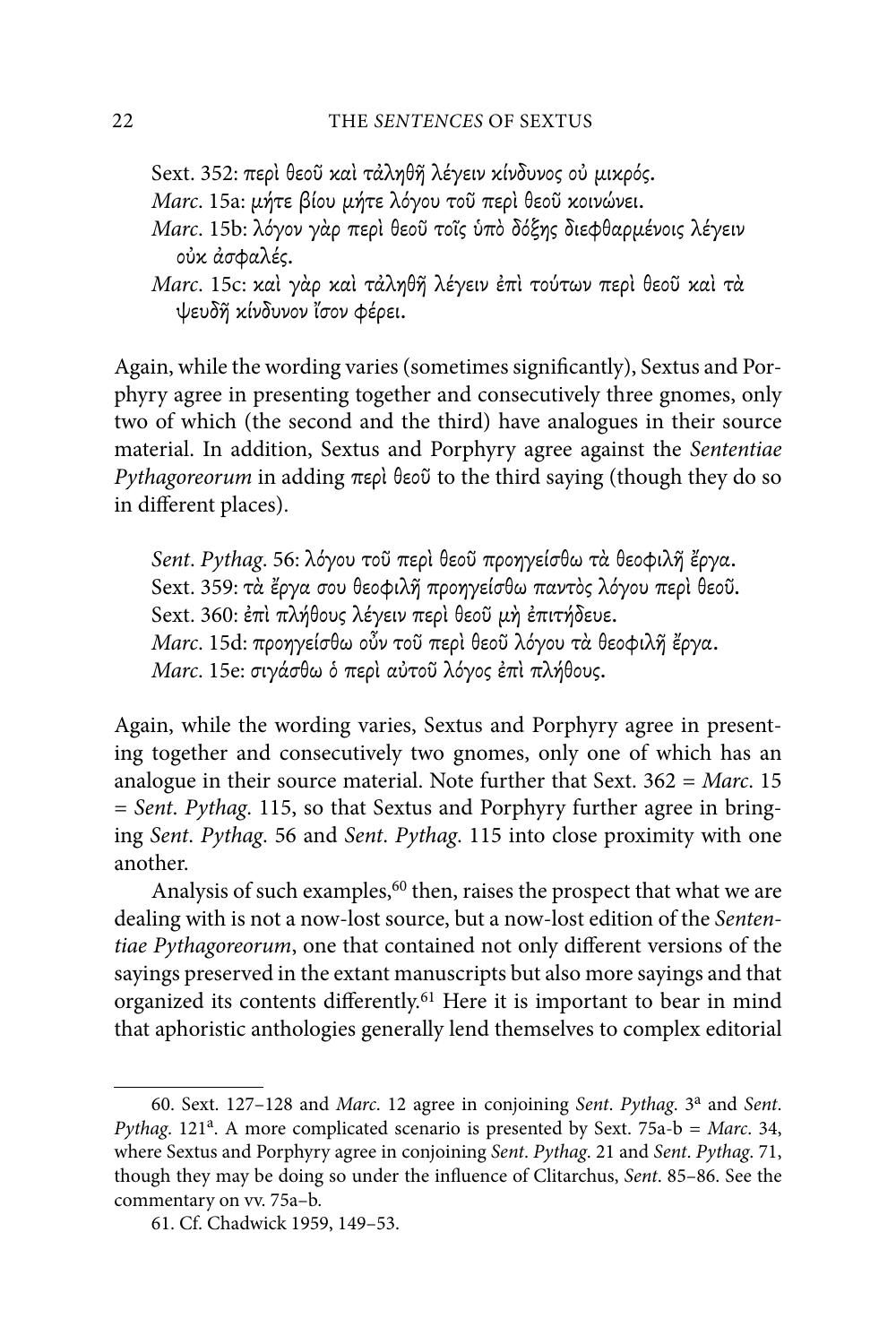trajectories, as an inspection of the ancient witnesses to Clitarchus, the Sententiae Pythagoreorum, and, of course, Sextus himself attests.

While the sample size is smaller, similar phenomena can be observed when attention is turned to parallels involving Clitarchus; for example:

Clitarchus, Sent. 21: ὧν ήγεμόνες οί πόνοι, ταῦτα εὔχου σοι γενέσθαι μετά τοὺς πόνους.

Sext. 125: ὧν ήγεμόνες οί πόνοι, ταῦτά σοι εὔχου γενέσθαι μετὰ τοὺς πόνους.

Sext. 126: εύχη ραθύμου μάταιος λόγος.

Marc. 12a: ὧν ήγεμόνες οι μετ' άρετης πόνοι, ταῦτα εὐχώμεθα γενέσθαι μετά τούς πόνους.

Marc. 12b: εύχή γάρ ραθύμου μάταιος λόγος.

Even as the wording varies, Sextus and Porphyry agree in presenting together and consecutively two gnomes, only one of which has an analogue in their source material, the same sort of pattern detected above.<sup>62</sup>

Consideration for such editorial patterns yields the following stemma diagram:



Here Clit.<sup>1</sup> and Py.<sup>1</sup> refer respectively to the now-lost editions of the Clitarchi sententiae and the Sententiae Pythagoreorum utilized independently

<sup>62.</sup> For another example, see the commentary on v. 177.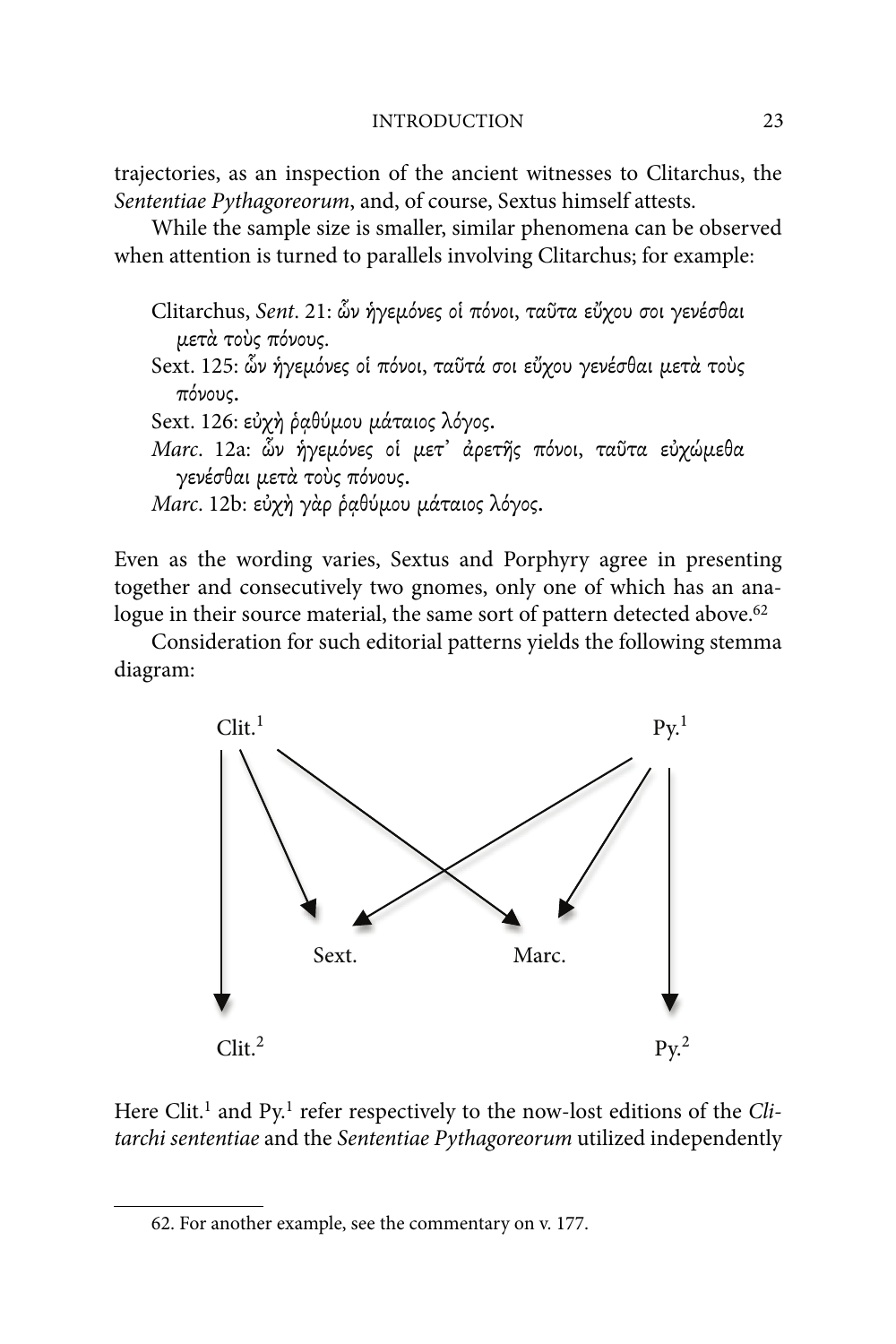by Sextus (Sext.) and by Porphyry in the Ad Marcellam (Marc.), while Clit.2 and Py.2 refer respectively to the versions of these texts as they can be reconstructed from the extant manuscripts. See further the commentary on vv. 36, 170, 177, 204, 273, 350, 356, and 360.

As for the nature of his interactions with the source material, our author's approach can be fairly described as both active and variable. For example, Sextine redactional activity often results in the expansion of a saying,<sup>63</sup> though it is almost as likely to result in a saying's contraction.<sup>64</sup> Changes in wording,  $65$  word order,  $66$  or a combination of the two  $67$  are quite common, sometimes resulting in the reformulation of a saying.<sup>68</sup> On other occasions it appears that our author is not so much rewriting a received saying as he is composing one of his own, drawing on the source material for inspiration.69 On still other occasions, he seems to combine elements from different sayings.<sup>70</sup> There are also more than a few instances where it appears that Sextus has redacted certain gnomes in order to make them align better with the surrounding text.<sup>71</sup> Perhaps the most distinctive edi-

<sup>63.</sup> E.g., κρεΐττον ἀποθανεῖν ἢ διὰ γαστρὸς ἀκρασίαν ψυχὴν ἀμαυρῶσαι (Clitarchus, Sent. 114) becomes κρεῖττον ἀποθανεῖν λιμῷ ἢ διὰ γαστρὸς ἀκρασίαν ψυχὴν ἀμαυρῶσαι (Sext. 345). Cf. the commentary on vv. 36, 50, 146, 165d, 171a, 177, 236, 325, 422–423.

<sup>64.</sup> E.g., άξιος άνθρωπος θεοῦ θεὸς ἀν εἴη ἐν ἀνθρώποις (Sent. Pythag. 4) becomes άξιος άνθρωπος θεοῦ θεὸς ἐν ἀνθρώποις (Sext. 376a). Cf. the commentary on vv. 127, 168, 181, 350, 352, 371. A more extreme case is represented by Sext.  $429 = Sent$ . Pythag.  $15<sup>a</sup>$ .

<sup>65.</sup> E.g., έκ φιληδονίας άκολασία φύεται (Clitarchus, Sent. 10) becomes έκ φιληδονίας άκολασίαν ούκ έκφεύξη (Sext. 71b). Cf. the commentary on vv. 49, 138, 153, 163a, 174, 178, 182, 205, 231, 240, 270, 274b, 283, 399.

<sup>66.</sup> E.g., ἄνθρωπον μεν ἀπατῆσαι δυνατον λόγω, θεον δε ἀδύνατον (Clitarchus, Sent. 53) becomes δυνατόν άπατῆσαι λόγῳ ἄνθρωπον, θεὸν μέντοι ἀδύνατον (Sext. 186). Cf. the commentary on vv. 125, 152, 159, 198, 328, 359.

<sup>67.</sup> E.g., πράττε μεγάλα, μή ύπισχνούμενος μεγάλα (Sent. Pythag. 86) becomes ποίει μεγάλα μή μεγάλα ύπισχνούμενος (Sext. 198). Cf. the commentary on vv. 182, 214, 351.

<sup>68.</sup> E.g., δ γάρ μή μεταδιδούς άγαθοῖς δεομένοις οὐ λήψεται δεόμενος παρὰ θεῶν (Sent. Pythag. 70<sup>b</sup>) becomes μή διδούς δεομένοις δυνατός ὢν οὐ λήψη δεόμενος παρά θεοῦ (Sext. 378). Cf. the commentary on vv. 17, 202, 333, 360, 381, 382.

<sup>69.</sup> E.g., Sext. 253b (έστιν σοφοῦ καὶ ὕπνος ἐγκράτεια) appears to have been prompted by Clitarchus, Sent. 87 (ὕπνον προσίεσο διὰ τὸ ἀναγκαῖον), even though the two sayings have only one word in common. Cf. the commentary on vv. 176, 191, 227, 245, 273, 294, 408.

<sup>70.</sup> See the commentary on vv. 92, 178, 295, 299, 304, 319.

<sup>71.</sup> E.g., in v. 301 Sextus replaces συνετός in his source (Sent. Pythag. 95) with σοφός, creating a catchword with σοφόν in v. 302. Cf. the commentary on vv. 53, 57a,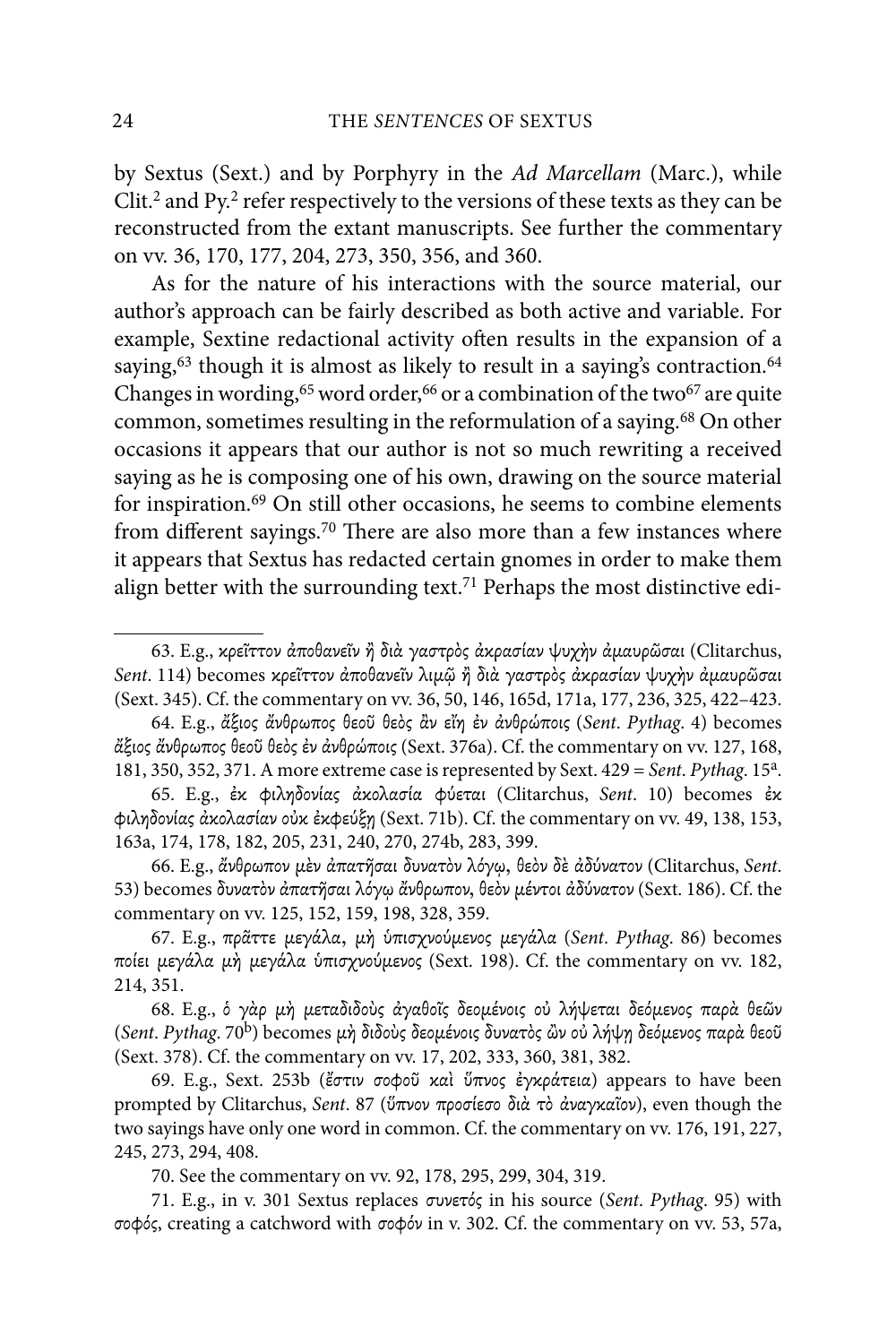INTRODUCTION 25

torial feature of our Sentences is its author's proclivity for inserting  $\pi\iota\sigma\tau\delta\varsigma$ and related terms into received sayings,<sup>72</sup> especially since  $\pi$ <sup>1</sup> $\sigma$ r $\sigma$ <sup>2</sup> represents what Chadwick deemed to be the best example of Sextus's "characteristically Christian" vocabulary. As he notes, this is one of the more important ways in which our author adapts his "pagan" sources to an ideational environment more amenable to his intended audience.73

Also characteristically Christian is Sextus's reliance on biblical sources, which can be catalogued as follows:<sup>74</sup>

| v. 6        | (cf. Matt 6:30; 8:26; 14:31; 16:8)        |
|-------------|-------------------------------------------|
| v. 9        | Luke 16:10 (cf. Matt 5:19)                |
| $vx. 12-13$ | Matt 5:29-30; 18:8-9 (cf. Mark 9:43-48)   |
| v. 15       | Luke 6:30                                 |
| v. 20       | Matt 22:21                                |
| v. 30       | (cf. 1 John 1:5)                          |
| v. 32       | (cf. Heb 1:14)                            |
| v. 39       | Matt 5:26 (cf. Matt 18:34; Luke 12:59)    |
| v. 41       | (cf. Luke 12:34)                          |
| v. 77       | Matt 6:20; Luke 12:33                     |
| v. 87       | Lev 19:18                                 |
| v. 89       | Matt 7:12; Luke 6:31                      |
| vv. 106a-b  | Matt 22:37, 39; Mark 12:30–31; Luke 10:27 |
| v. 110      | Matt 15:11; Mark 7:15                     |
| v. 130      | $(cf. Matt 6:19-20)$                      |
| v. 141      | (cf. Matt 6:24; Luke 16:13)               |
| v. 155      | Prov 10:19a                               |
|             |                                           |

<sup>86</sup>a, 97, 149, 162a–b, 163b, 190, 304–305, 430. It is interesting that even as he contextualizes sayings in this manner, Sextus also demonstrates a propensity to drop connecting particles like δέ and οὖν, e.g., ἀπλήρωτον γὰρ ἐπιθυμία, διὰ τοῦτο καὶ ἄπορον (Clitarchus, Sent. 26) becomes ἀπλήρωτος ἐπιθυμία, διὰ τοῦτο καὶ ἄπορος (Sext. 146). Cf. the commentary on vv. 165f, 165g, 207, 208a, 230a, 274a, 344, 422, 427, 431. For exceptions, see on vv. 51, 55, 255, 274b, 283.

<sup>72.</sup> E.g., ούδεμία προσποίησις έπι πολύν χρόνον λανθάνει (Clitarchus, Sent. 132) becomes ούδεμία προσποίησις έπι πολύν χρόνον λανθάνει, μάλιστα δε έν πίστει (Sext. 325). Cf. the commentary on vv. 36, 49, 169, 171a, 209, 400, 409. Note that  $\pi\iota\sigma\tau\delta\varsigma$ occurs 32 times in Sextus but never in the Sententiae Pythagoreorum and only once in Clitarchus.

<sup>73.</sup> Chadwick 1959, 138, 154.

<sup>74.</sup> Cf. Chadwick 1959, 139–40; Delling 1961.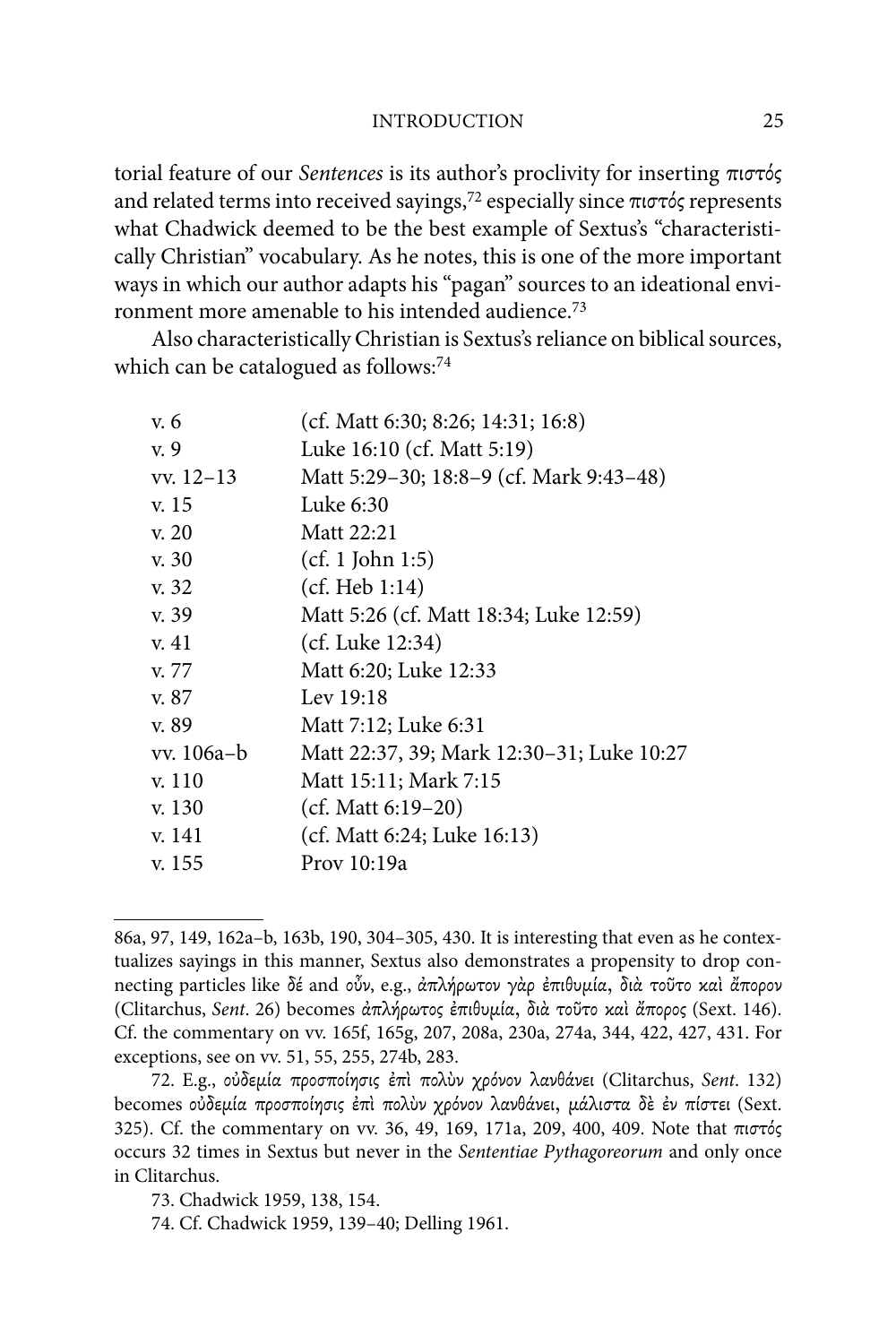| v. 175      | (cf. Rom 2:24)                          |
|-------------|-----------------------------------------|
| v. 190      | (cf. Gen 1:26-27)                       |
| v. 192      | (cf. Mark 10:23; Luke 18:24)            |
| v. 193      | Matt 19:23                              |
| v. 201      | (cf. 1 Pet 4:6)                         |
| v. 210b     | Matt 7:12; Luke 6:31                    |
| v. 213      | Matt 5:44; Luke 6:27-28                 |
| v. 226      | (cf. Lev $19:18$ )                      |
| vv. 227–228 | (cf. Acts $2:44-47$ )                   |
| v. 233      | Matt 5:28                               |
| v. 242      | (cf. Matt 10:8)                         |
| v. 264a     | Matt 19:21 (cf. Mark 10:21; Luke 18:22) |
| v. 271      | Rom 7:18                                |
| v. 303      | (cf. 2 Cor 1:23)                        |
| v. 316      | (cf. Matt 6:21; Luke 12:34)             |
| v. 320      | 2 Cor 5:4                               |
| v. 329      | $(cf.$ Luke $6:30)$                     |
| v. 336      | (cf. Matt 20:26–27; Mark 10:43–44)      |
| v. 340      | Sir 4:10                                |
| vv. 341–342 | Matt $6:1-2$                            |
| v. 347      | $(cf.$ Jas 5:3)                         |
| v. 372      | (cf. 1 Tim 2:1)                         |
| v. 386      | (cf. Isa 54:14)                         |

Altogether there are twenty sayings in the Sentences that incorporate allusions to scripture, the most popular text being the Gospel of Matthew.75 Verse 39 ("After his release from the body, one who lives an evil life is called to account by an evil demon until the last penny is paid up"), for example, draws on Matt 5:26 ("Truly I tell you, you will never get out until you have paid the last penny"). Here, as elsewhere, biblical material is not cited verbatim (in this case only τὸν ἔσχατον κοδράντην is retained) but is accommodated to the aphoristic form and philosophical argot of the author's nonbiblical sources. Likewise typical is vv. 12–14:

Sext. 12: It is neither eye nor hand that sins, nor anything of that sort, but one who uses hand and eye wrongly.

<sup>75.</sup> Cf. Köhler 1987, 508.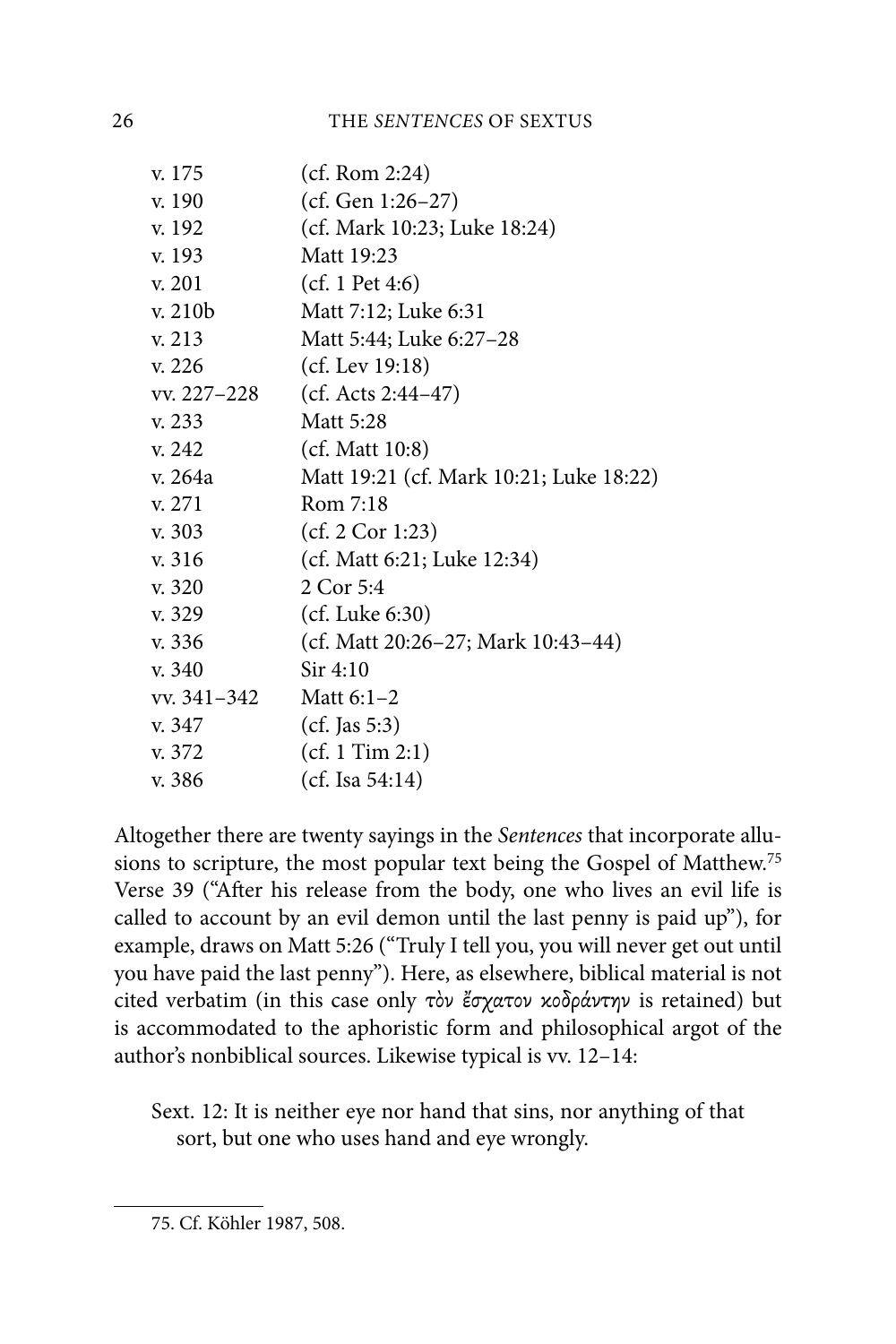- Sext. 13: Every part of the body that persuades you not to observe moderation, throw away; for it is better to live moderately without the part than to live ruinously with it.
- Sext. 14: Consider that both the rewards and the punishments given to you at the judgment will be unending.

This cluster is clearly based on Matt 5:29-30; 18:8-9 (cf. Mark 9:43-48). Observe, however, that the final line (Sext. 14), even as it projects a scenario consistent with that of the biblical source (note especially  $\tau\delta \pi\tilde{\nu}\rho \tau\delta$ αἰώνιον in Matt 18:8), is derived not from any gospel text but from Sent. Pythag. 6a, which Sextus cites with virtually no change. Similar again is vv. 155–156:

Prov 10:19a: έκ πολυλογίας ούκ έκφεύξη άμαρτίαν. Prov 10:19b: φειδόμενος δε χειλέων νοήμων έση. Sext. 155: πολυλογία ούκ έκφεύγει άμαρτίαν. Sext. 156: βραχυλογία σοφία παρακολουθεϊ.

Upon recognizing the allusion to the first clause of Prov 10:19 in Sext. 155, the reader might be excused for assuming that Sext. 156 is based on its second clause. The line's actual source, however, is not a biblical proverb but Clitarchus, Sent. 31, which Sextus reproduces exactly. Such integration is typical of the sort of hermeneutic Sextus models for his readers.76 In still other cases, what the Sextine evidence reflects is not so much a particular biblical text as the particular appropriation of that text in early Christian circles. For example, the saying in v. 316 ("Where your ability to reason is, there is your good") appears to be based not on the dominical logion in Matt 6:21 but on a noetic version of the logion circulating in the ancient church. Compare, for example, Justin Martyr, 1 Apol. 15.16: "For where the treasure is, there also is the mind of a human being."77

In addition to these twenty sayings, there are twenty more sayings that entail possible or indirect allusions to scripture (indicated in the chart above by the references in parentheses). For instance, v. 30 ("God is

<sup>76.</sup> Cf. Clement, Strom. 1.1.18.1: "My miscellanies will embrace the truth which is mixed in with the dogmas of philosophy—or rather which is covered and hidden with them, as the edible part of the nut is covered by the shell. In my view, only the farmers of faith are fit to protect the seeds of truth." Cf. also below, nn. 89-90.

<sup>77.</sup> Delling 1961, 231.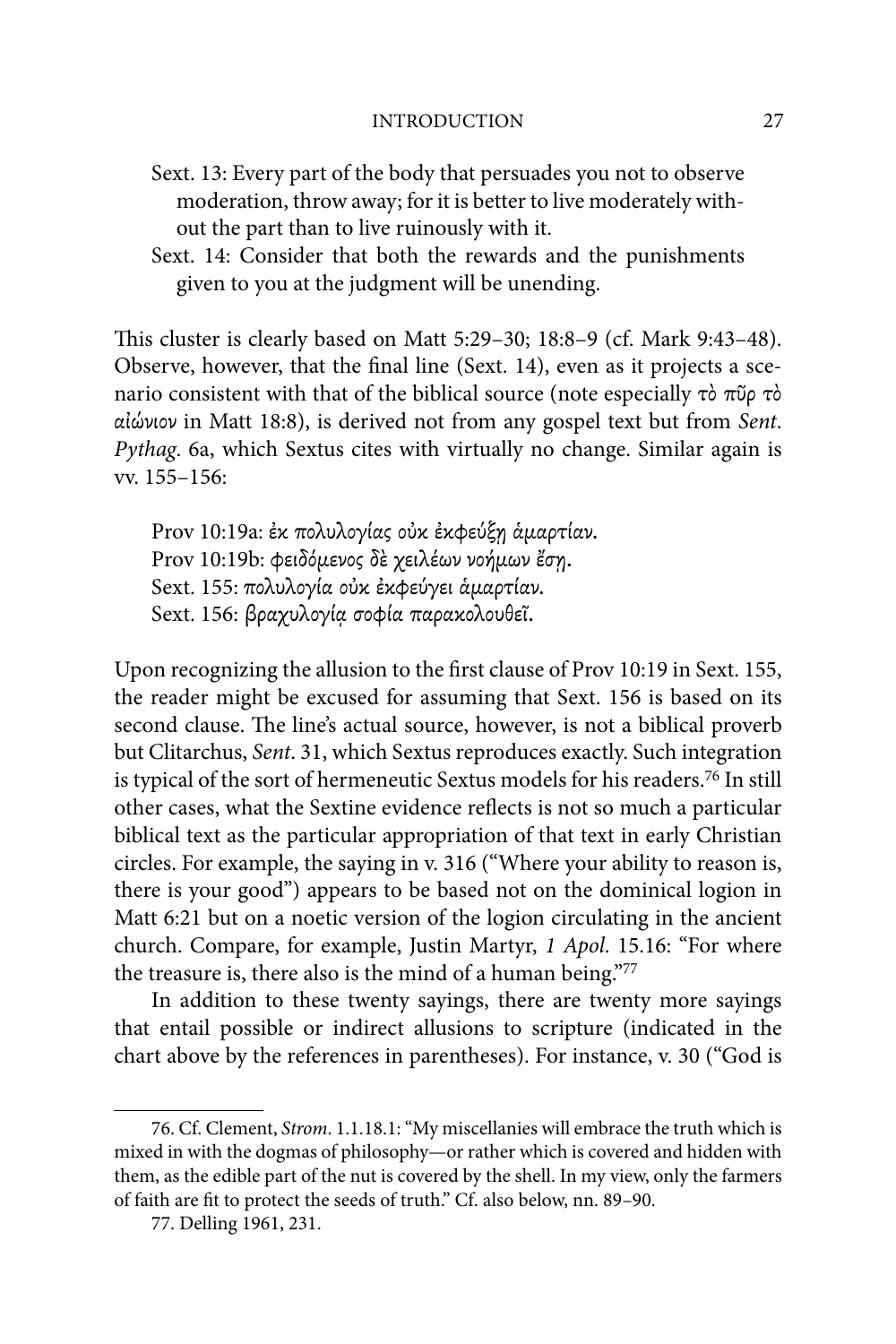a wise light not admitting of its opposite") can be compared with 1 John 1:5 ("God is light and in him there is no darkness at all"), v. 130 ("Honor none of the things that an evil man might take from you") with Matt 6:19 ("Do not store up for yourselves treasures on earth, where … thieves break in and steal"), v. 201 (τέλος ήγοῦ βίου τὸ ζῆν κατὰ θεόν) with 1 Pet 4:6 (ζῶσι  $\delta$ έ κατά θεὸν πνεύματι), v. 226 ("The one who does not love a sage does not love himself") with Lev 19:18 ("You shall love your neighbor as yourself"), v. 242 ("What you freely receive from God, freely give as well") with Matt 10:8 ("You received without payment; give without payment"), and v. 336 ("It is better to serve others than to be served by others") with Matt 20:26 ("Whoever wishes to become great among you shall be your servant"). Of course, care must be observed when drawing conclusions from such parallels. For instance, even if Chadwick includes v. 190 (σέβου σοφὸν ἄνδρα ώς είκόνα θεοῦ ζῶσαν) in his list of Sextus's "characteristically Christian" features,78 it should be noted that its content derives not from any biblical source (cf. Gen 1:26-27) but from Clitarchus, Sent. 9: δίκαιος άνὴρ εἰκὼν θεοῦ. Similar issues arise when considering a case such as the following:

- Matt 5:29: "If your right eye causes you to sin, tear it out and cast it from you; it is better for you to lose one of your members than for your whole body to be thrown into hell."
- Sext. 13: "Every member of the body that persuades you not to observe moderation, throw away; for it is better to live moderately without the part than to live ruinously with it."
- Porphyry, Marc. 34: "Often people cut some limb to save their lives; you should be prepared to cut off the whole body to save your soul."
- Sext. 273: "You may see people cutting off and throwing away their own limbs in order to keep the rest of the body strong. Is it not much better to do this in order to observe moderation?"

At different points in the collection we find a pair of similar sayings, one whose formulation is more familiar from a biblical or Christian context, and another whose formulation is more familiar from one of the author's non-Christian sources. This phenomenon—one that requires of the knowing reader a certain mediating reflection—is something that occurs else-

<sup>78.</sup> Chadwick 1959, 154.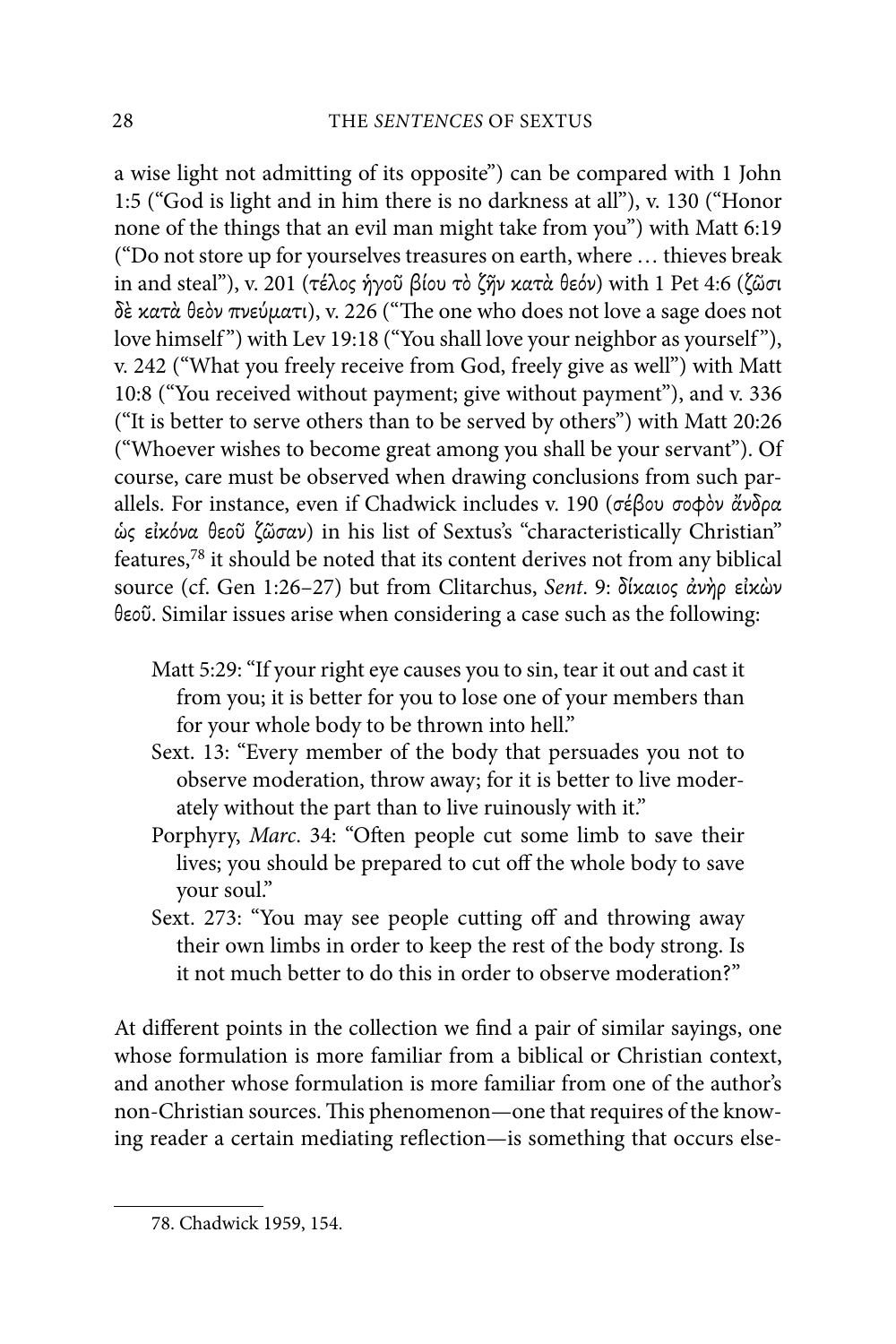where in the Sentences. Verse 15, for example, has a counterpart in v. 91b, v. 16 in v. 38, vv. 33–34 in v. 176, v. 65 in v. 189, v. 166 in v. 305, v. 175 in v. 396, and v. 389b in v. 433.

Finally, there are another dozen or so additional places where Sextus is seen to be utilizing specific biblical images or concepts, including, most notably, the image of God as father (vv. 58–60, 135, 221–222, 225, 228, 376b). See further the commentary on vv. 158, 166, 184, 210a, 292, 311, and 425. Chadwick also identified a small number of specific terms, including έκλεκτός (vv. 1–2, 35, 433), κόσμος (vv. 15, 16, 20, 37, 82b, 235, 405), and, of course, πιστός (see above), that are employed in a manner consistent with Christian usage.79

#### 5. Morphology

The Sentences of Sextus is a typical example of a gnomic anthology, or gnomologium, and as such can be compared not only with the two Pythagorean anthologies upon which it relies but also with a variety of other ancient texts, including the *Instruction* of Papyrus Insinger,<sup>80</sup> the *Sentences* of Menander, the Sentences of Syriac Menander, and the Sentences of Publilius Syrus.<sup>81</sup> The monostichic form predominates, some sayings being as short as two or three words (e.g., vv. 68–70), though multisegmented sayings can also be found (e.g., vv. 28, 230b). Admonitions (e.g., vv. 82b, 338), jussives (e.g., vv. 91a, 177), conditionals (e.g., vv. 247, 262), and wisdom sentences (e.g., vv. 176, 337) are all well represented, sometimes in isolation (as in the examples just given), sometimes bundled in various combinations so as to create rhetorically coherent exhortatory clusters, for example, vv. 141–142 (matching conditionals), vv. 190–191 (admonition + jussive), vv. 268–270 (jussive + admonition + wisdom sentence), vv. 295–296 (admonition + wisdom sentence), vv. 310–311 (complementary wisdom sentences), vv. 341–342 (wisdom sentence + conditional), etc. In some cases, groupings are based on structural as well as thematic affinities, as with this pair of matching admonitions:

Sext. 178: δ μή δεῖ ποιεῖν, μηδ' υπονοοῦ ποιεῖν. Sext. 179: ἃ μή θέλεις παθεΐν, μηδε ποίει.

<sup>79.</sup> Chadwick 1959, 154.

<sup>80.</sup> For a comparison of this text with Sextus, see Lichtheim 1983, 187–91.

<sup>81.</sup> Cf. Küchler 1979, 256–58.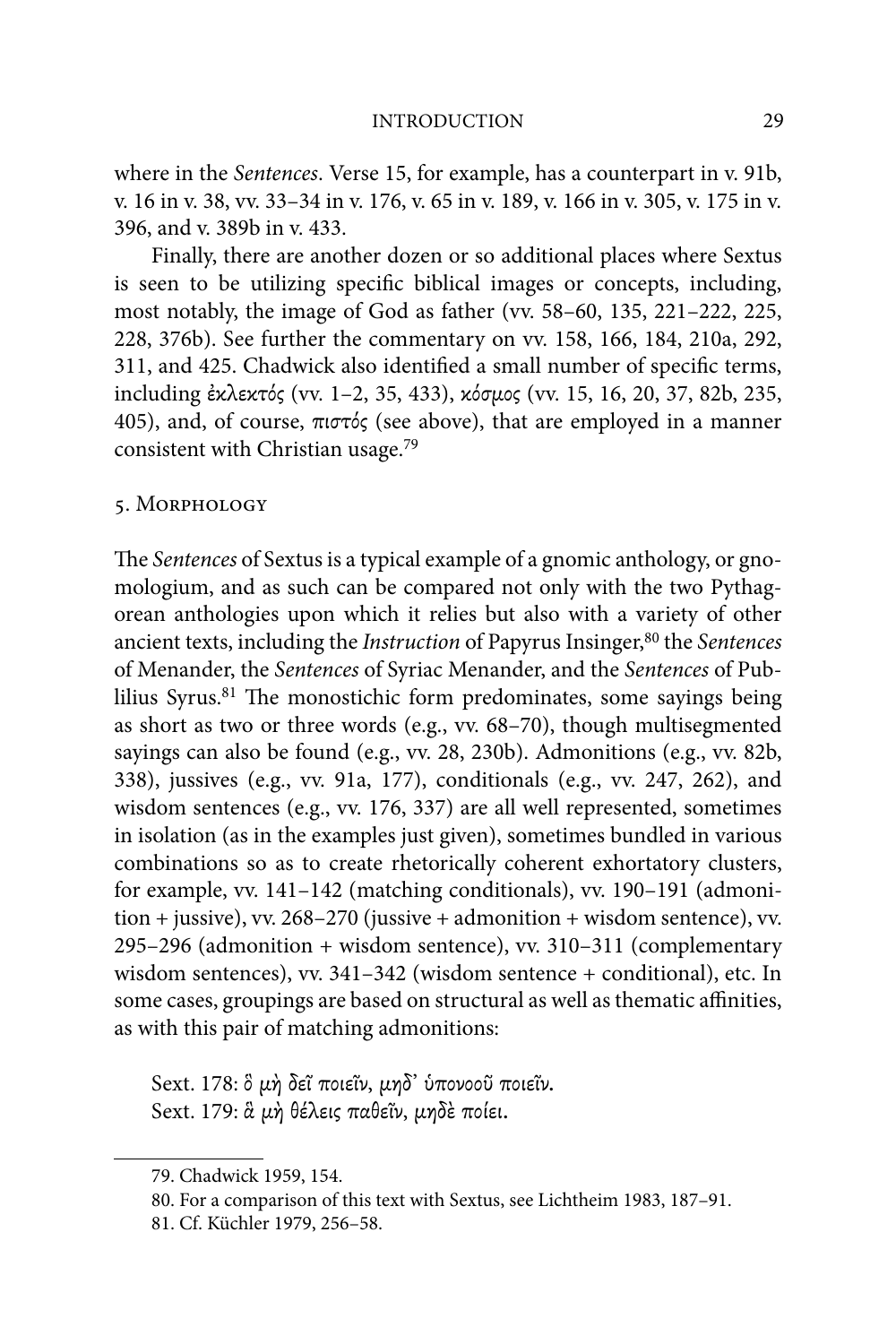While the Sentences as a whole exhibits an assortment of text-structuring techniques, by far the most common is catchword composition, the types of which include simple (e.g., vv. 167–168, 186–187), compound (e.g., vv. 417–418, 422–423), anaphoric (e.g., vv. 143–144, 415b–417), epistrophic (e.g., vv. 7a–b, 430–431), and extended (e.g., vv. 350–362, 411–418) catchword. Another common structuring device is antithetical juxtaposition (e.g., vv.  $61-62$ ,  $113-114$ ). We also find examples of interlocking structures (e.g., vv. 6–8, 94–97). Connectors like  $\delta \xi$  and  $\gamma \dot{\alpha} \rho$  are used to link sayings as well (e.g., vv. 29, 255), though rather sparingly. Like other gnomic anthologists, Sextus is unafraid of repetition, sometimes reusing the same saying in different contexts and combinations. Note in particular the following: v. 59 = v. 222 (Ms  $\Upsilon$  omits the former), v. 89 = v. 210b (Rufinus omits the latter), v.  $92 = v. 404$  (with a slight difference), v.  $98 = v. 334$  (Ms)  $\Pi$  omits the former).<sup>82</sup> As to their length and complexity, the exhortatory units vary, most containing two or three verses, though some can extend to several lines, as we see, for example, with vv. 204–209:

Sext. 204: ούκ άναβήσεται πάθος έπι καρδίαν πιστοῦ. Sext. 205: πᾶν πάθος ψυχῆς λόγω πολέμιον. Sext. 206: δ ἂν πράξης έν πάθει ὤν, μετανοήσεις. Sext. 207: πάθη νοσημάτων άρχαί. Sext. 208a: κακία νόσος ψυχῆς. Sext. 208b: ἀδικία ψυχῆς θάνατος. Sext. 209: τότε δόκει πιστός εἶναι, ὅταν τῶν τῆς ψυχῆς παθῶν ἀπαλλαγῆς.

The term  $\pi \dot{\alpha} \theta$ os functions as a keyword for the unit, forms of the word occurring in five of its seven lines, while the catchword  $\psi \chi \gamma \zeta$  binds the structurally similar pair of wisdom sentences in vv. 208a–b with v. 209, and, to a lesser extent, with v. 205. The saying in v. 207, meanwhile, is joined to the couplet that follows by the use of the similar terms  $\nu$ oo $\nu$  $\mu$ άτων (v. 207) and νόσος (v. 208a). Note finally the *inclusio* created by the repeti-

<sup>82.</sup> Note also that a fairly large number of sayings in the original collection have repetitions or near repetitions in the appendices: v.  $115 = v. 602$ , v.  $117 = v. 603$ , v. 227  $=$  v. 594, v. 241 = v. 570, v. 282 = v. 573, v. 386 = v. 608, v. 427 = v. 589, v. 428 = v. 588, v. 443 = v. 592. Cf. Chadwick 1959, 153–54.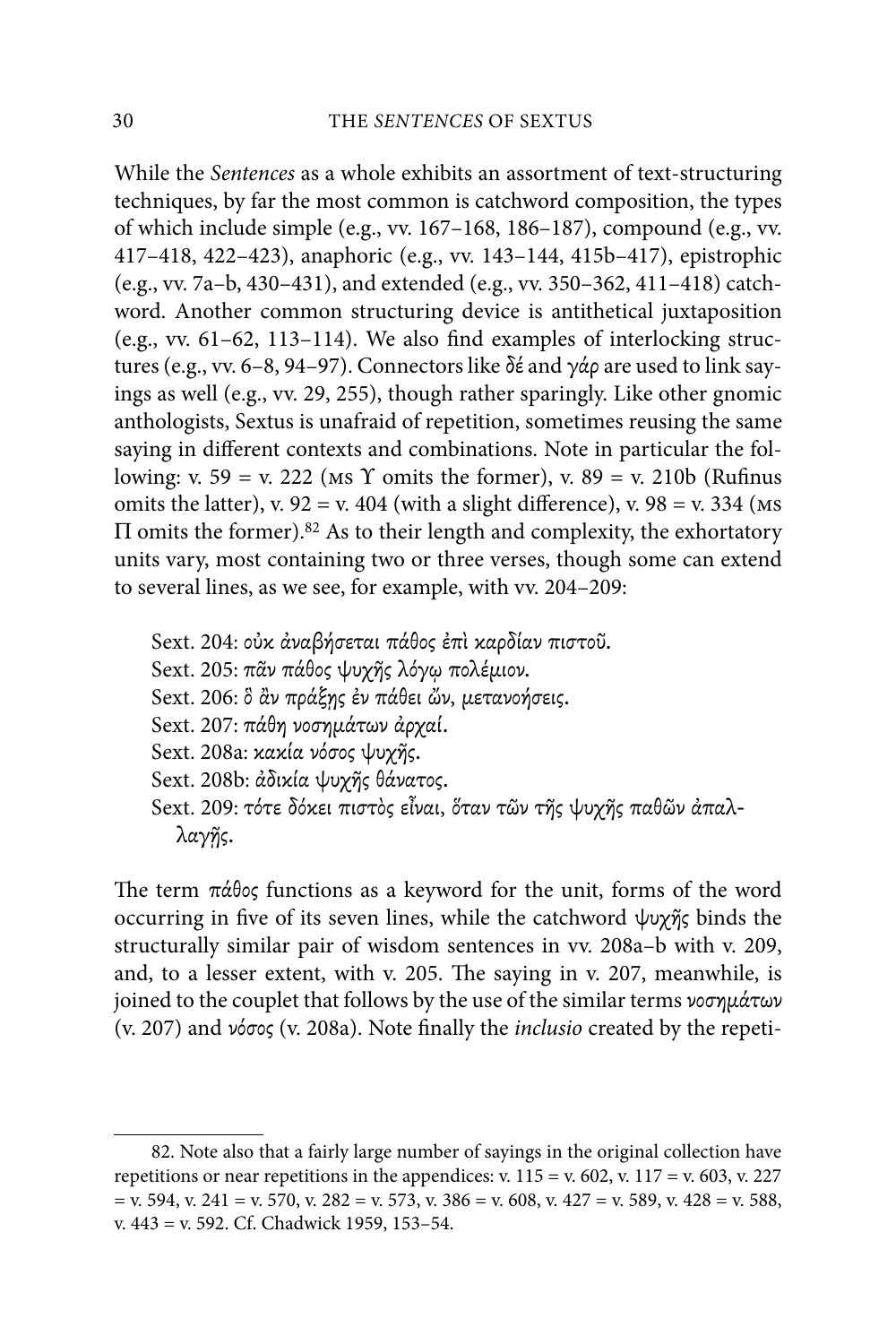tion of  $\pi i \sigma \tau \phi \zeta$  (as well as  $\pi \dot{\alpha} \theta \circ \zeta$ ) in v. 204 and v. 209: what begins as an assertion concludes as an appeal.83

Like the other examples of its genre, the Sentences evidences no overall literary structure, though a significant number of sayings in the collection have been similarly grouped by subject matter. In this regard, it is noteworthy that the text opens with a series of coordinated units, as if the author were alerting his readers to key themes in the instruction that follows. Thus, after an impressive introductory sorites (vv.  $1-5$ ), we have units on sin (vv. 6–14), on "the world" (vv. 15–21), on the nature of God (vv. 25–30), on God's relationship with humanity (vv. 31–36), and on honoring God (vv. 41–50). Evidence of topical organization is less consistent after this point, though the reader still encounters a significant number of coherent compositions, many of them unified by the use of keyword, $84$ including units on the sage's thoughts (vv. 54–62), on justice (vv. 63–66), on moderation (vv. 67–75b), on piety and impiety (vv. 82e–88), on moral action (vv. 93-97), on self-sufficiency (vv. 98-103), on food (vv. 108a-111), on acquisitiveness (vv. 115–121b), on prayer (vv. 122–128), on speechethics (vv. 149–165g), on passion (vv. 204–209), on benefaction (vv. 210a– 214), on marriage (vv. 230a–240), on learning (vv. 248–251), on children (vv. 254–257), on diet (vv. 265–270), on seriousness (vv. 278–282), on the sage (vv. 306–311), on death (vv. 320–324), on the soul (vv. 345–349), and on caution in making theological statements (vv. 350-368).<sup>85</sup> Sextus not only repeats individual sayings, then, he also repeats topical units (e.g., compare vv. 108a–111 with vv. 265–270). Perhaps most interesting in this regard are the two major instructions on speech, vv. 149–165g and vv. 350–368. The former (based substantially on Clitarchus) offers a "secular"

<sup>83.</sup> Kirk (1998, 121–25) helpfully analyzes the morphology of several instructional units in the Sentences, including vv. 67–72, 93–98, and 307–311. See also Lazaridis 2007, 230–236.

<sup>84.</sup> See especially the commentary on vv. 54–62, 63–66, 67–75b, 93–97, 108a– 111, 122–128, 204–209, 248–251, 254–257, 265–270, 306–311.

<sup>85.</sup> Many sayings in the appendices are also organized by subject matter, e.g., there are sections on ruling well (vv. 452-460), on Cynic self-sufficiency (vv. 461-464), on citizenship (vv. 481–485), on parents (vv. 486–495), on siblings (vv. 496–498), on marriage (vv. 499–517), on children (vv. 518–523), on human nature (vv. 524–529), on education (vv. 540–547), on ruling well (vv. 548–555), and on the nature of God (vv. 556–569). Both the consistency with which their sayings have been arranged as well as some of the specific topics represented (citizenship, parents, etc.) distinguish the appendices from the original collection.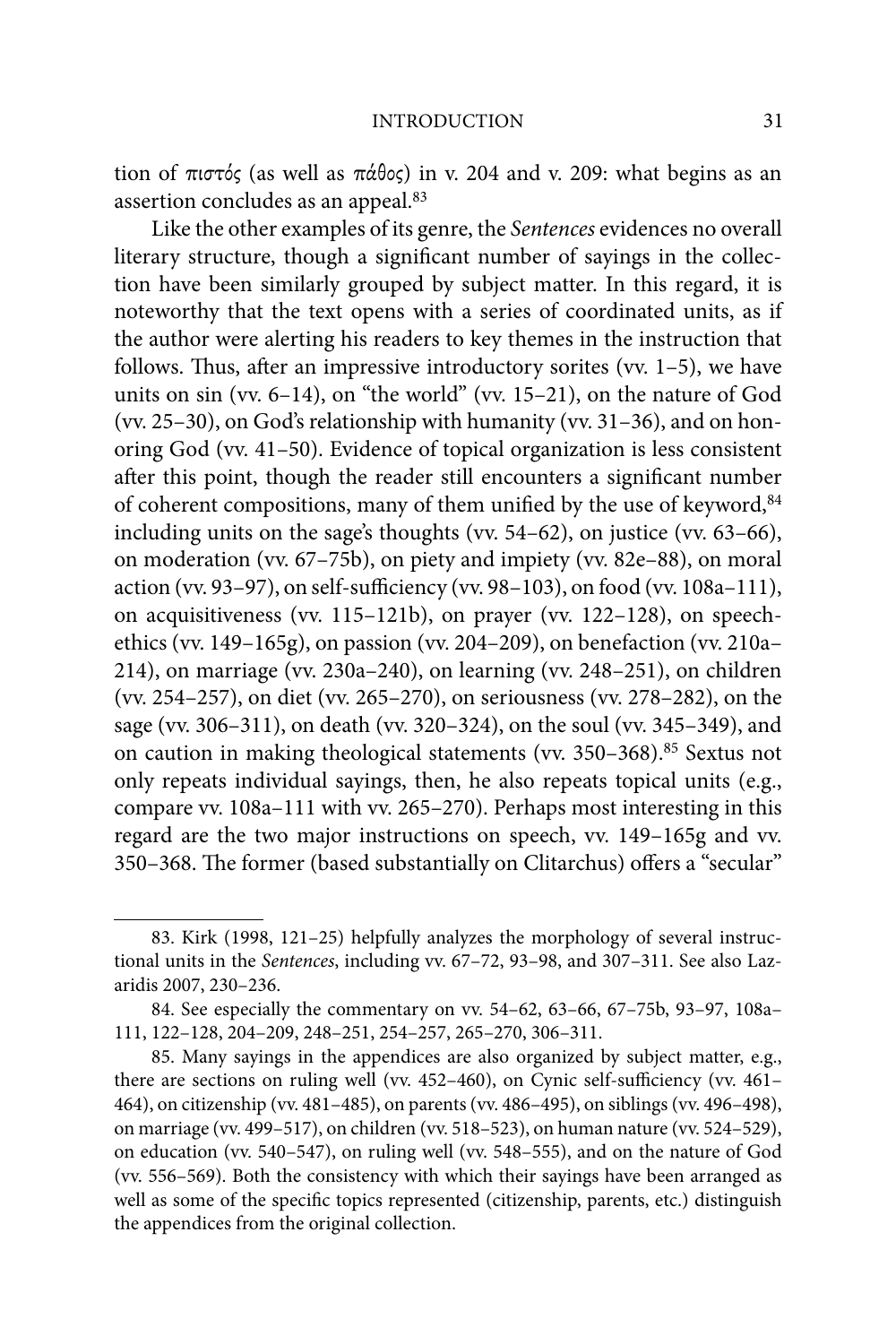view on the subject, its twenty-six sayings including not a single reference to God, while the latter (virtually free of Clitarchan influence) offers a more "theological" perspective, the phrase  $\pi$ ερὶ θεοῦ occurring no less than seventeen times. Taken as a whole, the priorities indicated by these various topical units in the Sentences are of obvious import for constructing the text's ideational profile, a task to which we now turn.

#### 6. Orientation and Outlook

Although the Sentences is properly characterized as a wisdom writing, its focus is not on wisdom as such ( $\sigma \circ \phi(\alpha)$ , but on the person who embodies wisdom most fully, the sage ( $\sigma \phi \phi \zeta$ ). Nevertheless, in assessing the content of the Sentences,<sup>86</sup> it is appropriate to begin with ontology, this being determinative for both the text's epistemology and its soteriology. Consideration of these topics, in turn, sets the stage for a discussion of the text's anthropology, which can be seen to exhibit social, theological, and moral dimensions. In evaluating these dimensions, it is important to bear in mind the text's rhetorical posture: Sextus's objective is not simply to show what the sage is "like" (vv. 44–45, 381, etc.) but also to show how it is possible to become a sage oneself.

The divine exists as mind (v. 26), ineffable (vv.  $27-28$ ), incoercible (v. 306), omniscient (v. 57a, 66), and self-sufficient (vv. 49–50, 382), the creator of all things (v. 31). It is particularly in the being of the divine as wisdom (v. 30) that the various roles adopted by God in relation to creation are best appreciated, just as the execution of such roles most fully manifests the nature of wisdom itself. This is because the exercise of such wisdom is understood above all to be "illuminating" (vv. 30, 95a–b), that is, it is understood as the means by which God becomes not only knowable (v. 406) but also approachable (v. 167) and imitable (vv. 147–148). The God thus apprehended is perceived to be the source, guide, and validator of everything that is truly and abidingly good (vv. 131, 404) or—to use a favorite Sextine term—"noble" ( $x\alpha\lambda\dot{\alpha}$ ) in existence (vv. 104, 113, 215, 304, 390), including salvation (v. 373), God functioning as the originating and preeminent agent in a vast regime of benefaction and generosity (vv. 33, 47, 176, 242). Because the wisdom that characterizes God is "pure" (vv. 30, 36), the divine is both inimical to evil (v. 314) and utterly disassoci-

<sup>86.</sup> Cf. Chadwick 1959, 97–106.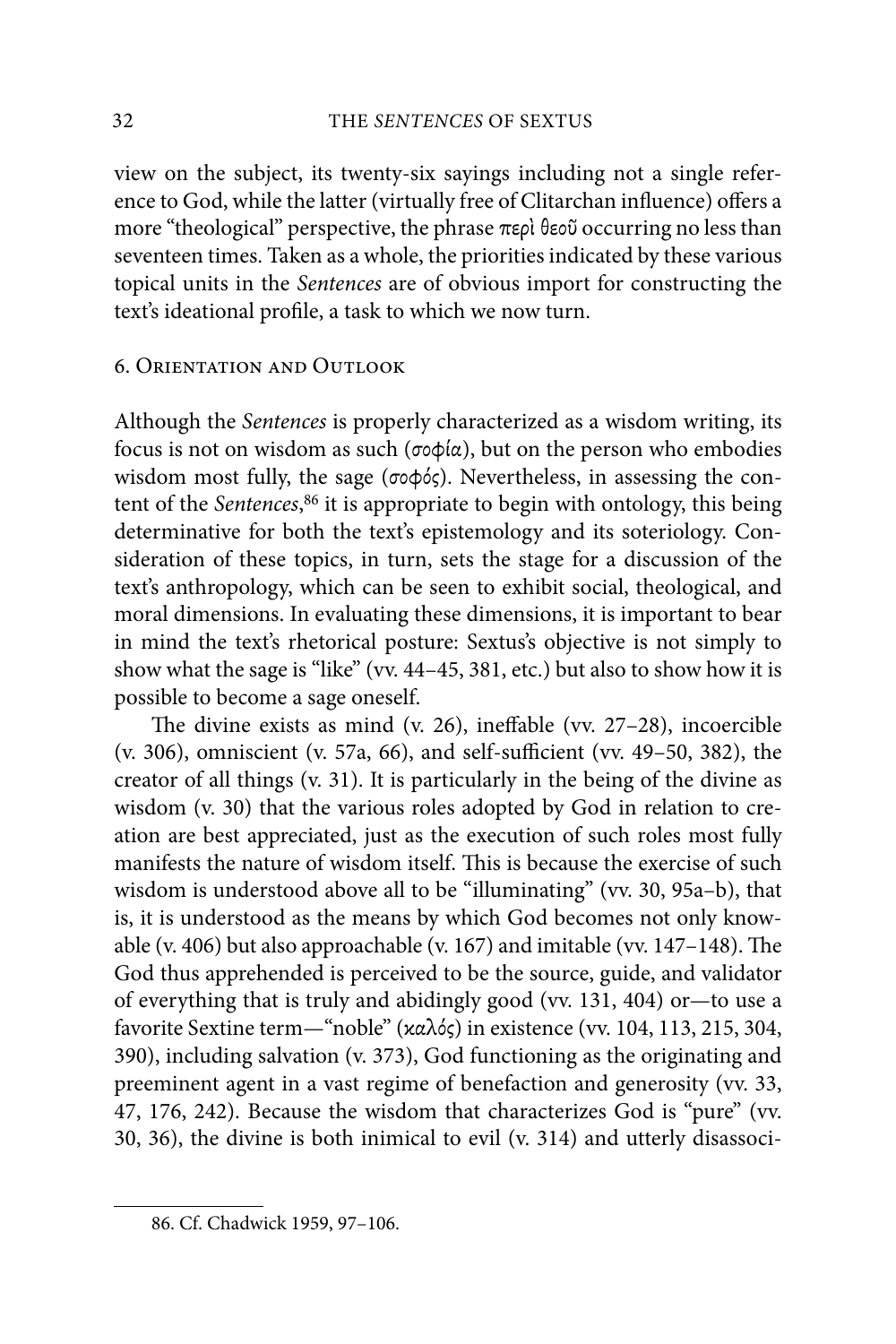ated from evil (v. 440), the source of evil being something that is itself evil, namely, the demonic (v. 305). God, then, does not cause evil (v. 114); God judges evil (v. 347), thereby instantiating yet another aspect of divine providence (vv. 312, 380).

God is also defined over against "the world" (vv. 19-20, cf. v. 55), the latter signifying the realm of existence associated with the human body. Participation in corporeity is not itself evil, however, but becomes the occasion for evil when things of the body become the object of desire, rendering one vulnerable to the corrupting infiltration and influence of demonic entities (vv. 62, 305, 348). Any "goods" that the world has to offer, then, are as deceptive as they are transitory (vv. 271, 274b, 317, 405).

While the divine self exists in a perfect unity, the human self exists as a composite of disparate and potentially contentious elements. For its part, the body "belongs" to the world, while the soul belongs to God (v. 55), the soul being the element of the human personality that not only originates with God but can return to God upon its separation from the body at death (vv. 21, 39–40, 127, 347–349), this being possible because it possesses the capacity to "join" with God (vv. 416–419). Despite their different natures, the body and the soul are interconnected (vv. 320, 346, 449), however, especially insofar as it is through the former that the latter is tested (vv. 347, 425). Even though the body was created to cause little disturbance for the soul (v. 139a, cf. v. 276), its legitimate needs being finite (vv. 19, 115, 412–413), the pleasures of the body can insult (v. 448), burden (v. 335), torture (v. 411), enslave (vv. 75a–b, 322), defile (vv. 108a–b, 111), debilitate (vv. 207–209, 345), dehumanize (v. 270), and even destroy (v. 397) the soul if not vigilantly checked—bodily longings making it impossible for the soul to realize its purpose of knowing God (v. 136, cf. v. 72). Mere physical existence, then, regardless of its quality, is insufficient for human thriving. Like the body, the soul requires certain "nourishment." Unlike the body, however, what the soul requires is not something material but something divine (v. 413). Only those who relinquish the things of the body become free to acquire the things of the soul (vv. 77–78), things that make it possible not only to know God but to become like God. Indeed, the individual who excels in the testing that accompanies somatic existence acquires attributes associated with the divine so completely that he can be described as "a god in a living human body" (v. 7a, cf. v. 82d). Insofar as the divine is manifested through wisdom ( $\sigma \phi \phi \alpha$ ), it stands to reason that such an individual is ordinarily referred to as a sage ( $\sigma$  $\phi$  $\phi$ s) or a philosopher ( $\phi$ ιλόσο $\phi$ ος). Similarly, insofar as the divine exists as mind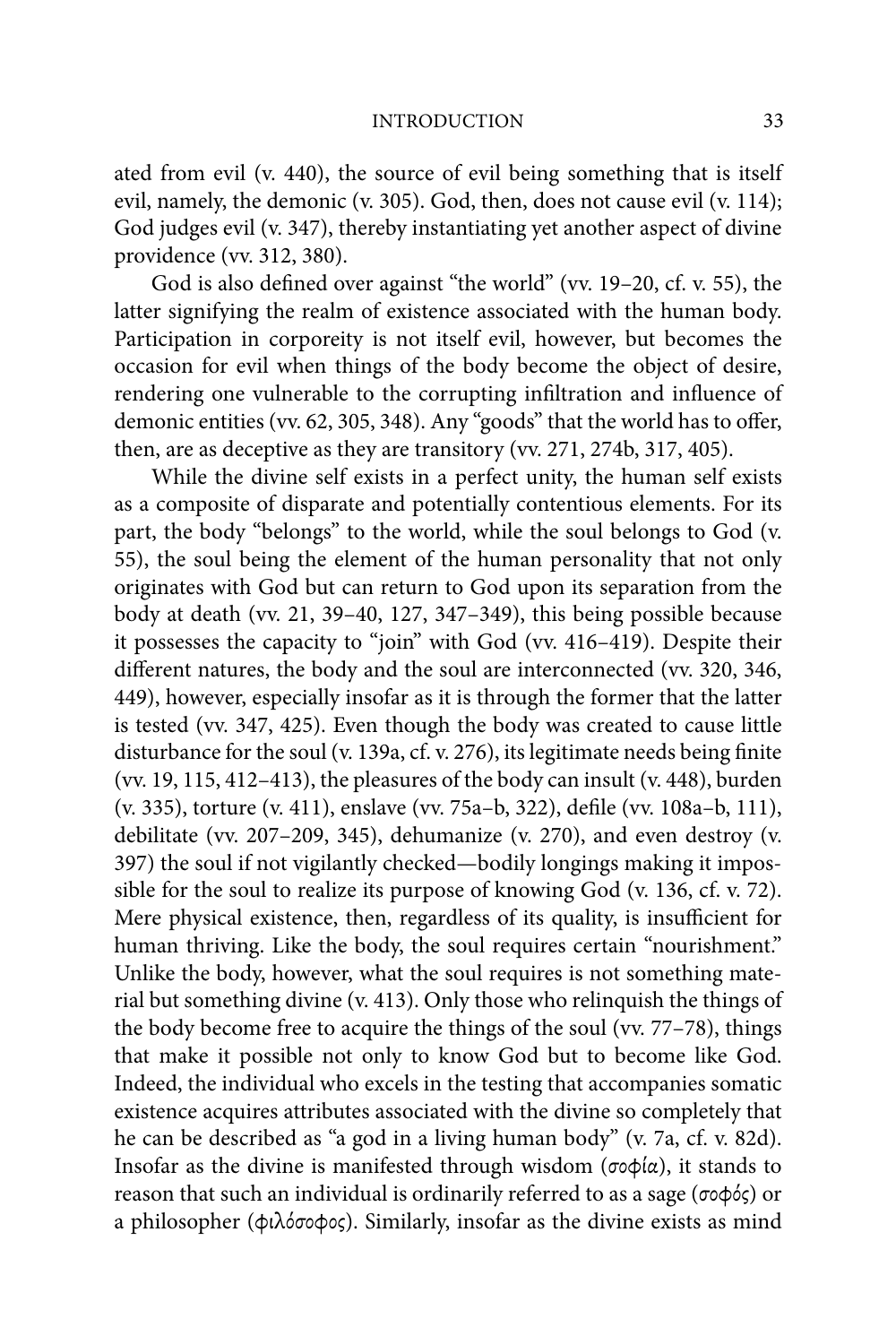( $\nu\tilde{o}$ ), the element of the human personality with which the philosophersage occupies himself, and which he cultivates more fully than anyone else, is the power of the mind ( $\tau$ ò  $\nu$ oovi $\nu$ ) that has been established within him (vv. 26, 394), the "something godlike" within the human constitution (v. 35) that has the greatest affinity for the divine, variously identified as the mind (e.g., v. 181), the intellect (e.g., v. 381), reason (e.g., v. 363a), and the ability to reason (e.g., vv. 315–316). It is the exercise of this faculty that enables the soul to control the passions of the body and achieve a "greatness" commensurate with its divine nature (v. 403).

Knowledge of the divine, then, is presented as a matter of self-knowledge, while assimilation to the divine is conceived as a matter of self-actualization, the domain of the noetic serving both as the medium mediating between the realm of the transcendent and the realm of the soul and as the modality by which the soul recognizes its essential kinship with the divine and realizes its potential for deification. This is more than a matter of acquiring learning (vv. 251, 290, 353, 384) or knowledge (vv. 148, 250, 406, 439) about the divine, however, but also of establishing habits of thought that free the mind of sin and cultivate its capacities for moral reasoning. This helps to account for the importance attached to prayer in our text, this representing one of the sage's most fundamental practices (e.g., vv. 122, 124-125, 128). This also helps to account for the rather large number of appeals in the text to "think" only divine things (e.g., vv. 54, 56, 82e, 95a, 233, 289) or to imagine the divine as actually present in the mind, scrutinizing its deliberations (e.g., vv. 66, 57a, 143-144). The complementarity of form, function, and content evidenced by the Sentences in this regard is noteworthy. Insofar as its short, striking sayings lend themselves to easy recitation and memorization, engagement with the text itself fosters such noetic habits both by reshaping one's patterns of thought and by facilitating the translation of thought into action.87 In addition, as with most gnomic compositions, the logic of the Sentences presents something of a rhetorical paradox, for while its ostensible purpose is to advance a particular moral perspective, the aphoristic progression of thought is actually fractured and unsystematic, jolting the reader from one judgment or topic to the next. The seemingly random character of the text's organization underscores the underdetermined nature of the

<sup>87.</sup> Cf. Galen, Prop. an. 6: "You may be sure that I have grown accustomed to ponder twice a day the exhortations attributed to Pythagoras. First I read them over, then I recite them aloud."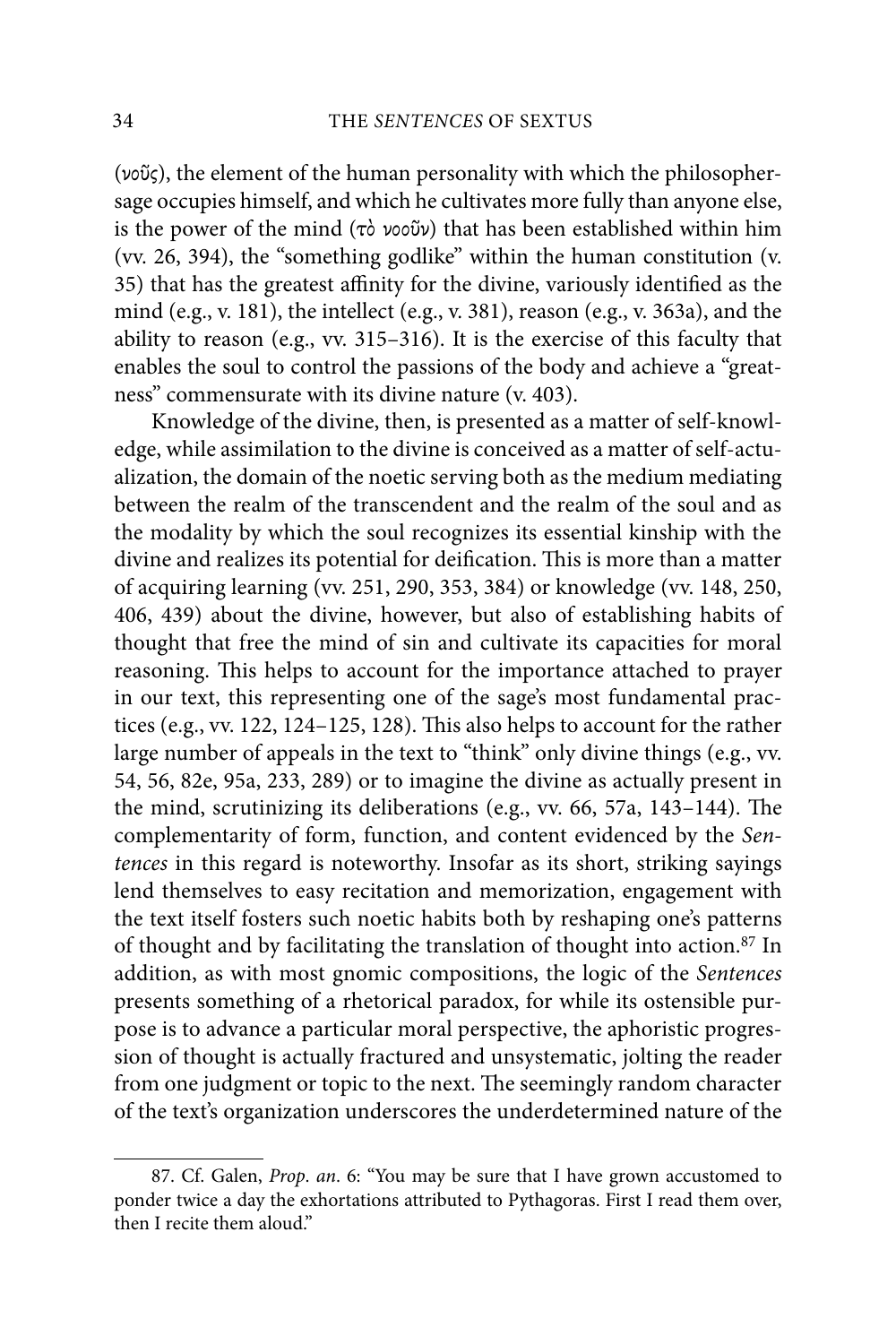sayings themselves, compelling the reader to make connections, ponder relevant applications, and discern unifying patterns. In this manner, the text not only shapes moral comportment; it also develops capacities of moral reasoning and imagination.

In support of his agenda, the author has amassed an impressive array of metaphorical fields, which together serve both to clarify the nature of his anthropological ideal and to motivate his readers to embrace this ideal as their own. Wisdom, for example, is spoken of as "leading" the soul (v. 167, cf. v. 402), which, "guided" by reason (v. 74, cf. vv. 95b, 104), "follows" God (v. 421, cf. v. 264a) in its "journey" to the divine (vv. 40, 420). Images of movement are supplemented by images of proximity and perception. The soul of the sage is always "with" God (vv. 55, 82a, 143, 444), inseparably "joined" to God (vv. 418, 423), "hearing" (v. 415b) and "seeing" (vv. 417, 446–447) God, who "dwells" within his intellect (v. 144,  $cf.$  vv. 46a, 61). A variety of relational images is employed as well. The sage can be described as God's "servant" (v. 319), for instance, indeed, as the ideal servant, his will being so closely aligned with divine reason that he is instinctively "ruled" (v. 41) and "governed" (v. 422) by God in everything that he does, thereby achieving the ultimate form of freedom, that is, freedom from worldly constraints, desires, and deceptions (v. 264b, cf. vv. 43, 275, 309, 392). The sage, then, not only "works" for God (vv. 359, 383–384); he himself becomes the "work" of which God is most proud (vv. 308, 395). Because he shares all things with God (vv. 310–311), the sage can also be understood as God's friend, φιλία with God representing the goal of his spiritual life (v. 86b), a life based on the principle that what is like God is "dear" ( $\phi$ ίλος) to God (v. 443, cf. vv. 45, 147) and that in order to become like God it is necessary for him to love (φιλεῖν, ἀγαπᾶν) the aspect of himself that is most like God (vv. 106a–b, 141, 442, 444). A fair number of the priorities already mentioned (likeness, obedience, affection, etc.) are implied by yet another image, that of God as father. Whatever authority the sage wields he possesses by virtue of his status as God's son (v. 60, cf. vv. 36, 375), who, as such, not only honors God (cf. vv. 355, 427, 439) but honors only what God also honors (v. 135), in the knowledge that the best way to honor God is to conform oneself to God as much as possible (vv. 44, 381). Thus he not only confesses God as father (v. 225); he remembers this confession in all of his actions (vv. 59, 221–222), thereby making himself worthy (v. 58) of one who, as God's son, is "nearest to the best" (v. 376b). Recognizing that he is  $\mu$ ετά θεόν (vv. 34, 82c, 129, 292), then, he organizes his entire existence so as to live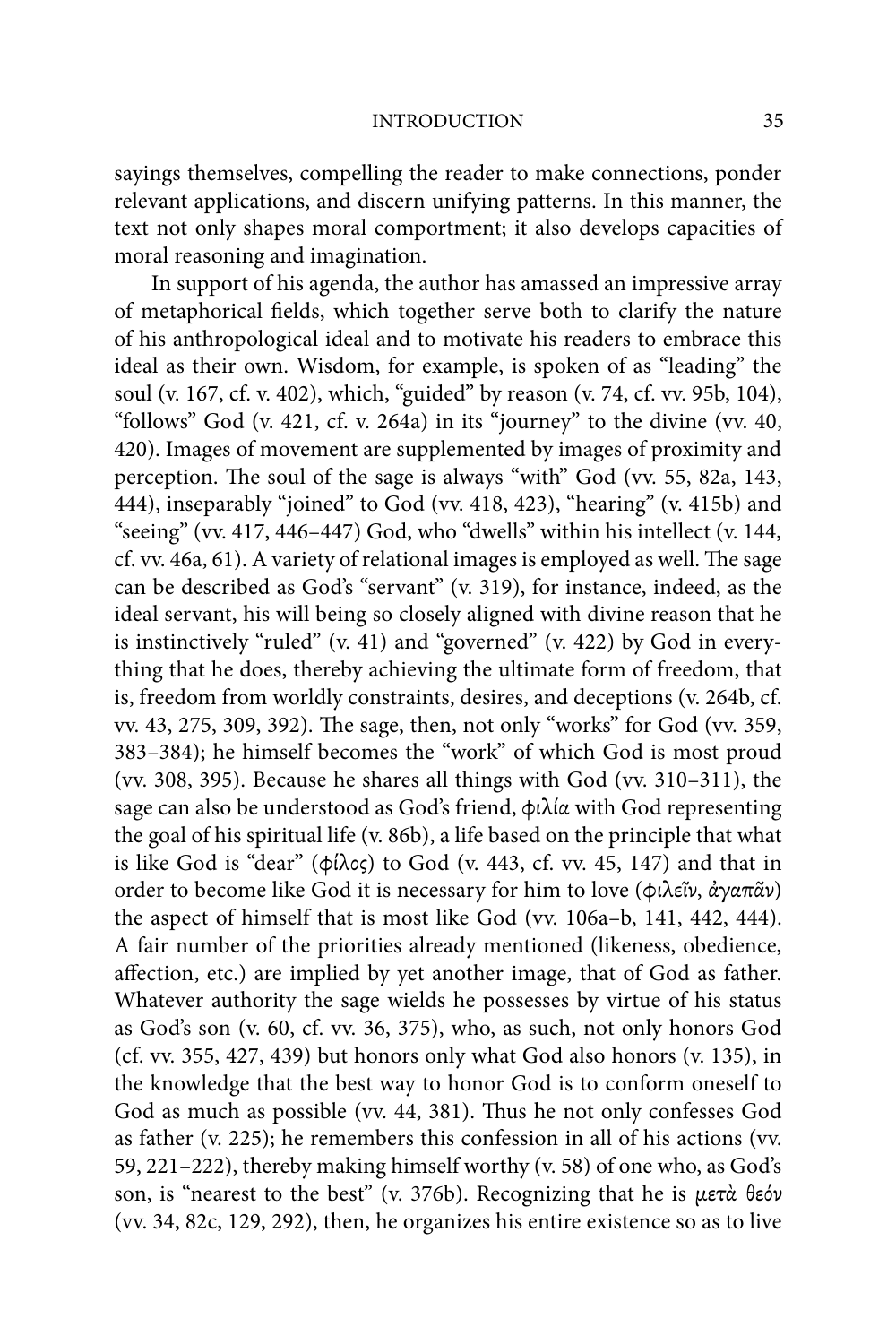$x$ ατά θεόν (vv. 48, 201, 216, 399, 433).<sup>88</sup> Indeed, the sage assimilates himself to God so completely that he not only "sees" God himself, he actually "presents" (v. 307), "images" (v. 190), and "mirrors" (v. 450) God to others (cf. vv. 7a, 82d, 376a). For his part, God, much like a father, provides and cares for the sage (vv. 419, 423–424), taking pleasure in the sage's accomplishments (vv. 48, 340, 382, 422).

It is important to note that participation in the life of the mind determines not only the nature of the sage's relationship with God but also his place in an anthropological hierarchy. While God may have created everything—even the angels—for the sake of humankind (vv. 31–32), this does not mean that God relates to all people equally. The divine "abides" not in the human intellect as such but only in an intellect that is "pious" (v. 46a), "pure" (v. 57b), and "good" (v. 61), that is, in the intellect of the sage (vv. 143-144, 450), while an intellect deficient in these qualities becomes the abode of evil things (v. 62). Goodness, in fact, is rare (v. 243), the majority of people failing not only to meet the sage's standards (vv. 7b, 400) but even to recognize the sage for who he is (vv. 53, 145) and what he can do (v. 214). And even among the faithful, that is, among those pledged to remain sinless (vv. 8, 247), there will be those who sometimes fail to act in accord with reason (v. 331, cf. v. 285). Within this context, the relationship of the sage to those around him is analogous to that of the mind to the body, which in turn is analogous to that of God to the world. On one hand, the sage self-consciously differentiates himself from the faithless "masses" (v. 214), making little effort to ingratiate himself with them (vv.  $112$ ,  $360$ ), even to the point of scorning their approval (vv. 241, 299, cf. v. 188), cognizant of the fact that it is not only worldly things but also worldly people that can deceive (vv. 186, 338, 367–368, 409–410). By the same token, he avoids anything that might bring public disrepute upon himself or his message (vv. 16, 51, 343, 396), implicitly acknowledging the judgment of nonbelievers as a measure of how his godlike life comes to expression. Moreover, insofar as it takes the activity of God as its model, the vocation of the sage requires that he interact with a broad range of people in a variety of ways. At the risk of oversimplification, the priorities attendant upon this vocation can be evaluated under three broad and overlapping categories, each of which can be understood as both an articulation of practical

<sup>88.</sup> For these distinctively Sextine phrases, see the commentary on vv. 82c and 201.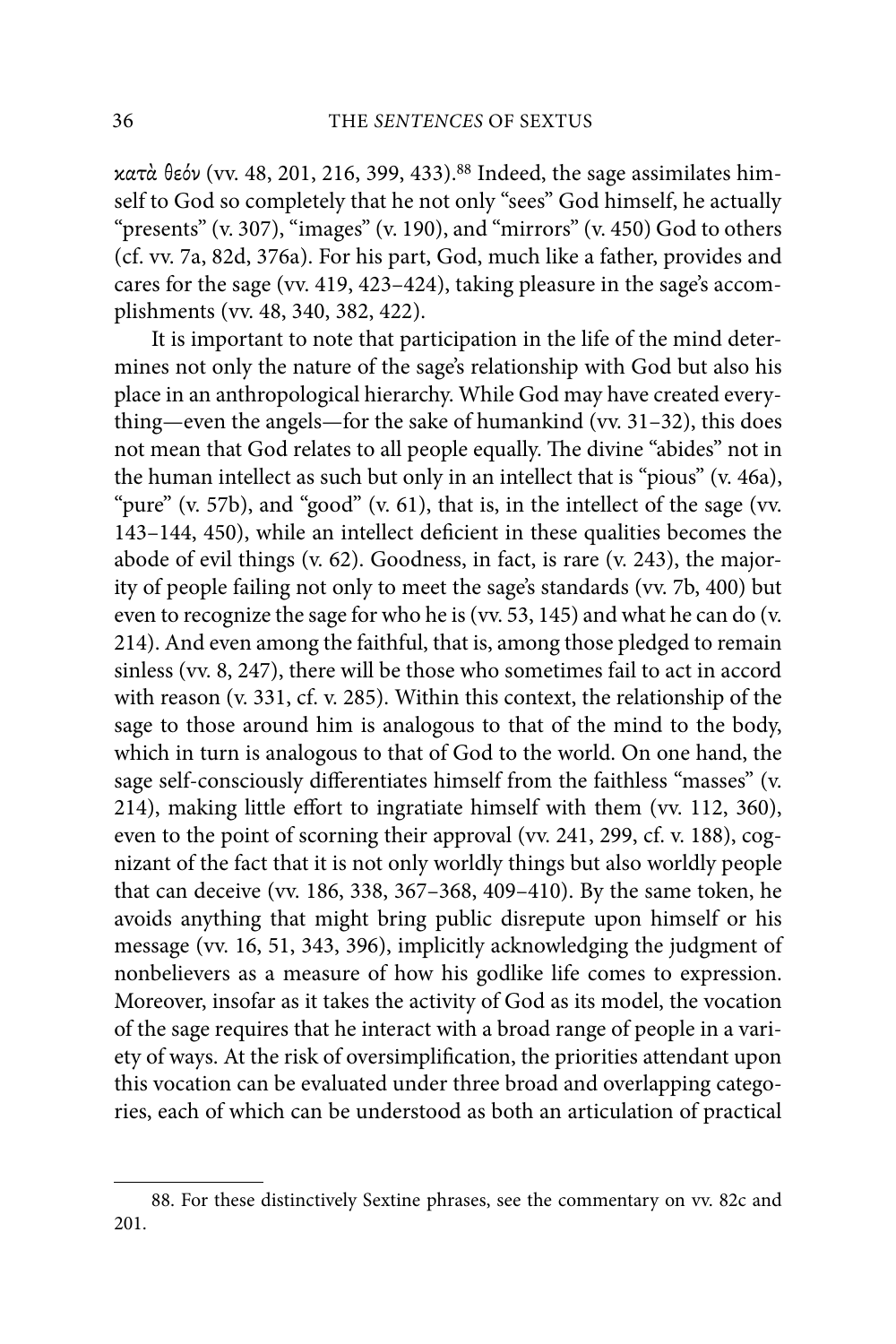self-formation and a configuration through which the sage is manifested to the world as a vessel of divinity.

1. To begin with, the sage commits himself to a life of personal holiness, one defined especially by disciplined deportment in matters of diet (vv. 108a–111, 265–270), sexual activity (vv. 231, 239–240), social intercourse (v. 112), sleep (v. 253b), and the accumulation of material possessions (vv. 137, 264a, 274b). A regimen organized around such somatic austerities represents an essential means of training the soul, whose pleasures (vv. 70–72, 111, 139b, 172, 232, 272, 411), desires (vv. 146, 274b, 437, 448), passions (vv. 75a–b, 204–209), and longings (v. 136) for the things of the world must be restrained, such discipline extending to the control of one's thoughts and intentions (vv. 12, 178, 181, 233). By divesting himself of material possessions (vv. 78, 81, 82b, 121a, 264a); by observing the standards of moderation (vv. 13, 67, 273, 399, 412), selfsufficiency (vv. 98, 263, 334), and self-control (vv. 86a, 239, 253b, 294, 438); and by remaining unperturbed at the loss of physical things (vv. 15, 91b, 130), even his own body (v. 321), the sage both practices and demonstrates his freedom from worldly concerns. Indeed, even though he accepts the experience of certain physical pleasures as necessary for survival (v. 276), the sage endeavors to "conquer the body in everything" (v. 71a, cf. v. 274a), refusing to consider anything in the physical world as his "own" (v. 227), that is, as something whose acquisition contributes to his identity as a person worthy of the divine. By maintaining this regimen and reducing his needs as much as possible (cf. vv. 19, 115, 140), the sage emulates God (vv. 18, 49–50), who needs nothing, encratism constituting the very foundation of one's relationship with God (v. 86a, cf. vv. 428, 438) since it represents the means by which one avoids sins like greed (v. 137), intemperance (vv. 68, 71b, 231, 451), and the love of money (v. 76), which, like any sins, must be meticulously checked (vv. 8–13, 181, 233–234, 247, 283, 297–298). Insofar as it represents a path to godliness, then, this encratism is appropriately conceptualized not only in terms of piety (vv. 49, 204, 209, 428, 437–438) but also in terms of purity (vv. 81, 102, 108b, 111, 429). Both body (v. 346) and mind (vv. 57b, 181) must be purged of carnal contaminants so that the latter can serve as God's "temple" (vv. 35, 46a), that is, as a venue of divine revelation. From this perspective, the entire existence of the sage can be understood as a modulation of sacred power, one that provides the world not only with a model of the godly life but also with a living norm and effusion of the holy.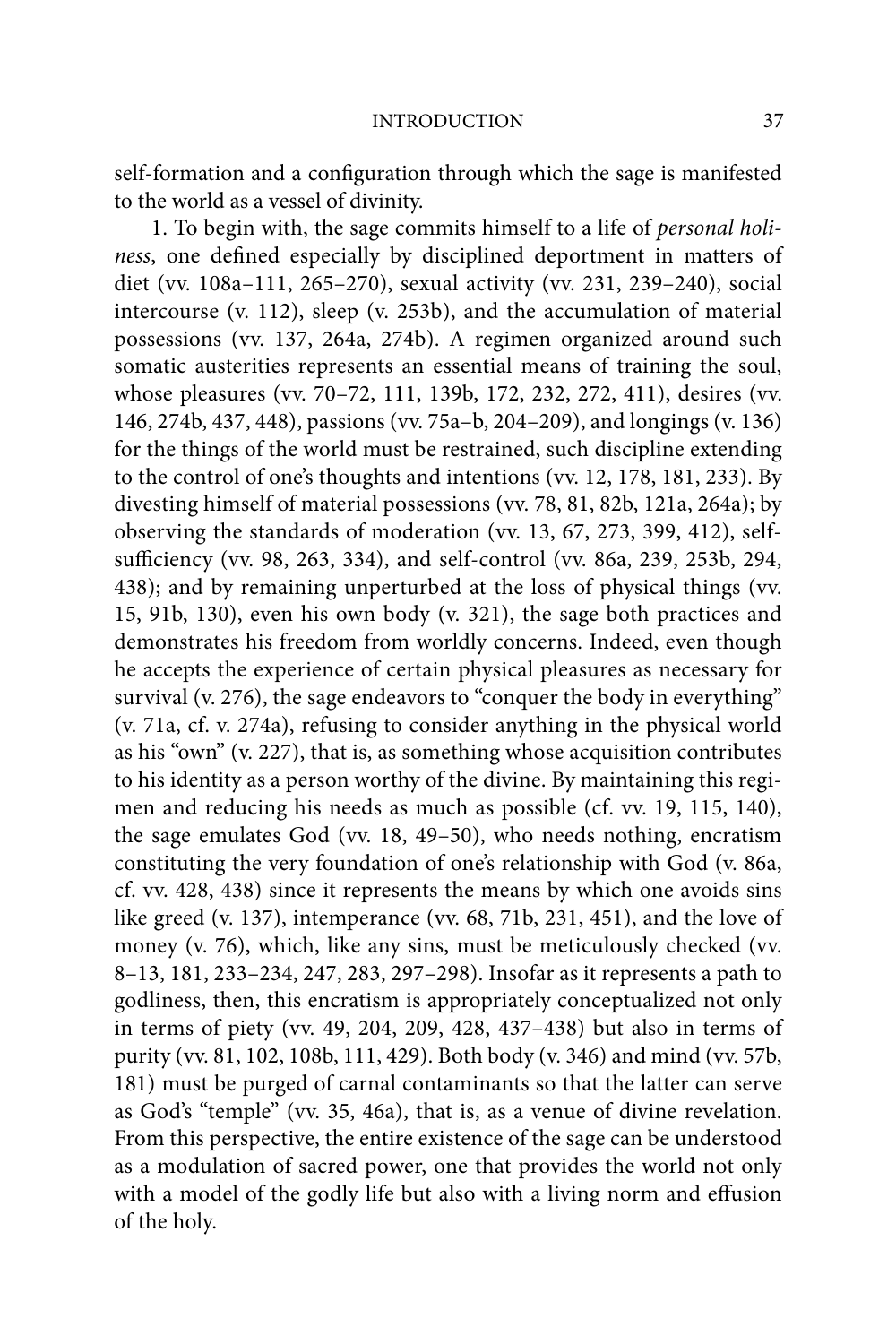2. Like anyone else, the sage is expected to observe the golden rule (vv. 89–90, 179, 210b–212, 327) and refrain from wronging others (vv. 23, 64–66, 138, 208b, 370, 386), the mistreatment of a fellow human being constituting the greatest act of impiety that one can commit against God (v. 96). Beyond this, the sage has a particular role to play as steward and imitator of divine benefaction (vv. 33–34). In fact, as a common benefactor of all humanity (vv. 210a, 260) the sage ranks second only to God (v. 176), surpassing all humankind in his goodwill toward humankind (v. 332), the love of humanity serving as an expression of his reverence for God (v. 371). Convinced that "nothing is good that is unshared" (v. 296, cf. v. 377), the sage not only prays for everyone (v. 372), he freely shares what he has freely received (v. 242, cf. v. 82b) with everyone (v. 266, cf. v. 228), even with enemies (v. 213) and the ungrateful (v. 328). Insofar as they represent a special object of divine concern, the principal beneficiaries of the sage's largesse are the poor (v. 267), the needy (vv. 52, 330, 378–379, 382), and other socially vulnerable groups (v. 340). Although he understands that God ignores those who ignore the poor (vv. 217, 378), the sage gives not for his own sake (v. 342) but for the sake of God and for the sake of being like God, convinced that such beneficence is the only offering acceptable to God (v. 47, cf. vv. 52, 340, 379, 382). He therefore gives willingly (vv. 300, 379) and promptly (v. 329), whenever he can (v. 378), without discrimination (v. 266) or reproach (v. 339) or in order to attract attention (v. 342), deeming it more important, as befits God's servant (v. 319), to serve others than to be served by them (v. 336). The sage's beneficence to humanity is evidenced further in his teaching, especially in his teaching about God (vv. 357–358, 410), which takes the form of leading (v. 182), guiding (v. 166), praising (v. 298), persuading (v. 331), correcting (vv. 24, 103), reproving (v. 245), censuring (vv. 90, 298), and judging (vv. 63, 183, 258, 261) those under his protection (v. 331), even the ignorant (v. 285), the sage's authority over other people being an extension of God's authority over the sage (vv. 182, 288, 422–424).

3. This leads to the third category, one which, if for no other reason, demands consideration by virtue of the sheer volume of material that Sextus devotes to it. As a rule, the sage is more concerned with acts of faith than with words of faith (v. 383), and prefers hearing such words to speaking them (vv.  $171a-b$ ). This is due in part to the fact that a great deal of power—and therefore a great deal of risk—is implicated in any speech act, which therefore requires of the sage particular attention to the problem of speech ethics, which represents yet another area in which he com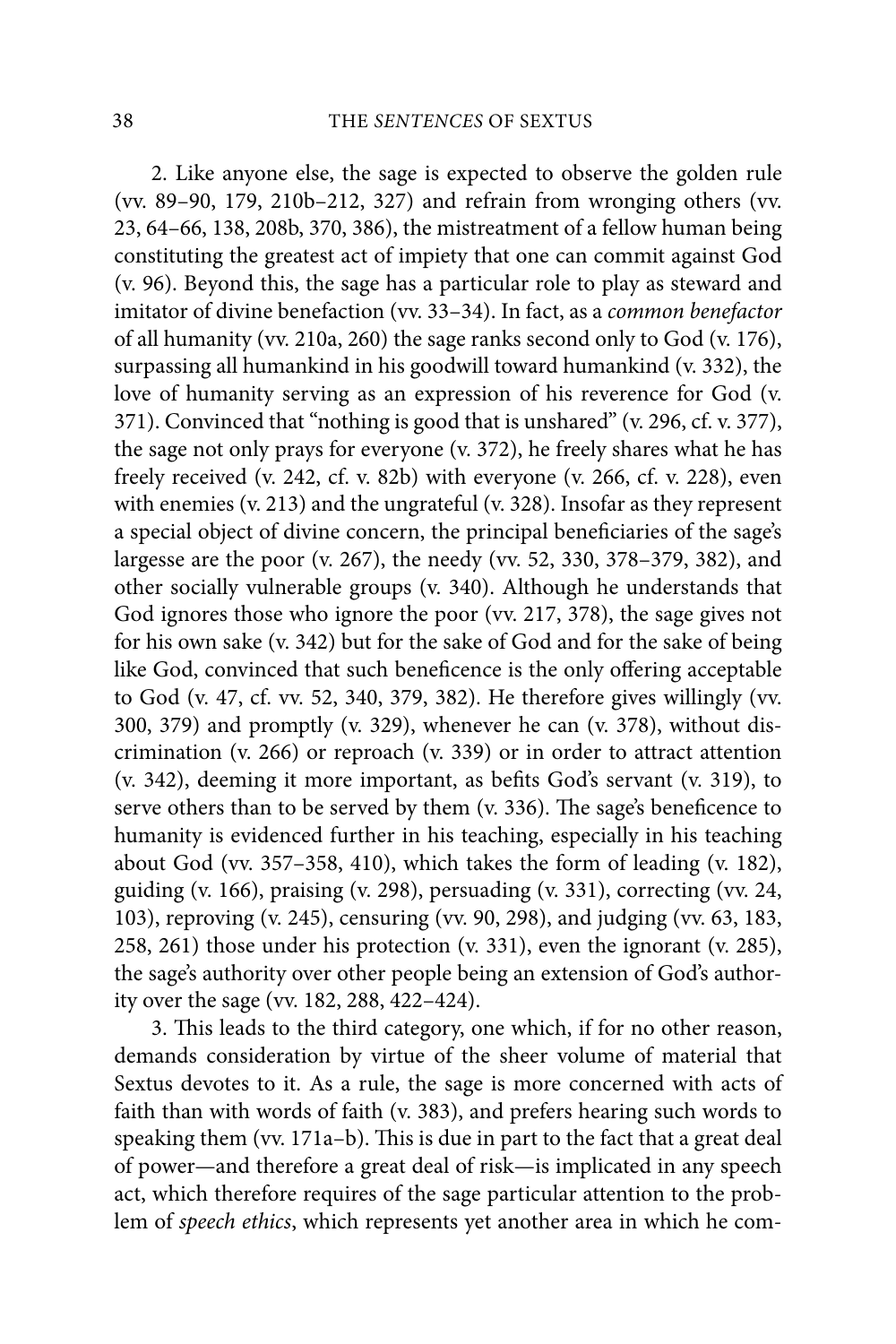municates God to the world. Words can "purify" the soul (vv. 24, 103), to be sure, but words can also be used to harm (vv. 152, 185) and deceive (vv. 165a–b, f, 186, 393). The sage is leery, then, of anything that unbelievers have to say (vv. 241, 299, cf. vv. 408–410), even (or perhaps especially) when this consists of praise for the sage's speech (v. 286). For his part, the sage refrains from saying anything that is false (vv. 158–159, 165c–d, 168, 393, cf. v. 165e), deceptive (vv. 165a–b, f, 186), hurtful (v. 185), slanderous (v. 259), blasphemous (vv. 83–85, 223), obsequious (vv. 149–150), ill-timed (vv. 160–163a), or excessive in length (vv. 155–157, 431). He refrains also from overpromising (v. 198), self-assertion (vv. 389b, 433), and boastfulness (vv. 284, 432), convinced that no imposture can remain hidden for long (v. 325) since faith is a matter not of speech but of speech informed by thought (vv. 93, 153–154) and confirmed by action (vv. 177, 356, 359), that is, of actually "being" faithful (vv. 188–189, cf. v. 220). Particular power—and therefore particular risk—is attached to speech about God, even when such speech is truthful (v. 352). This is because a word about God must be accorded the same reverence as God himself (v. 355, cf. v. 439), that is, it must be approached in a state of purity, a state that applies to the speaker, who as he talks about God is being judged by God (v. 22), as well as his listeners, whose souls have been commended to the speaker as a trust (v. 195, cf. v. 361). Accordingly, declarations about God uttered by those who have not been "cleansed" of sin must be ignored (v. 356, cf. v. 173), since even listening to a questionable opinion is dangerous (v. 338), and those who speak falsely about God are forsaken by God (vv. 367–368), the ability to speak truthfully about God having been granted exclusively to the righteous (v. 410), that is, to those who not only say but also do what is pleasing to God (vv. 358–359). Likewise, it is never acceptable for the sage to speak a word about God to those who are "unclean" (v. 407), that is, to the multitudes (vv. 350, 360), to the ungodly (v. 354), or to those corrupted by fame (v. 351), sordidness (v. 401), or overindulgence (v. 451), such speech acts, even when committed unintentionally (v. 401), constituting a betrayal of God himself (v. 365).

In evaluating the significance of such statements, it is helpful to make comparison with the Stromata, wherein the practice of esotericism (for which see the commentary on vv. 350–368) represents an expressed strategy. As Clement explains in passages like Strom. 1.1.14.2–1.1.15.1,  $1.12.55.1-3$ , and  $7.18.110.1-4$ , in an effort to protect his message from those morally and intellectually unworthy of it, in writing he has not only refrained from openly expressing certain biblical truths; he has deliber